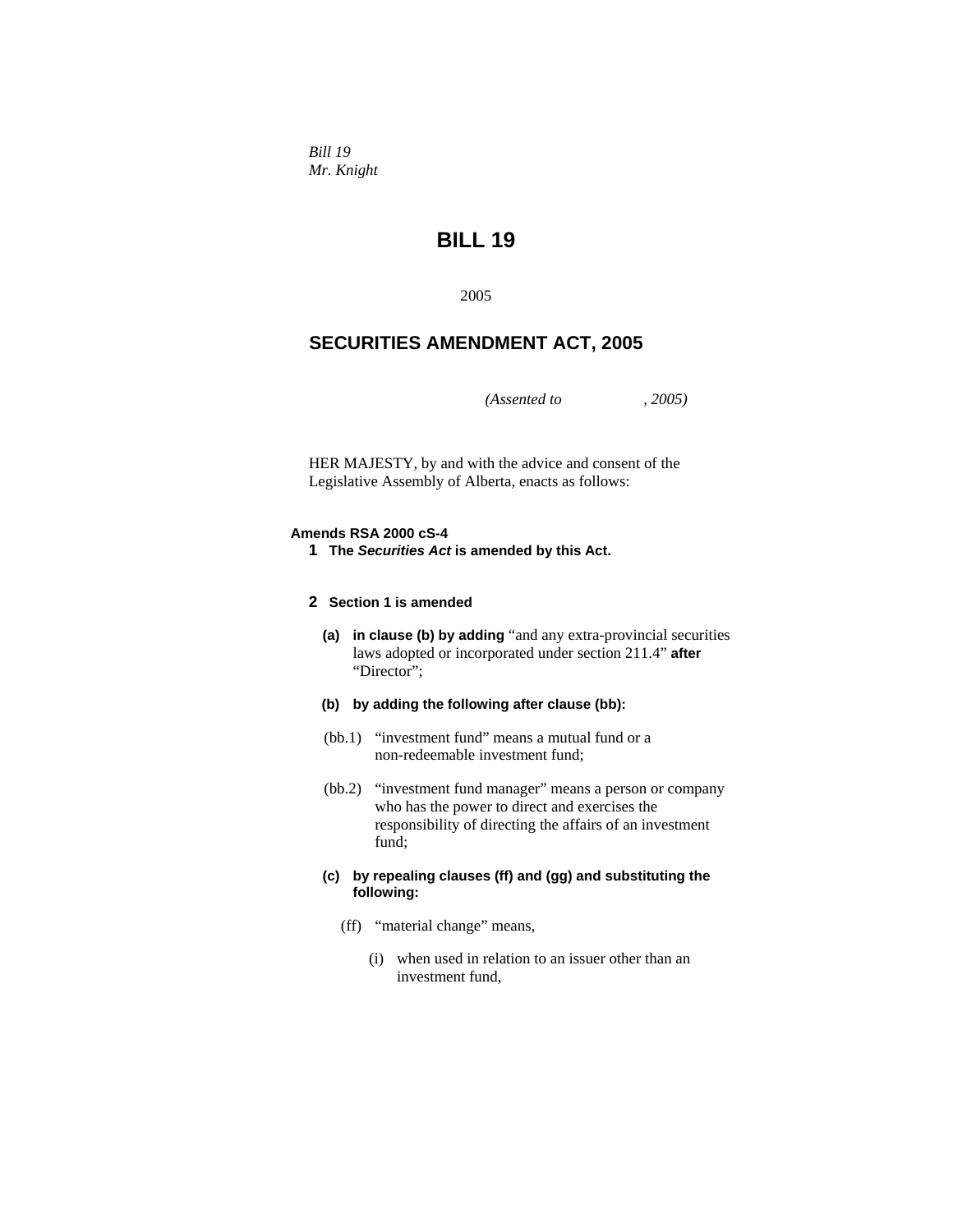- (A) a change in the business, operations or capital of the issuer that would reasonably be expected to have a significant effect on the market price or value of any of the securities of the issuer, or
- (B) a decision to implement a change referred to in paragraph (A) made by the board of directors of the issuer or other persons acting in a similar capacity, or by senior management of the issuer who believe that confirmation of the decision by the board of directors or other persons acting in a similar capacity is probable,

#### and

- (ii) when used in relation to an issuer that is an investment fund,
	- (A) a change in the business, operations or affairs of the issuer that would be considered important by a reasonable investor in determining whether to purchase or to continue to hold securities of the issuer, or
	- (B) a decision to implement a change referred to in paragraph (A) made
		- (I) by the board of directors of the issuer or the board of directors of the investment fund manager of the issuer or other persons acting in a similar capacity,
		- (II) by senior management of the issuer who believe that confirmation of the decision by the board of directors or other persons acting in a similar capacity is probable, or
		- (III) by senior management of the investment fund manager of the issuer who believe that confirmation of the decision by the board of directors of the investment fund manager of the issuer or other persons acting in a similar capacity is probable;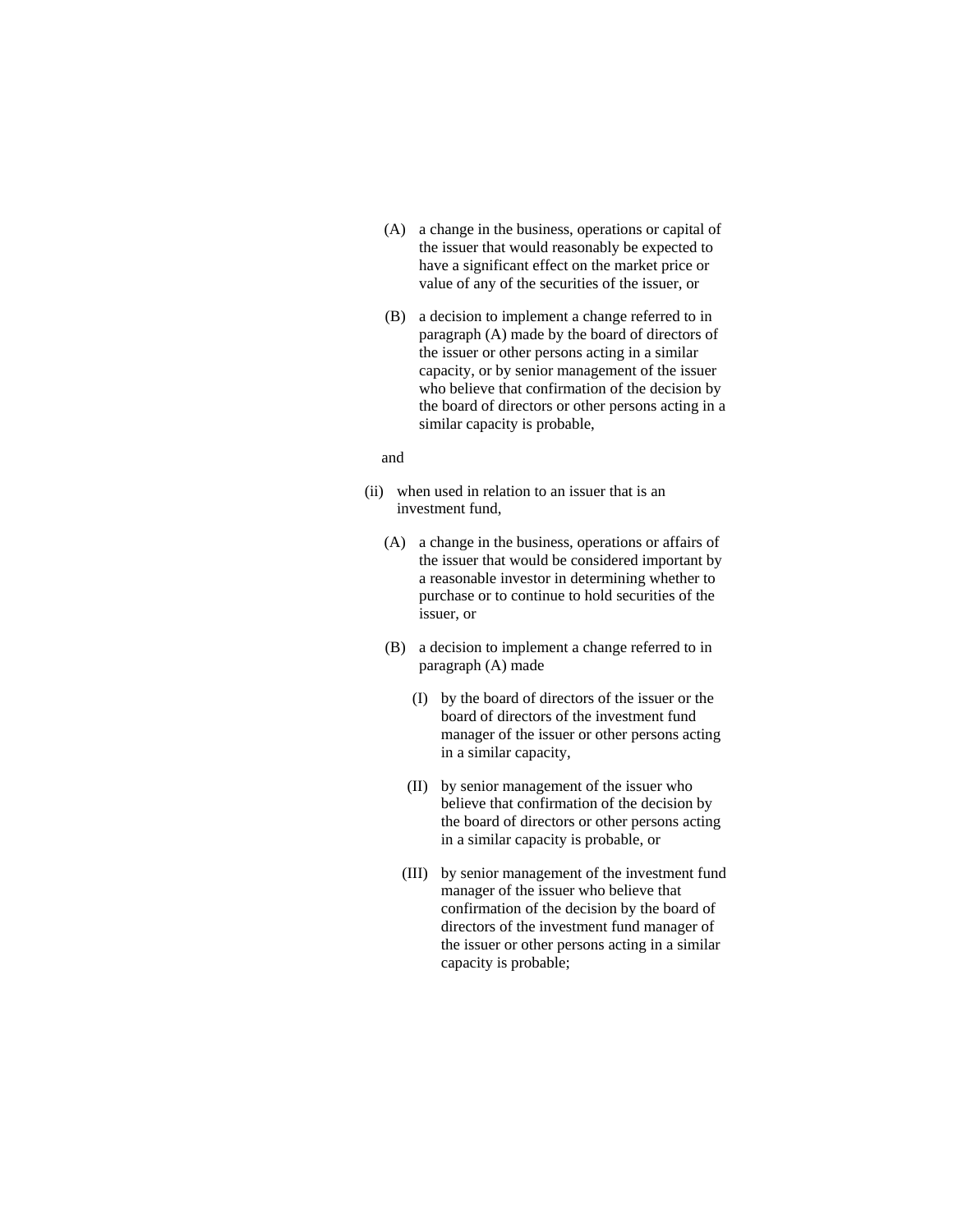(gg) "material fact", when used in relation to securities issued or proposed to be issued, means a fact that would reasonably be expected to have a significant effect on the market price or value of the securities;

# **(d) by repealing clause (jj) and substituting the following:**

- (ii) "mutual fund" means
	- (i) an issuer whose primary purpose is to invest money provided by its security holders and whose securities entitle the holder to receive on demand, or within a specified period after demand, an amount computed by reference to the value of a proportionate interest in the whole or in part of the net assets, including a separate fund or trust account, of the issuer, or
	- (ii) an issuer that is designated as a mutual fund under section 10 or in accordance with the regulations,

 but does not include an issuer, or class of issuers, that is designated under section 10 not to be a mutual fund;

- (jj.1) "non-redeemable investment fund" means
	- (i) an issuer
		- (A) whose primary purpose is to invest money provided by its security holders,
		- (B) that does not invest
			- (I) for the purpose of exercising or seeking to exercise control of an issuer, other than an issuer that is a mutual fund or a non-redeemable investment fund, or
			- (II) for the purpose of being actively involved in the management of any issuer in which it invests, other than an issuer that is a mutual fund or a non-redeemable investment fund,
			- and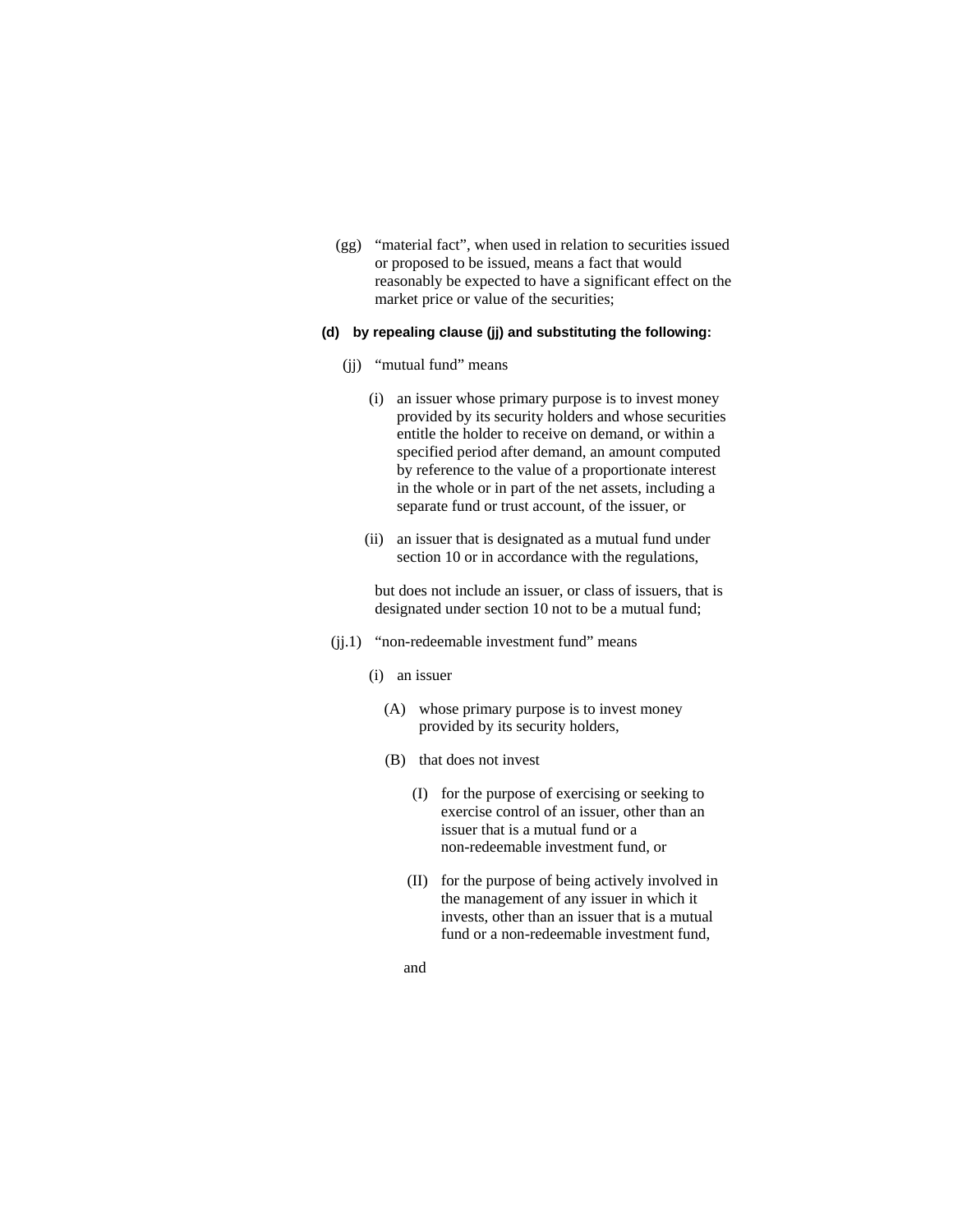(C) that is not a mutual fund,

```
 or
```
 (ii) an issuer that is designated as a non-redeemable investment fund under section 10 or in accordance with the regulations,

 but does not include an issuer, or class of issuers, that is designated under section 10 not to be a non-redeemable investment fund;

- **(e) in clause (ddd) by adding** "or under section 211.6(2)" **after**  "224";
- **(f) in clause (kkk)(vi) by striking out** "section 87(a)(iii)" **and substituting** "the regulations".

**3 Section 5(a) is amended by striking out** "a company" **and substituting** "an issuer" **and by striking out** "that company" **and substituting** "that issuer".

**4 Section 6 is amended by striking out** "A company" **and substituting** "An issuer".

# **5 Section 10 is repealed and the following is substituted:**

#### **Designation orders**

**10(1)** The Commission may, if the Commission considers that it would not be prejudicial to the public interest to do so, make an order designating

- (a) a good, article, service, right or interest, or a class of those, as a commodity,
- (b) a futures contract, or a class of futures contracts, not to be a futures contract,
- (c) a person or company as an insider,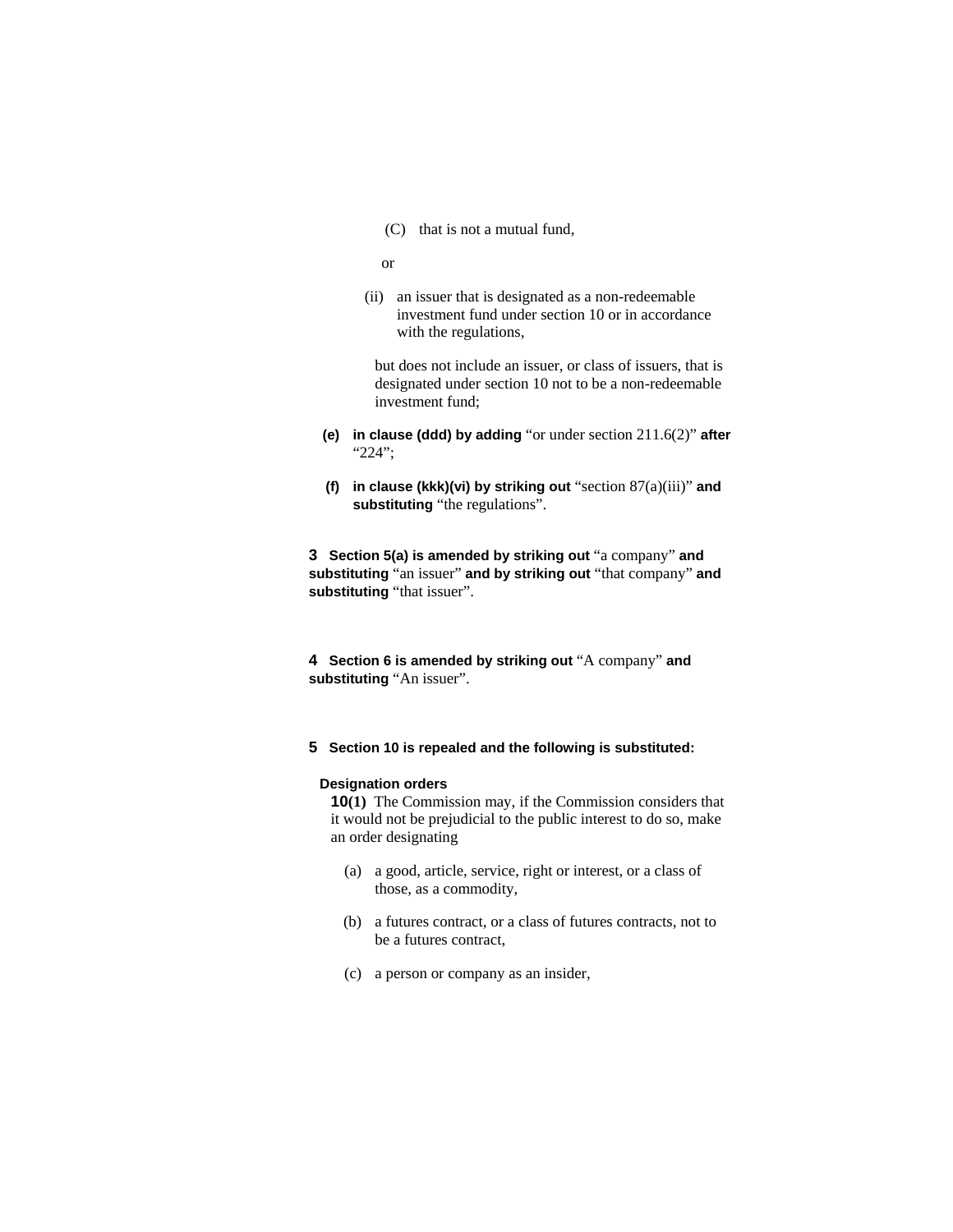- (d) an issuer or a class of issuers to be, or not to be, a mutual fund,
- (e) an issuer or a class of issuers to be, or not to be, a non-redeemable investment fund, and
- (f) an issuer or a class of issuers to be, or not to be, a reporting issuer.

**(2)** An order made under subsection (1) may be made by the Commission on its own motion or on the application of an interested person or company.

# **6 Section 13 is amended**

# **(a) in subsection (1) by striking out** "and" **at the end of clause (a), by adding** "and" **at the end of clause (b) and by adding the following after clause (b):**

 (c) may designate one of the members of the Commission as the lead independent member, with the powers, duties and functions prescribed by the Lieutenant Governor in Council.

# **(b) by adding the following after subsection (1):**

**(1.1)** The lead independent member may not be the Chair or a Vice-chair of the Commission.

**7 Section 14 is amended by adding** ", subject to the approval of the Minister" **after** "by the Commission".

# **8 The following is added after section 14:**

# **Continuation in office**

**14.1(1)** If a member of the Commission resigns or a member's appointment expires, the Chair may authorize that individual to continue to exercise powers as a member of the Commission in any proceeding over which that member had jurisdiction immediately before the end of that member's term.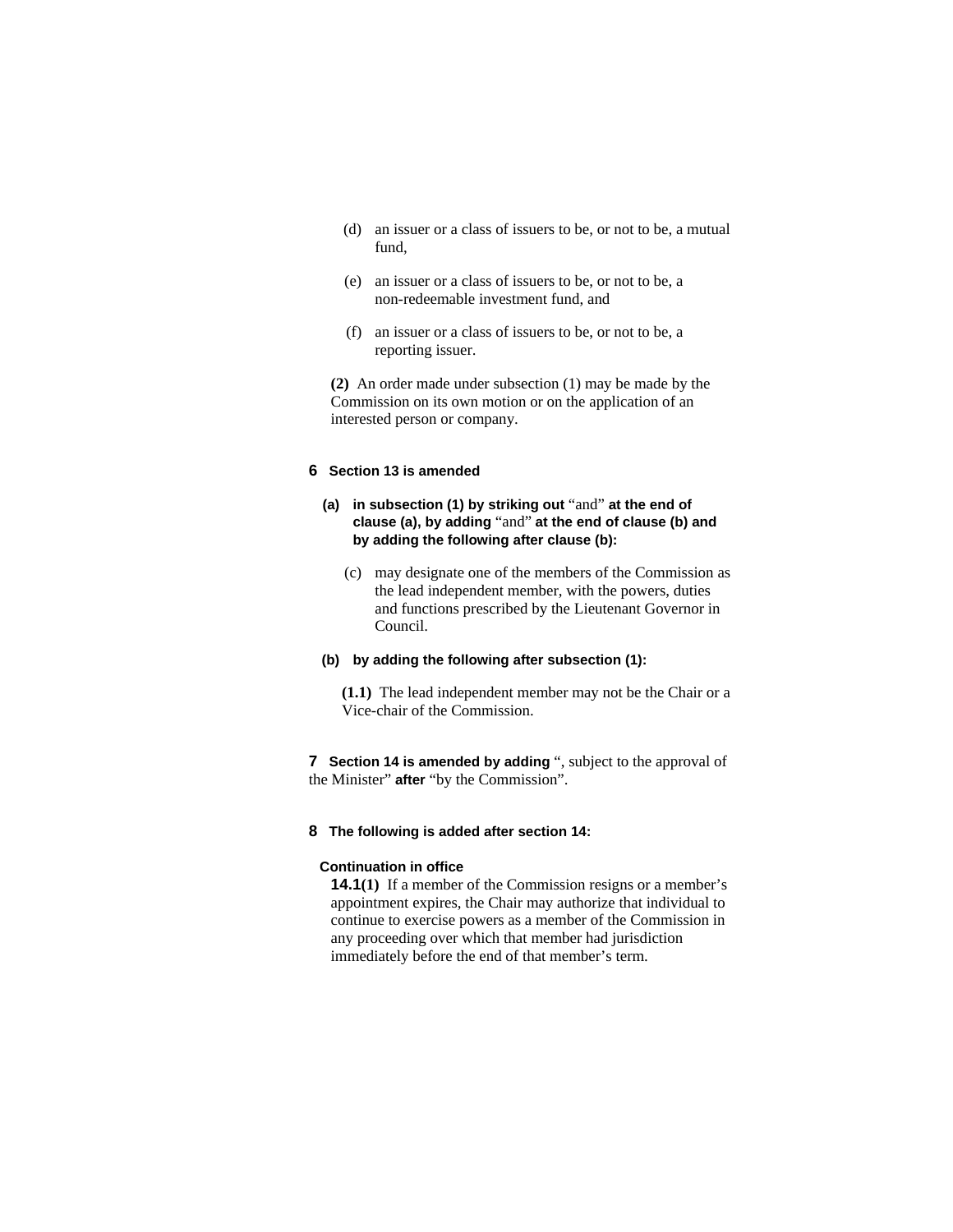**(2)** An authorization under subsection (1) continues until a final decision in that proceeding is made.

**(3)** Section 14 applies to a person who performs duties under subsection  $(1)$ .

# **9 Section 40(1)(f)(i) is repealed and the following is substituted:**

 (i) for which the regulations provide that a prospectus is not required, or

**10 The heading to Part 3 is repealed and the following is substituted:** 

# **Part 3 Record Keeping and Compliance Review**

# **11 Section 58(1) is repealed and the following is substituted:**

# **Review and examination**

**58(1)** Notwithstanding anything in section 59 or 60, the Executive Director may in writing appoint a person to examine the financial affairs, books, records and other documents of the following for the purpose of determining if that person or company is complying with Alberta securities laws:

- (a) a registrant;
- (b) a reporting issuer;
- (c) a director, officer or promoter of a reporting issuer;
- (d) a transfer agent of a reporting issuer;
- (e) a recognized exchange;
- (f) a recognized self-regulatory organization;
- (g) a recognized clearing agency;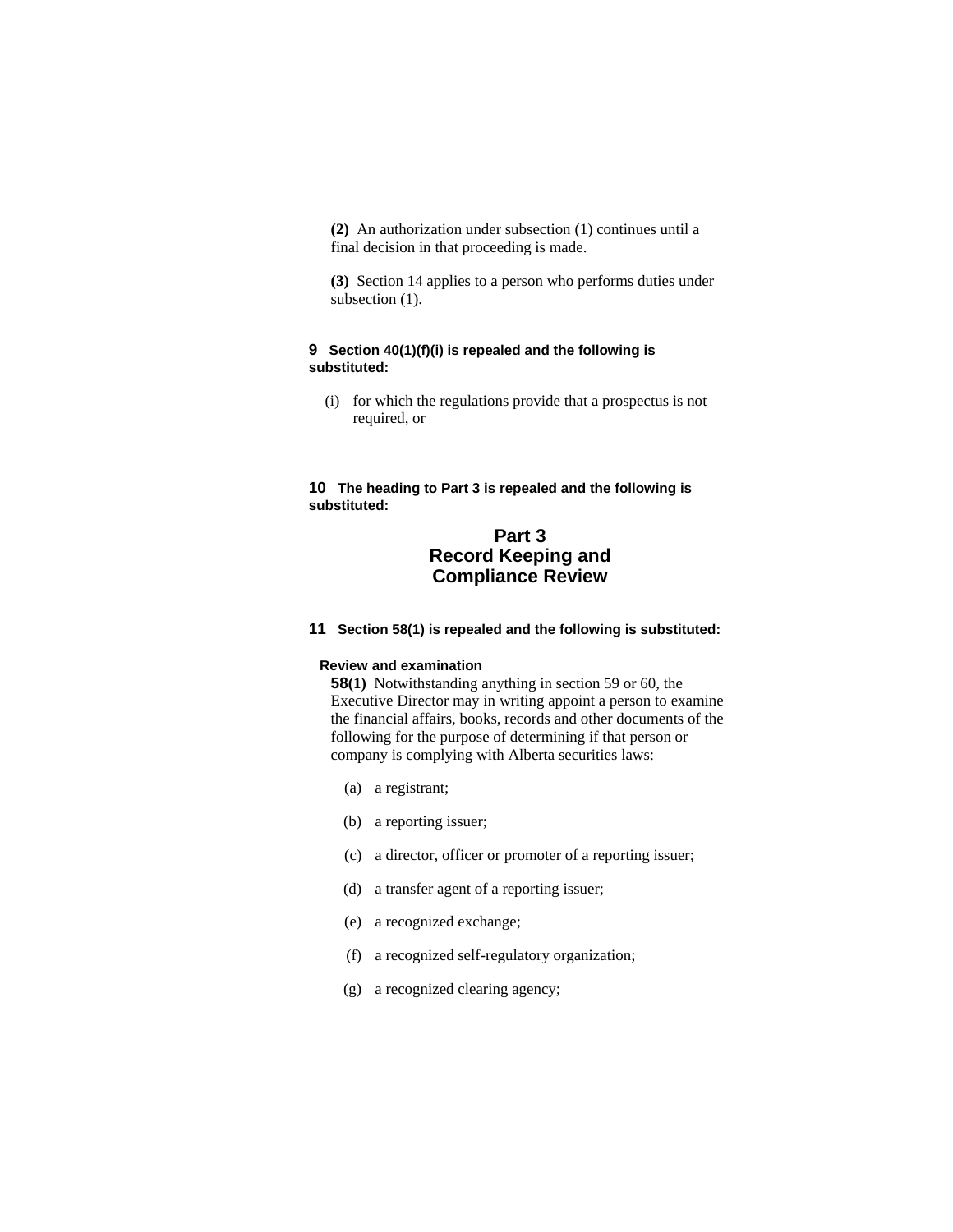- (h) a recognized quotation and trade reporting system;
- (i) a manager or a custodian of assets, shares or units of a mutual fund.

#### **12 The following is added after section 60:**

#### **Record-keeping**

**60.1(1)** This section applies to every recognized exchange, recognized self-regulatory organization, recognized clearing agency, recognized quotation and trade reporting system and reporting issuer, and every officer, director, promoter and transfer agent of a reporting issuer.

**(2)** Every person or company to which this section applies shall

- (a) maintain
	- (i) the books and records that are necessary to record properly its business transactions and financial affairs and the transactions that it executes on behalf of others, and
	- (ii) any other books and records that may be required under the Alberta securities laws,

#### and

 (b) deliver to the Commission or the Executive Director any books and records or other information that the Commission or the Executive Director may require.

#### **Continuous disclosure reviews**

**60.2(1)** The Executive Director may conduct a review of the disclosures that have been made or ought to have been made by a reporting issuer or investment fund.

**(2)** A reporting issuer or investment fund that is subject to a review under this section shall, as required by the Executive Director, deliver to the Executive Director any information and documents reasonably relevant to the review.

**(3)** A reporting issuer or investment fund, or any person or company acting on behalf of a reporting issuer or investment fund, shall not make any representation that the Commission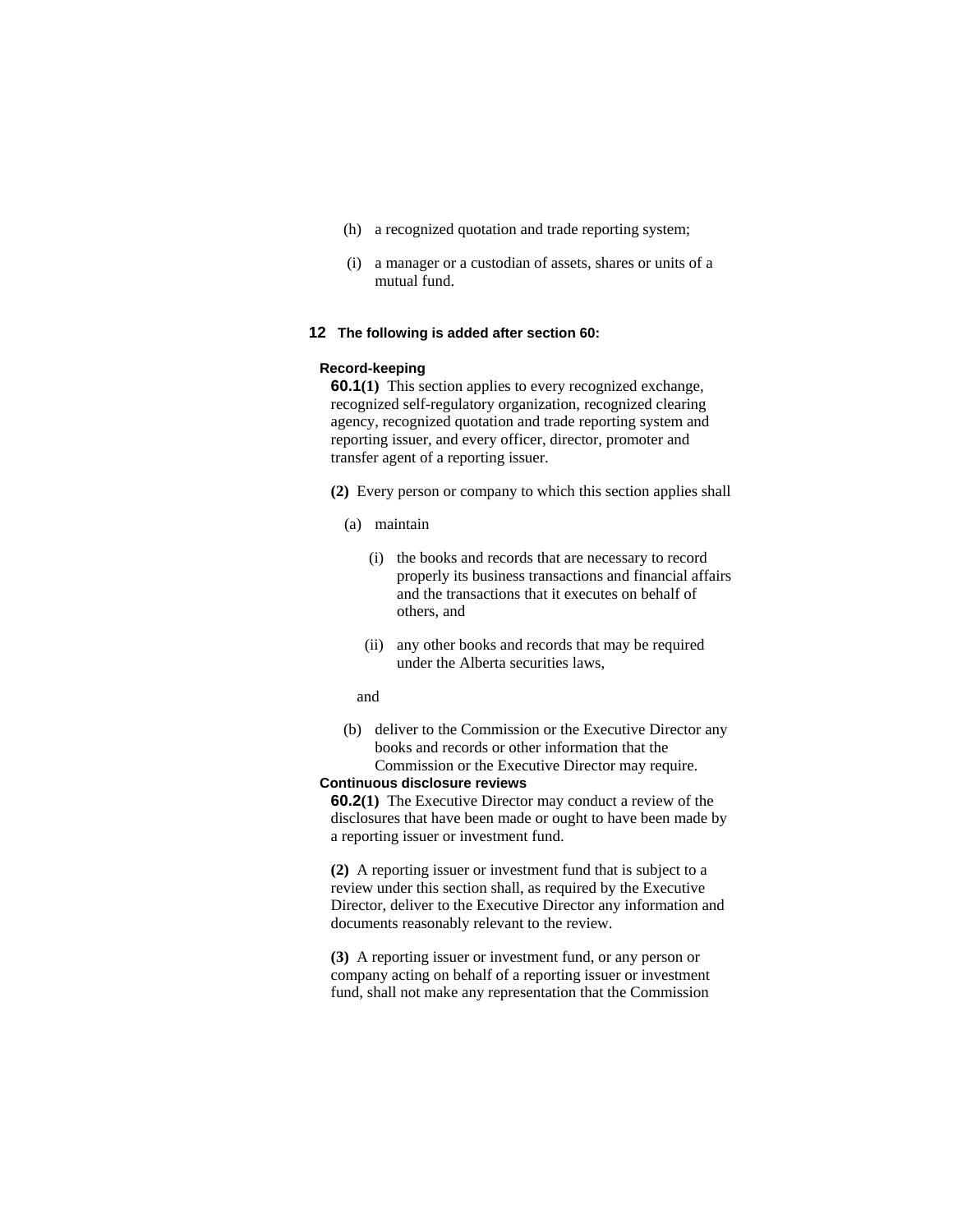has in any way expressed an opinion or passed judgment on the merits of the disclosure record of the reporting issuer or investment fund.

# **13 Section 74 is repealed.**

**14 Section 84, the heading preceding section 85 and sections 85 to 89 are repealed.**

## **15 Section 92 is amended**

- **(a) in subsection (3) by adding** "or" **at the end of clause (b) and by repealing clause (c);**
- **(b) by adding the following after subsection (4):**

**(4.1)** No person or company shall make a statement that the person or company knows or reasonably ought to know

- (a) in any material respect and at the time and in the light of the circumstances in which it is made,
	- (i) is misleading or untrue, or
	- (ii) does not state a fact that is required to be stated or that is necessary to make the statement not misleading,

# and

 (b) would reasonably be expected to have a significant effect on the market price or value of a security or an exchange contract.

# **16 Section 93 is repealed and the following is substituted:**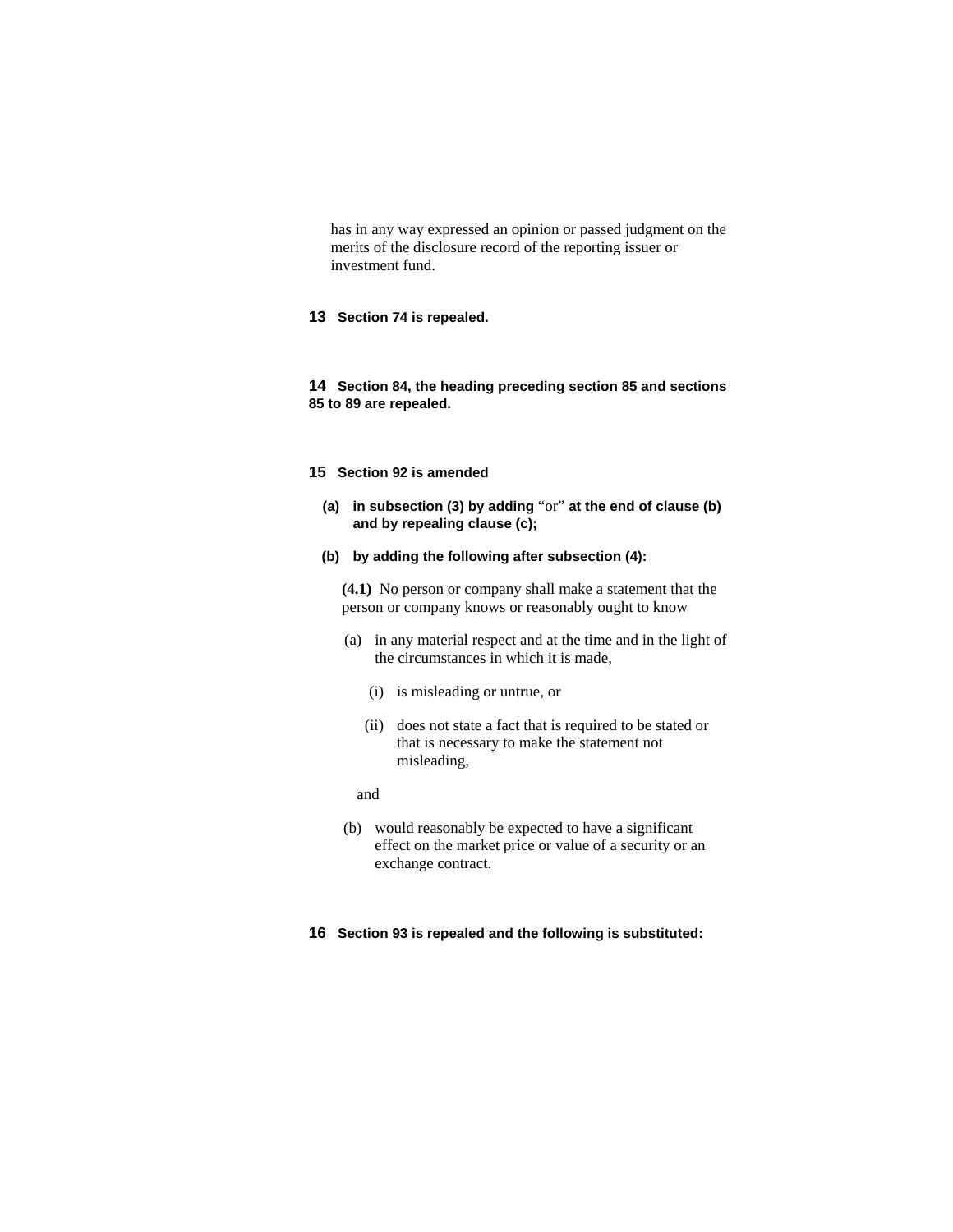# **Prohibited transaction**

**93** No person or company shall, directly or indirectly, engage or participate in any act, practice or course of conduct relating to a security or exchange contract that the person or company knows or reasonably ought to know will

- (a) result in or contribute to
	- (i) a false or misleading appearance of trading activity in a security or an exchange contract, or
	- (ii) an artificial price for a security or an exchange contract,
	- or
- (b) perpetrate a fraud on any person or company.

# **17 The following is added after section 93:**

#### **Duty to comply with Commission decisions**

**93.1** A person or company shall comply with decisions of the Commission or the Executive Director made under Alberta securities laws.

#### **Duty to comply with undertaking**

**93.2** A person or company that gives a written undertaking to the Commission or the Executive Director shall comply with the undertaking.

# **Front running**

**93.3(1)** In this section, "material order information" means information that relates to

- (a) the intention of a person or company responsible for making decisions about an investment portfolio to trade a security on behalf of the investment portfolio,
- (b) the intention of a registrant trading on behalf of an investment portfolio to trade a security on behalf of the investment portfolio, or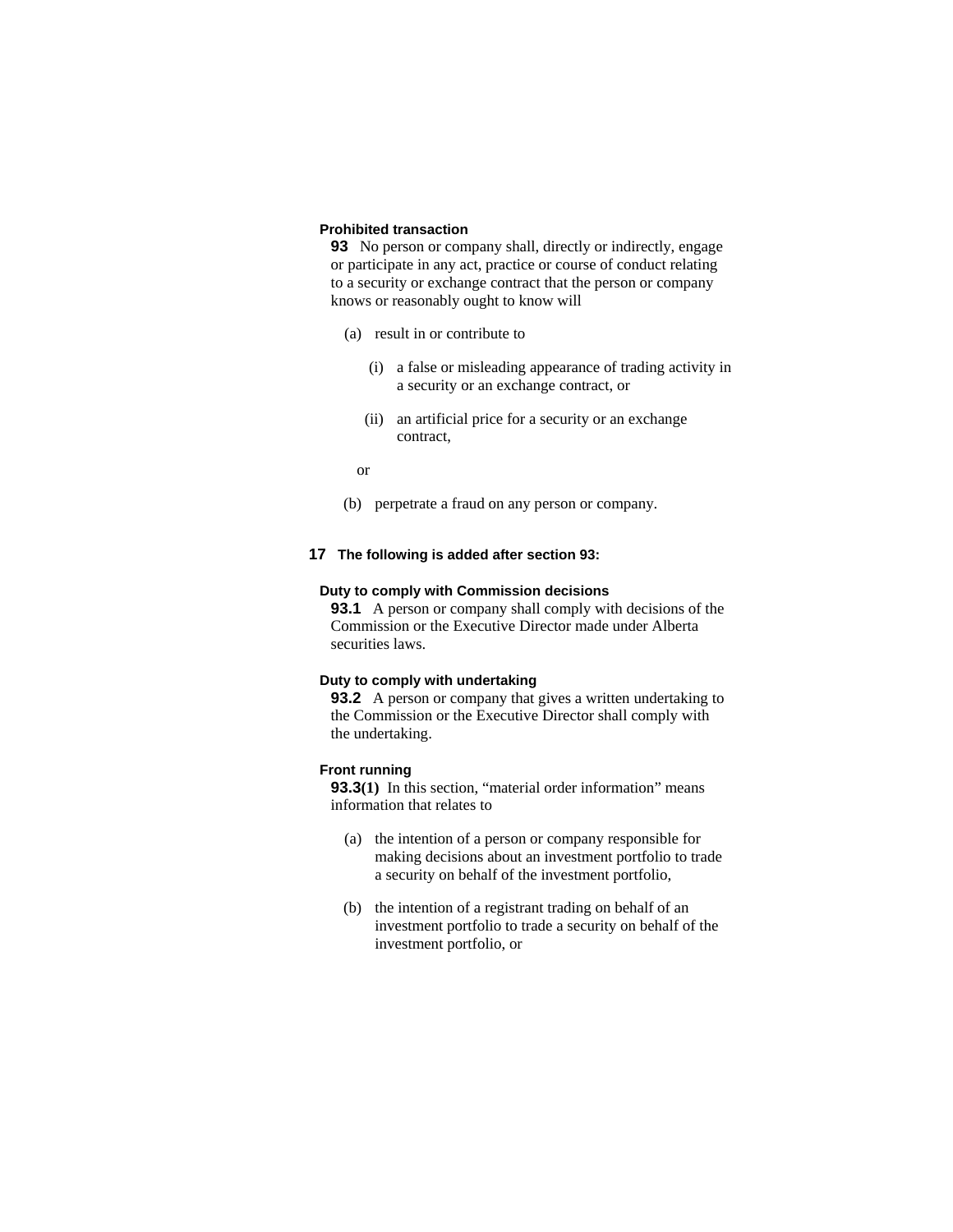(c) an unexecuted order, or the intention of any person or company to place an order, to trade a security,

and that, if disclosed, would reasonably be expected to affect the market price of the security.

**(2)** A person or company that knows of material order information shall not, and shall not recommend or encourage another person to,

- (a) purchase or sell the securities to which the material order information relates,
- (b) acquire, dispose of, or exercise a put or call option or other right or obligation to purchase or sell the securities,
- (c) enter into a related financial instrument or acquire or dispose of rights or obligations under a related financial instrument, or
- (d) change that person's
	- (i) direct or indirect beneficial ownership of, or control or direction over,
		- (A) the securities, or
		- (B) a put or call option or other right or obligation to purchase or sell the securities,
		- or
	- (ii) interest in, or rights or obligations associated with, a related financial instrument.

**(3)** A person or company that knows of material order information shall not inform another person or company of the material order information unless it is necessary in the course of the person's or company's business.

# **Obstruction of justice**

**93.4(1)** A person or company shall not, and shall not attempt to, destroy, conceal or withhold any information, property or thing reasonably required for a hearing, review or investigation under this Act.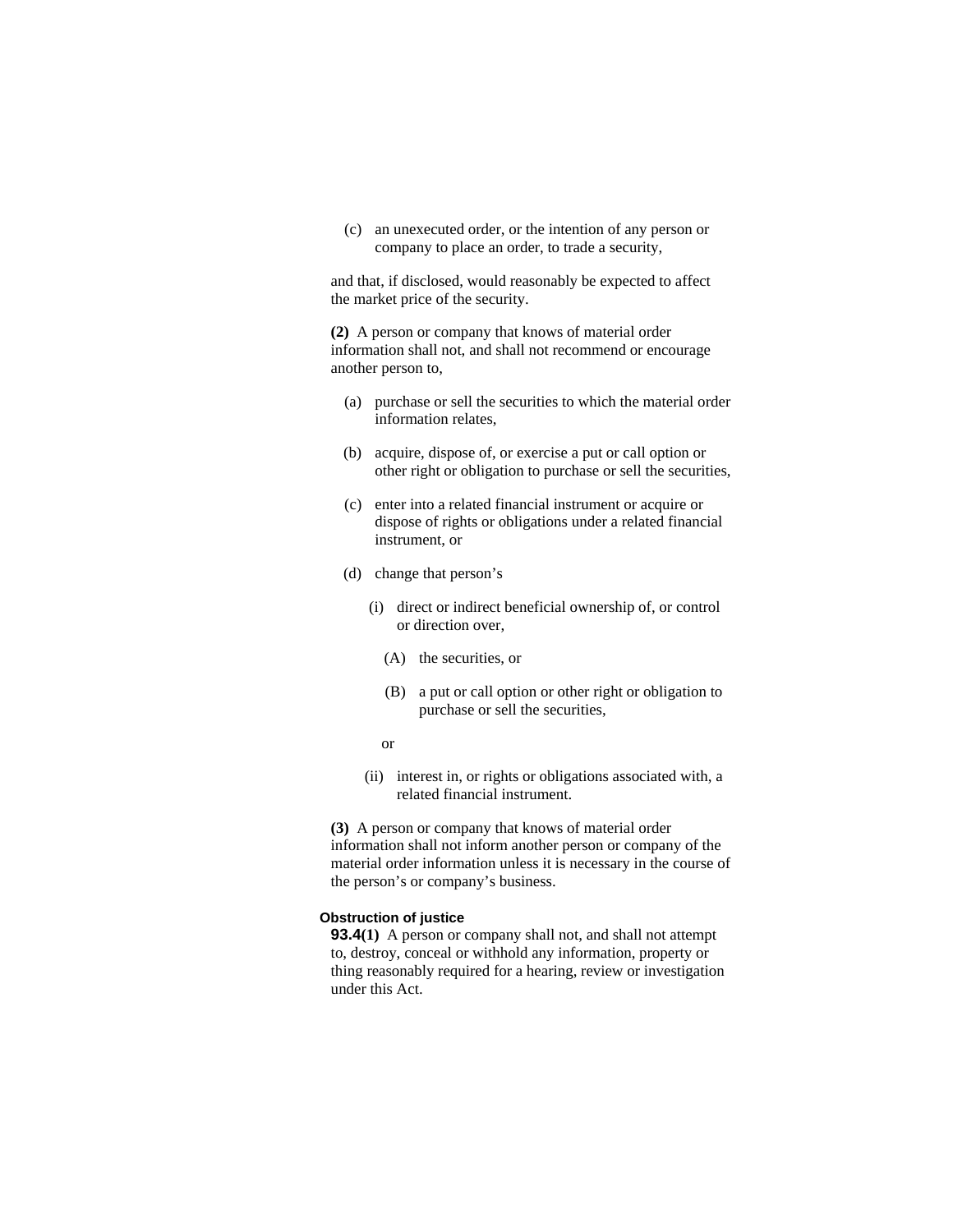**(2)** A person or company contravenes subsection (1) if the person or company knows or ought reasonably to know that a hearing, review or investigation is to be conducted and takes any action referred to in subsection (1) before the hearing, review or investigation.

#### **18 Section 94(4) is repealed and the following is substituted:**

**(4)** This section does not apply to trades in respect of which the regulations provide that registration is not required.

# **19 Sections 131 to 132 are repealed.**

#### **20 Sections 142 and 143 are repealed.**

## **21 Section 147 is amended**

# **(a) by adding the following after subsection (3):**

**(3.1)** No reporting issuer or person or company in a special relationship with a reporting issuer with knowledge of a material fact or material change with respect to the reporting issuer that has not been generally disclosed shall recommend or encourage another person or company to

- (a) purchase or sell a security of the reporting issuer, or
- (b) enter into a transaction involving a security the value of which is derived from or varies materially with the market price or value of a security of the reporting issuer.
- **(b) in subsection (6) by adding** ", (3.1)" **after** "(3)".

# **22 Section 194 is repealed and the following is substituted:**

#### **General offences and penalties**

**194(1)** A person or company that contravenes Alberta securities laws is guilty of an offence and is liable to a fine of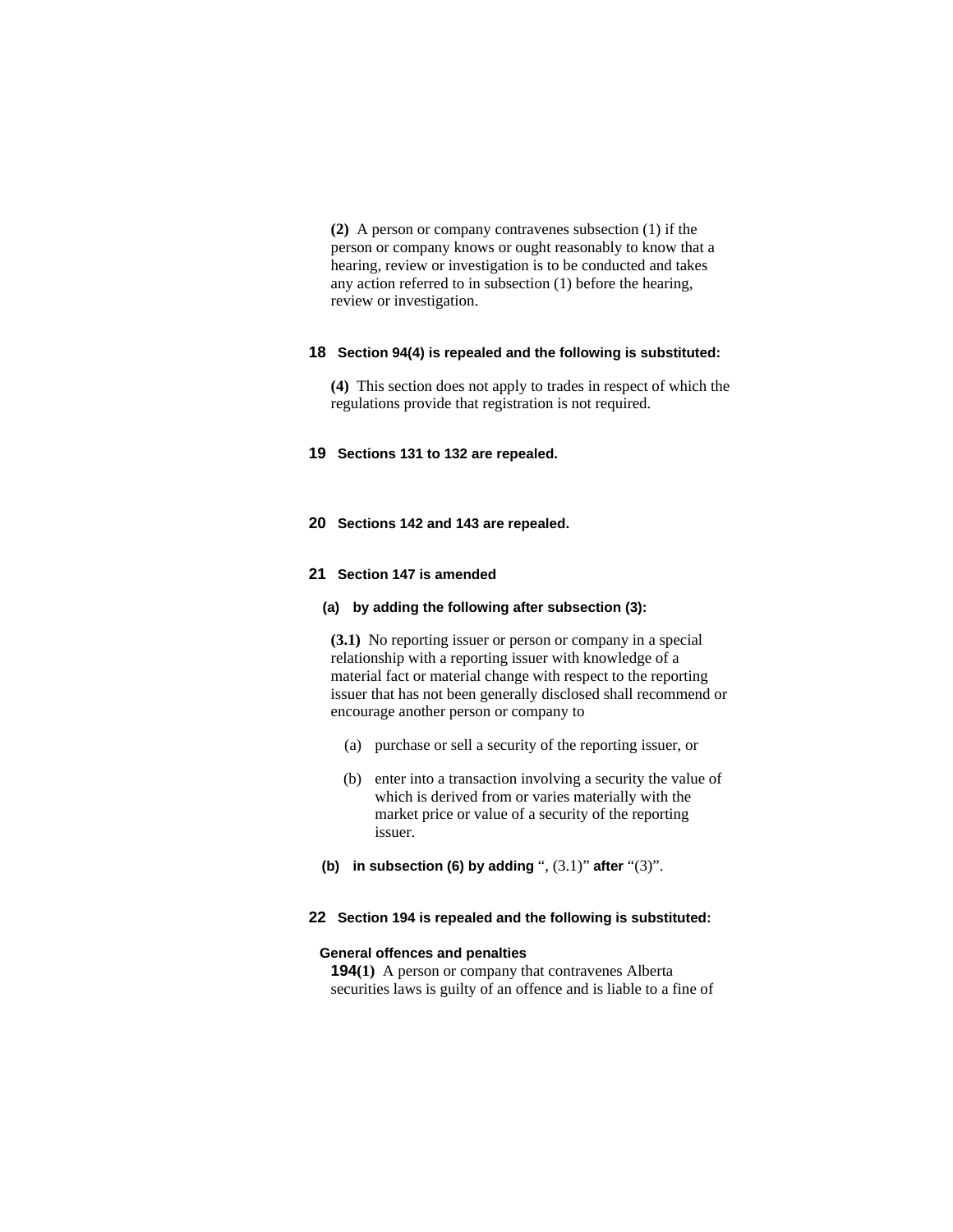not more than \$5 000 000 or to imprisonment for a term of not more than 5 years less a day, or to both.

**(2)** No person or company is guilty of an offence under section 92(4.1) if the person or company, as the case may be, did not know, and in the exercise of reasonable diligence would not have known, that the statement referred to in that subsection was misleading or untrue or that it omitted to state a fact that was required to be stated or that was necessary to make the statement not misleading in light of the circumstances in which it was made.

**(3)** Every director or officer of a person or company or a person other than an individual who authorizes, permits or acquiesces in the commission of an offence under subsection (1) by the person or company, whether or not a charge has been laid or a finding of guilt has been made against the person or company in respect of the offence under subsection (1), is also guilty of an offence and is liable to a fine of not more than

\$5 000 000 or to imprisonment for a term of not more than 5 years less one day or to both.

**(4)** Despite the fine under subsection (1), a person or company that contravenes section 147 is guilty of an offence and is liable to a fine of

- (a) an amount not less than the profit made by the person or company because of the contravention, and
- (b) an amount not more than the greater of
	- (i) \$5 000 000, and
	- (ii) an amount equal to triple the amount of the profit made or the loss avoided by the person or company because of the contravention.

**(5)** If it is not possible to determine the profit made or the loss avoided by a person or company by reason of the contravention, subsection (4) does not apply and subsection (1) applies.

**(6)** If a person or company is guilty of an offence under this section, the court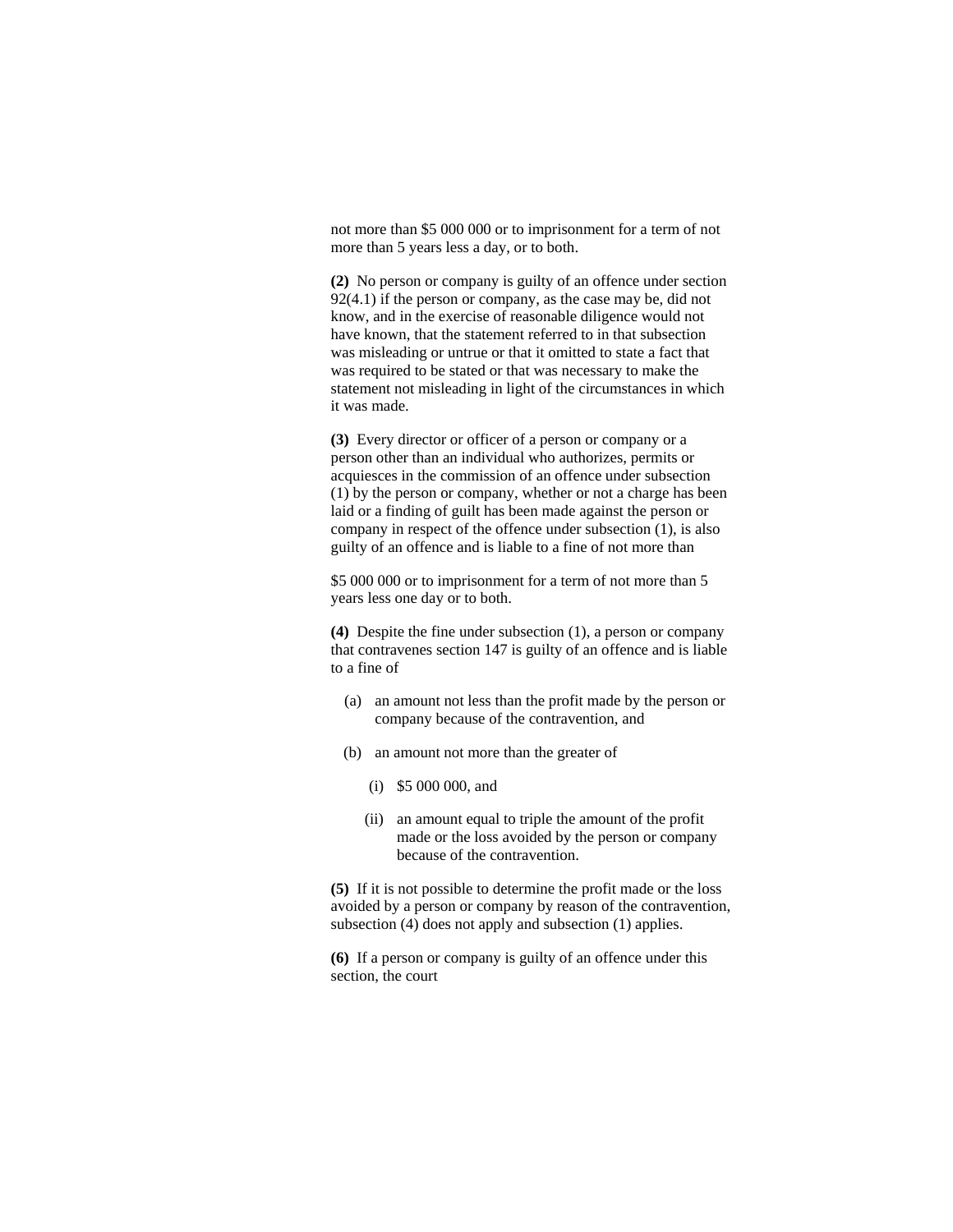- (a) may make an order requiring the person or company to compensate or make restitution to an aggrieved person or company, and
- (b) may make any other order that the court considers appropriate in the circumstances.

## **23 Section 195(2) is repealed and the following is substituted:**

- **(2)** For the purposes of section 194(4) and (5),
	- (a) "loss avoided" means the amount by which the amount received for the security sold in contravention of section 147(2) exceeds the average trading price of the security in the 20 trading days following the general disclosure of the material fact or the material change;
	- (b) "profit made" means
		- (i) the amount by which the average trading price of the security in the 20 days following general disclosure of the material fact or the material change exceeds the amount paid for the security purchased in contravention of section 147(2),
		- (ii) in respect of a short sale, the amount by which the amount received for the security sold in contravention of section 147(2) exceeds the average trading price of the security in the 20 trading days following general disclosure of the material fact or the material change, or
		- (iii) the value of any consideration received for informing another person or company of a material fact or material change with respect to the reporting issuer in contravention of section 147(3) or (4).

# **24 Section 197(4)(g) is repealed and the following is substituted:**

 (g) an order directing a person or company to submit to a review by the Commission of the person's or company's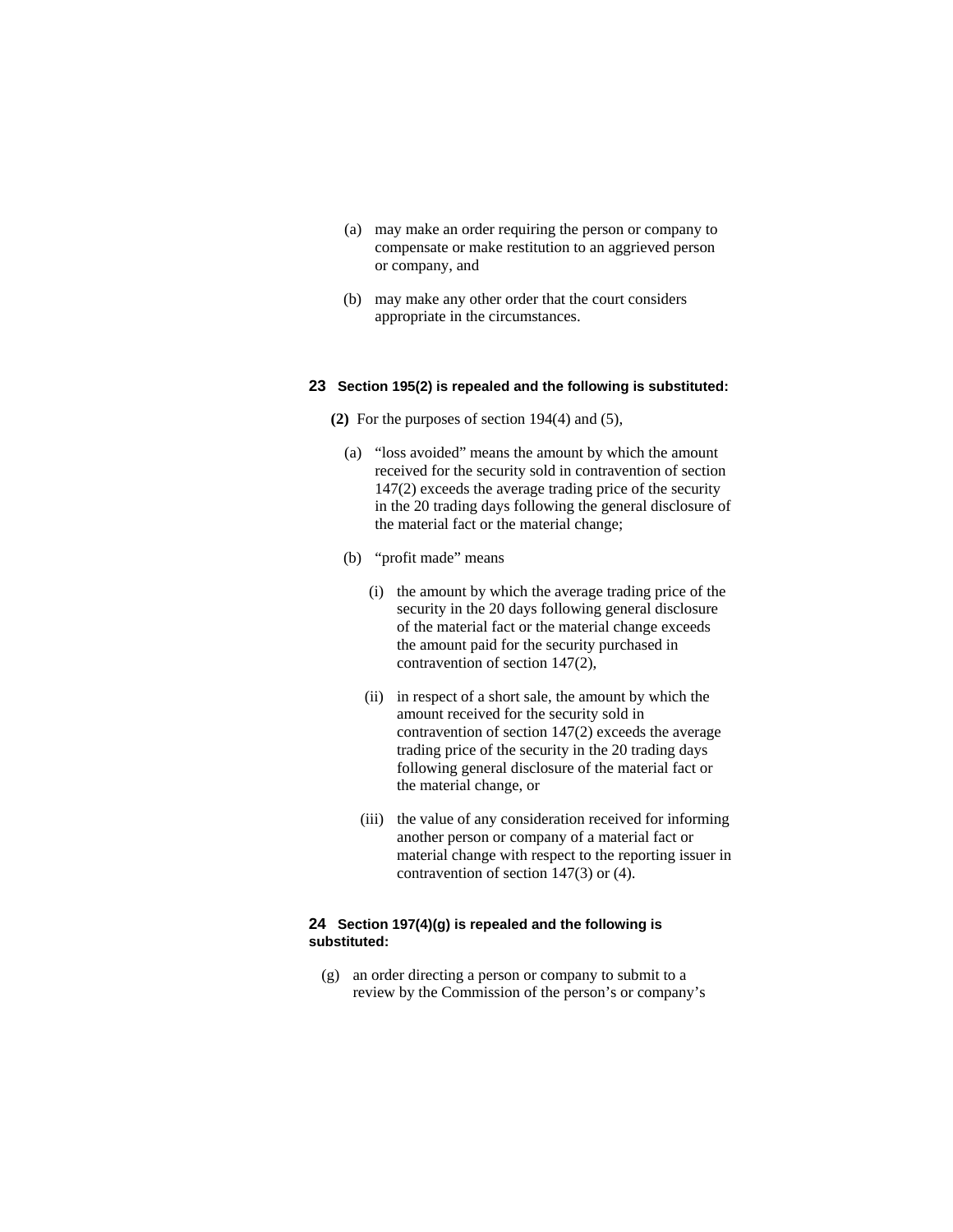practices and procedures and to institute changes as directed by the Commission;

# **25 Section 198 is amended**

# **(a) in subsection (1)**

- **(i) in clause (a) by adding** "in or purchasing" **after**  "trading";
- **(ii) in clause (b) by adding** "or purchasing" **after** "trading in";

#### **(iii) by adding the following after clause (h):**

 (i) if a person or company has not complied with the Alberta securities laws, that the person or company pay to the Commission any amounts obtained or payments or losses avoided as a result of the non-compliance.

#### **(b) by adding the following after subsection (1):**

**(1.1)** The Commission may, after providing an opportunity to be heard, make an order under subsection  $(1)(a)$  to  $(e)$  against a person or company if the person or company

- (a) has been convicted of a criminal offence arising from a transaction, business or course of action related to securities or exchange contracts,
- (b) has been found by a court inside or outside Alberta to have contravened the Alberta securities laws or the securities laws of another jurisdiction, or
- (c) has been found by a securities commission or other person or body empowered by statute to regulate trading in securities or exchange contracts or to administer, regulate or enforce securities laws of another province or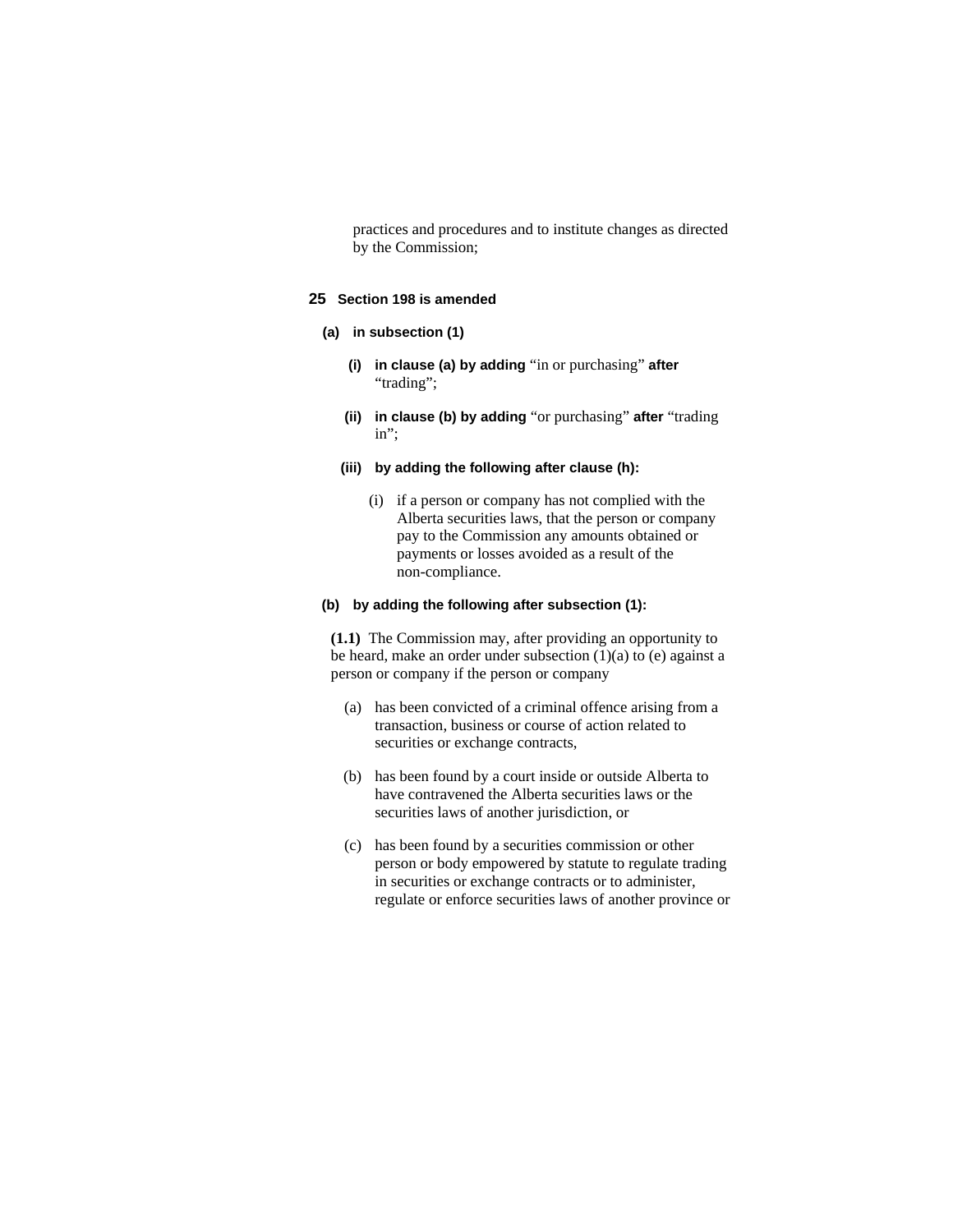territory of Canada to have contravened the securities laws of that province or territory.

**26 Section 199(1) is amended by striking out "\$100 000 in the** case of an individual or not more than \$500 000 in the case of any other person or company" **and substituting** "\$1 000 000".

**27 Section 203(12) is repealed.** 

**28 The following is added after section 211:**

# **Part 17.1 Interjurisdictional Compliance**

#### **Definitions**

**211.1(1)** In this Part,

- (a) "Alberta authority" means any power, function or duty of the Commission or of the Executive Director that is, or is intended to be, performed or exercised by the Commission or the Executive Director under the Alberta securities laws;
- (b) "extra-provincial authority" means any power, function or duty of an extra-provincial securities commission that is, or is intended to be, performed or exercised by that commission under the extra-provincial securities laws under which that commission operates;
- (c) "extra-provincial securities commission" means a securities commission established under the laws of another province or territory of Canada and includes any other securities authority, administrator or regulator operated by or that forms a part of the government of another province or territory of Canada;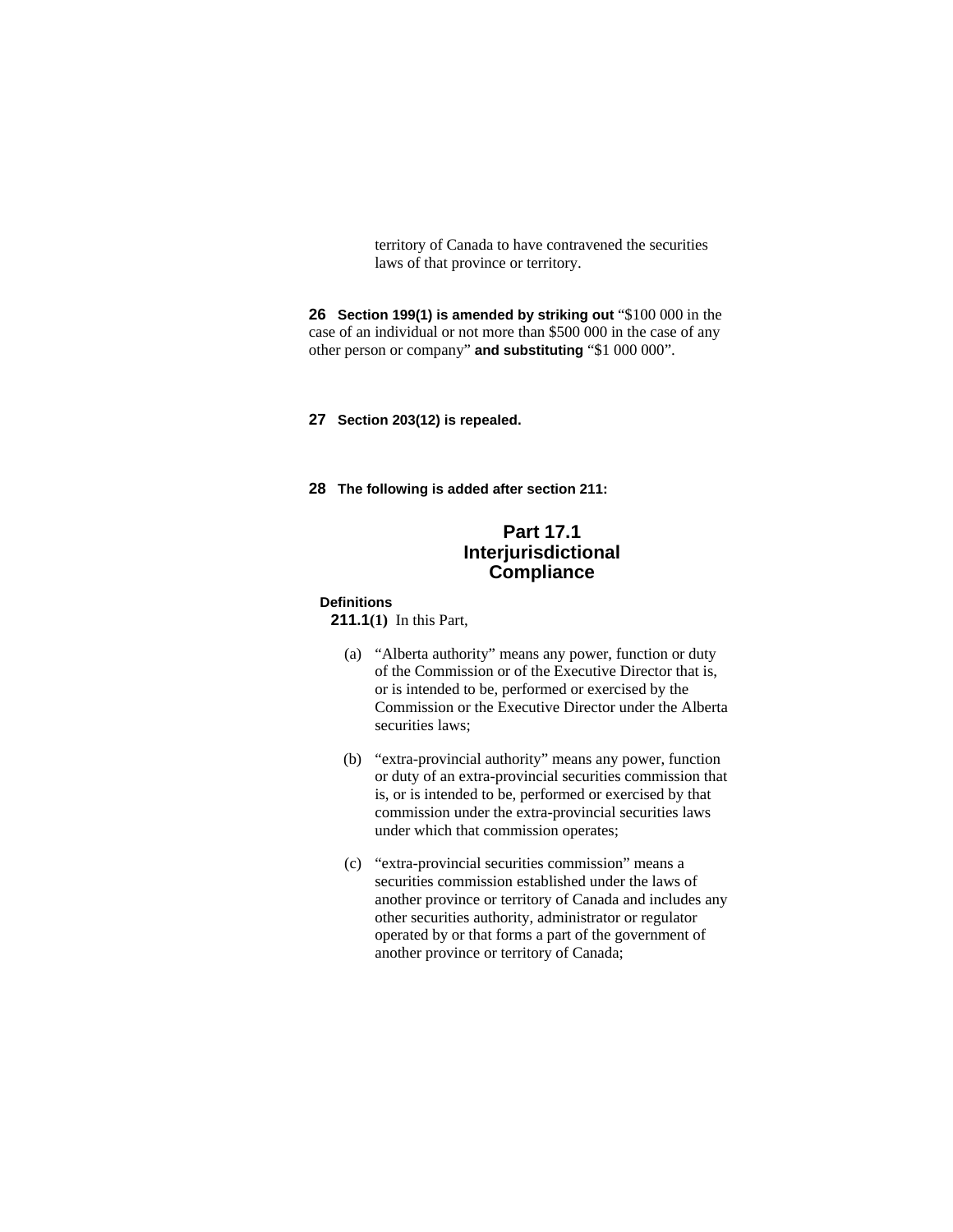- (d) "extra-provincial securities laws" means the laws of another province or territory of Canada that, with respect to that province or territory, deals with the regulation of securities markets and the trading in securities and exchange contracts in that province or territory;
- (e) "foreign securities laws" means the laws of a non-Canadian jurisdiction that, with respect to that jurisdiction, deals with the regulation of securities markets and the trading in securities and exchange contracts in that jurisdiction.

**(2)** A reference to an extra-provincial securities commission includes, unless otherwise provided,

- (a) its delegate, and
- (b) any person who in respect of that extra-provincial securities commission performs functions that are substantially similar to the functions carried out by the Executive Director under this Act.

# **Delegation and acceptance of authority**

**211.2(1)** In accordance with section 211.6 and subject to subsection (2), the Commission, for the purposes of this Part,

- (a) may delegate any Alberta authority to an extra-provincial securities commission, and
- (b) may accept a delegation of any extra-provincial authority from an extra-provincial securities commission.

**(2)** The Commission must not delegate any power, function or duty of the Commission or of the Executive Director that is, or is intended to be, performed or exercised by the Commission or the Executive Director under section 10, Part 1, section 66, this Part or section 224 or 224.1.

#### **Subdelegation**

**211.3(1)** Subject to any restrictions or conditions imposed by an extra-provincial securities commission with respect to a delegation of extra-provincial authority to the Commission, the Commission may subdelegate that extra-provincial authority in the manner and to the extent that the Commission or the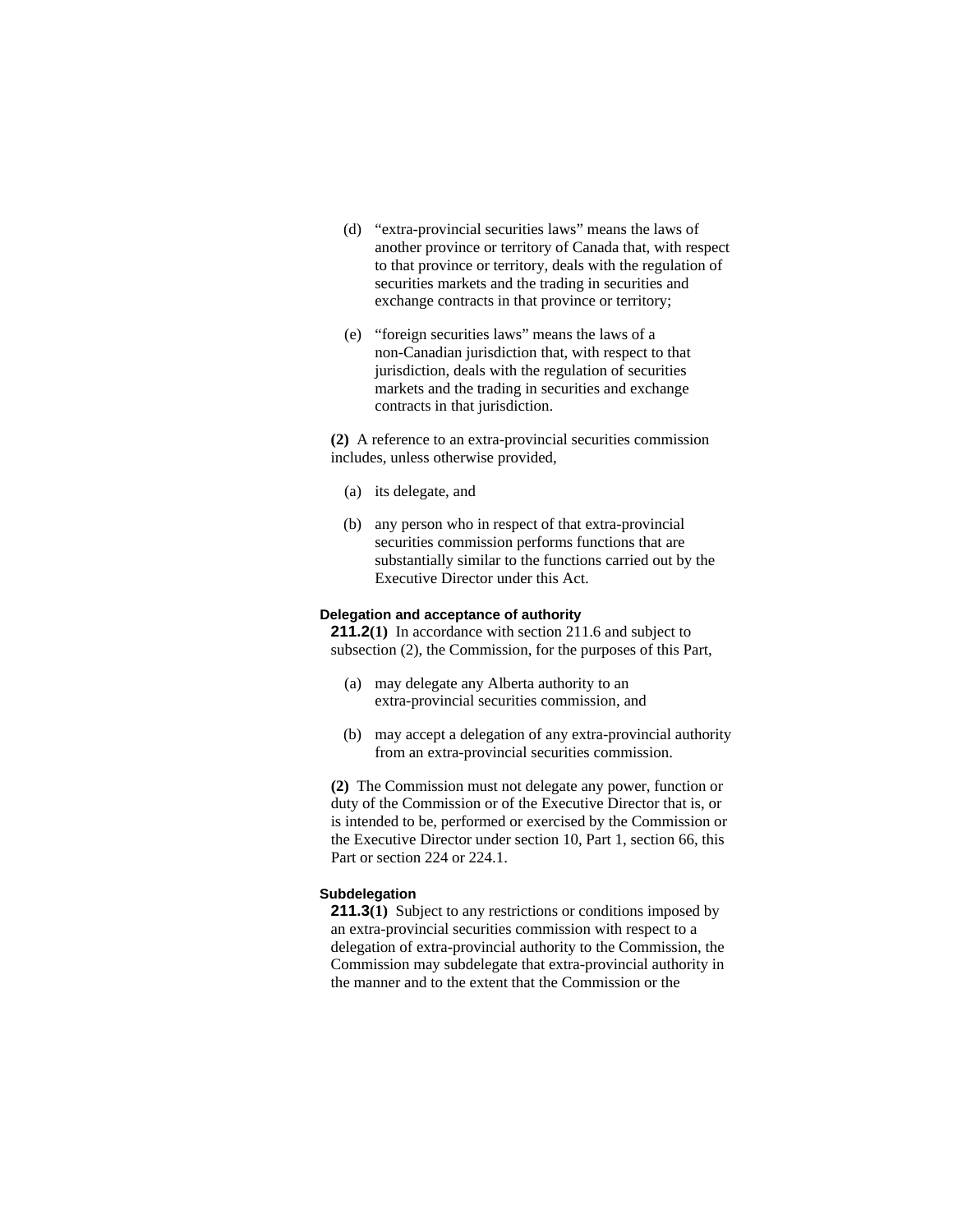Executive Director, as the case may be, may give an authorization under section 17, 22 or 66 or otherwise delegate any Alberta authority under the Alberta securities laws.

**(2)** Subject to any restrictions or conditions imposed by the Commission with respect to a delegation of Alberta authority to an extra-provincial securities commission, nothing in this Part is to be construed as prohibiting the extra-provincial securities commission from subdelegating that Alberta authority in the manner and to the extent that the extra-provincial securities commission may delegate its authority under the extra-provincial securities laws under which it operates.

# **Adoption or incorporation of extra-provincial securities laws**

**211.4(1)** In accordance with section 211.6, the Commission may adopt or incorporate as Alberta securities laws all or any provisions of any extra-provincial securities laws to be applied to

- (a) persons or companies whose primary jurisdiction is that extra-provincial jurisdiction, or
- (b) securities or trades both in Alberta and that extra-provincial jurisdiction.

**(2)** Where the Commission adopts or incorporates an extra-provincial securities law under subsection (1), it may adopt or incorporate it, as amended from time to time, whether before or after the adoption or incorporation, and with the necessary changes.

# **Compliance with extra-provincial securities laws**

**211.41** In accordance with section 211.6, the Commission may by order exempt a person, company, security or trade or a class of persons, companies, securities or trades from compliance with all or any requirements of Alberta securities laws if the person, company, security or trade or class of persons, companies, securities or trades, as the case may be, is in compliance with the applicable extra-provincial securities laws designated by the Commission.

#### **Compliance with foreign securities laws**

**211.42** In accordance with section 211.6, the Commission may by order exempt a person, company, security or trade or a class of persons, companies, securities or trades from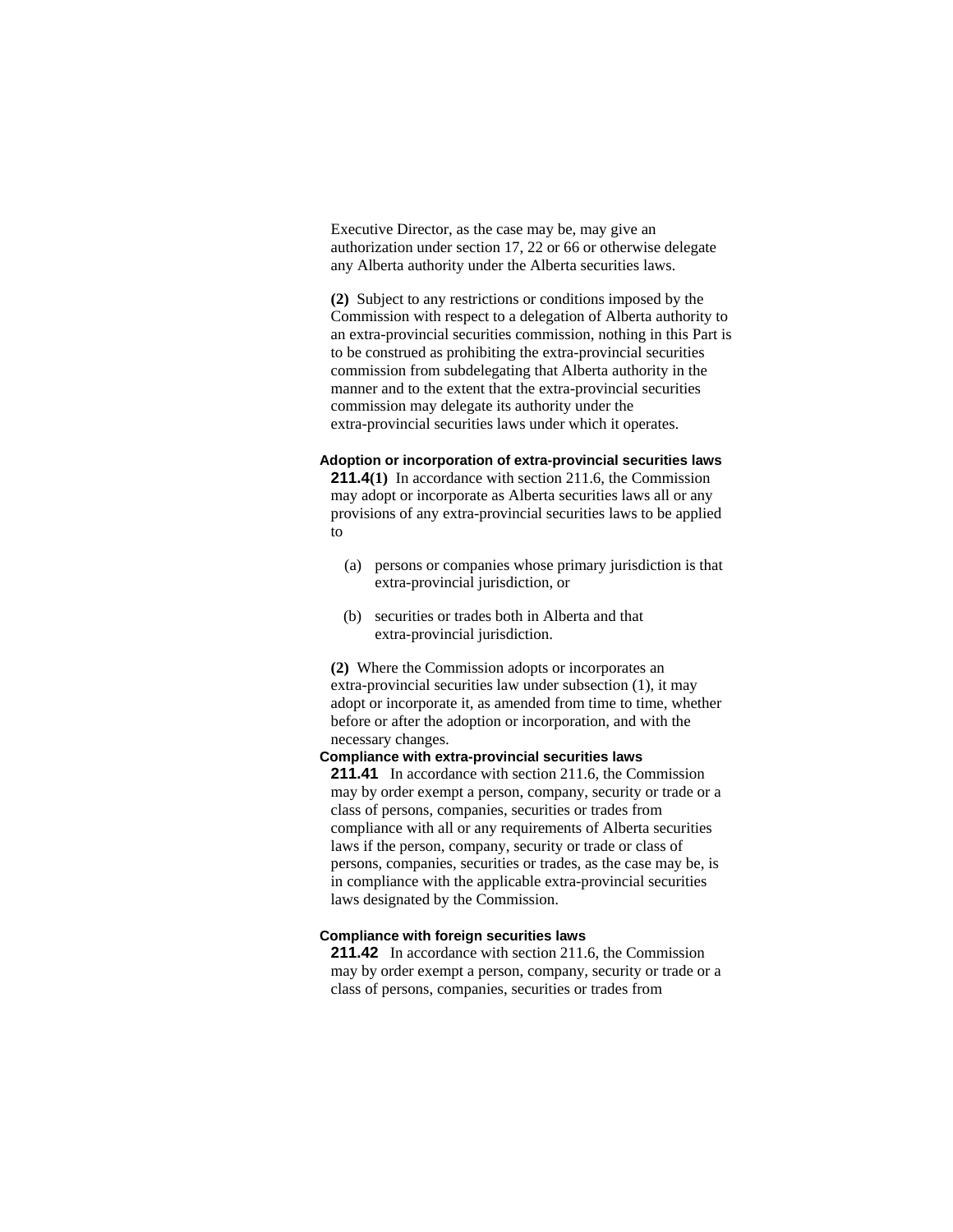compliance with all or any requirements of Alberta securities laws if the person, company, security or trade or class of persons, companies, securities or trades, as the case may be, is in compliance with all or any provision of any foreign securities laws designated by the Commission.

# **Adoption of decisions of extra-provincial securities commissions**

**211.5(1)** In accordance with section 211.6, the Commission may, without providing an opportunity to be heard, by order adopt a decision or class of decisions of an extra-provincial securities commission.

**(2)** A decision adopted under subsection (1) is enforceable in Alberta in the same manner and to the same extent as a decision of the Commission.

#### **Regulations**

**211.6(1)** The Lieutenant Governor in Council may make regulations respecting

- (a) the delegation of any Alberta authority to an extra-provincial securities commission;
- (b) the acceptance by the Commission of any delegation of an extra-provincial authority from an extra-provincial securities commission;
- (c) any amendments to, or the revocation of, any delegation or acceptance of a delegation referred to in clause (a) or (b);
- (d) the adoption or incorporation of extra-provincial securities laws under section 211.4, including the administration of those laws once adopted or incorporated;
- (e) the administration of exemptions from Alberta securities laws under sections 211.41 and 211.42;
- (f) the adoption of decisions of extra-provincial securities commissions under section 211.5, including the administration of those decisions once adopted;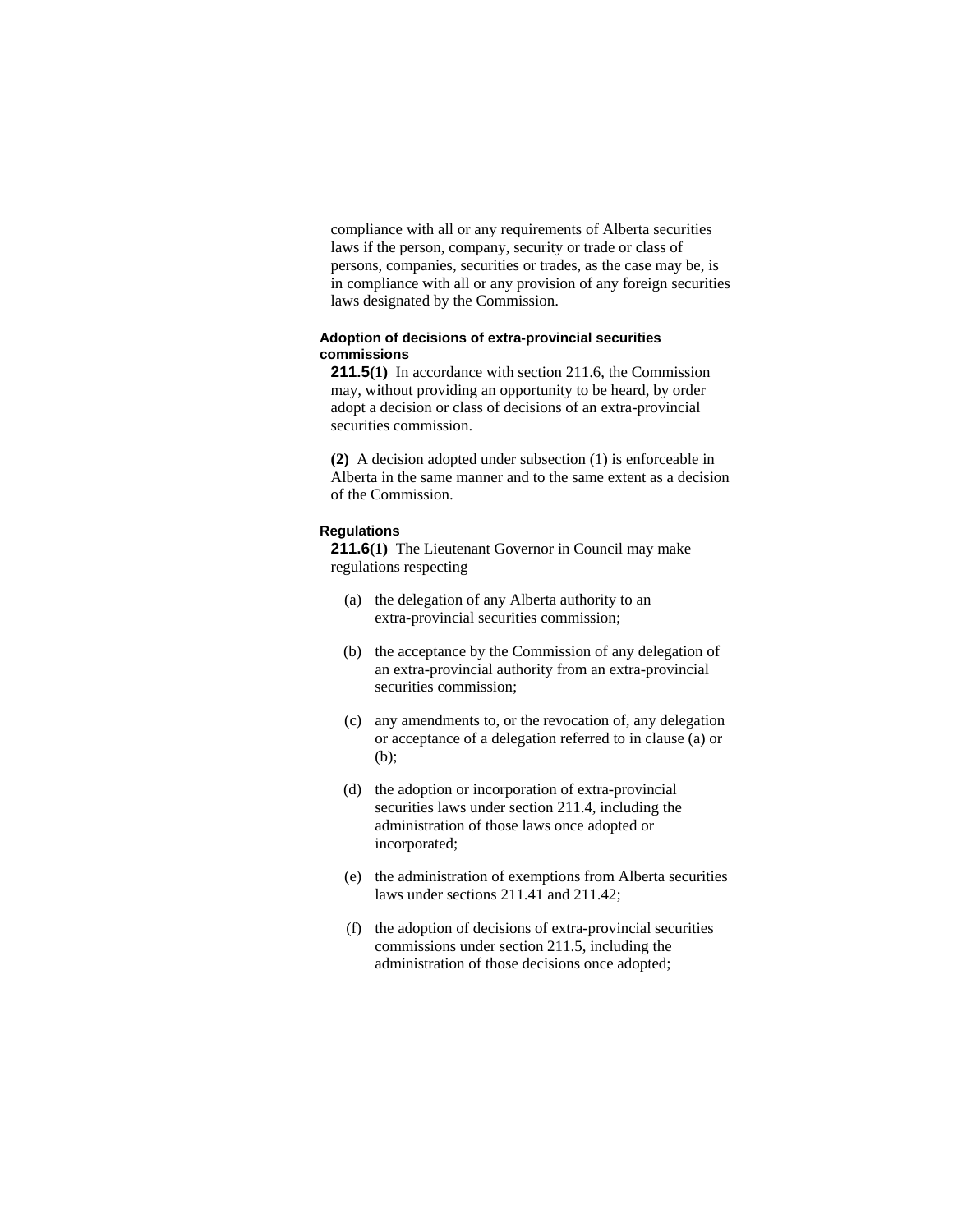(g) the administration of extra-provincial securities laws arising from or as a result of any matters described in clauses (a) to (f).

**(2)** The Commission may, subject to this section and the regulations referred to in section 223(ii), make rules in respect of any of the matters in respect of which the Lieutenant Governor in Council may make regulations under subsection (1).

**(3)** Rules made by the Commission under subsection (2) must be approved by the Minister.

**(4)** Notwithstanding that the Commission may make rules,

- (a) where the provisions of a regulation made under subsection (1) and a rule made under subsection (2) conflict, the regulation prevails, and
- (b) the Lieutenant Governor in Council may amend or repeal any rules made by the Commission under subsection  $(2)$ .

**(5)** A rule made by the Commission under subsection (2) has the same force and effect as a regulation made by the Lieutenant Governor in Council under subsection (1).

**(6)** The *Regulations Act* does not apply to a rule made by the Commission under subsection (2).

#### **Immunity re Alberta authority**

**211.7(1)** In this section,

- (a) "Commission" includes the Executive Director and any member, officer, employee, appointee or agent of the Commission;
- (b) "securities regulatory authority" means
	- (i) an extra-provincial securities commission referred to in subsection (2) and includes any member, officer, employee, appointee or agent of that commission;
	- (ii) any person referred to in subsection  $(2)(b)$ ;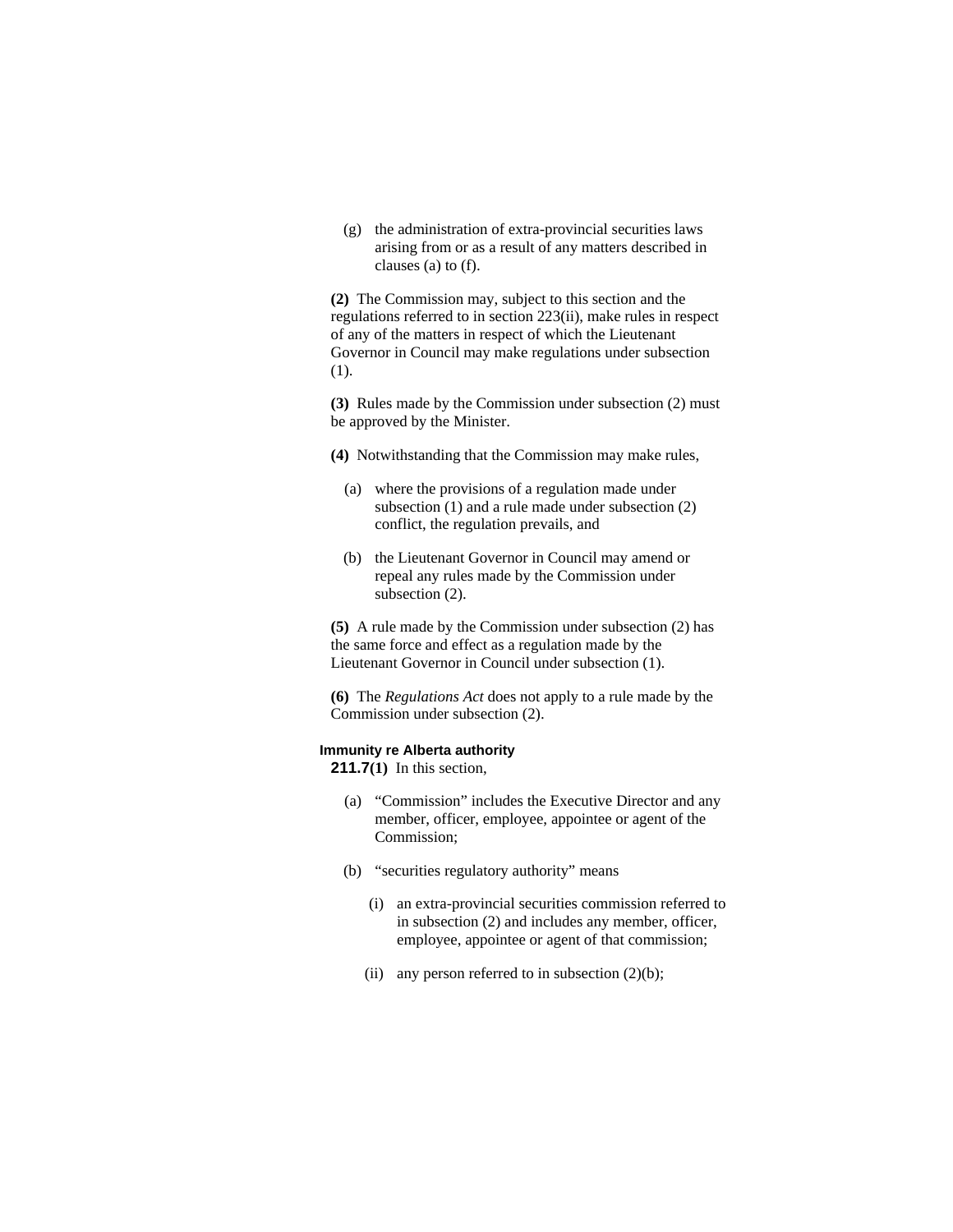(iii) any exchange, quotation and trade reporting system or self-regulatory organization referred to in subsection  $(2)(c)$ .

**(2)** This section applies only with respect to an Alberta authority

- (a) that has been delegated by the Commission to an extra-provincial securities commission,
- (b) that is being, or is intended to be, exercised by a person where that Alberta authority has been subdelegated to that person by an extra-provincial securities commission, including a subdelegate of that person but not including an exchange, a quotation and trade reporting system or a self-regulatory organization recognized or authorized by that extra-provincial securities commission, or
- (c) that is being, or is intended to be, exercised by an exchange, a quotation and trade reporting system or a self-regulatory organization recognized or authorized by an extra-provincial securities commission to carry on business where that Alberta authority has been subdelegated to it by the extra-provincial securities commission.

**(3)** No action or other proceeding for damages may be instituted against the Commission or a securities regulatory authority

- (a) for any act done in good faith in the performance or exercise, or the intended performance or exercise,
	- (i) of any Alberta authority, or
	- (ii) of a delegation, or the acceptance of a delegation, of any Alberta authority,

or

- (b) for any neglect or default in the performance or exercise in good faith
	- (i) of any Alberta authority, or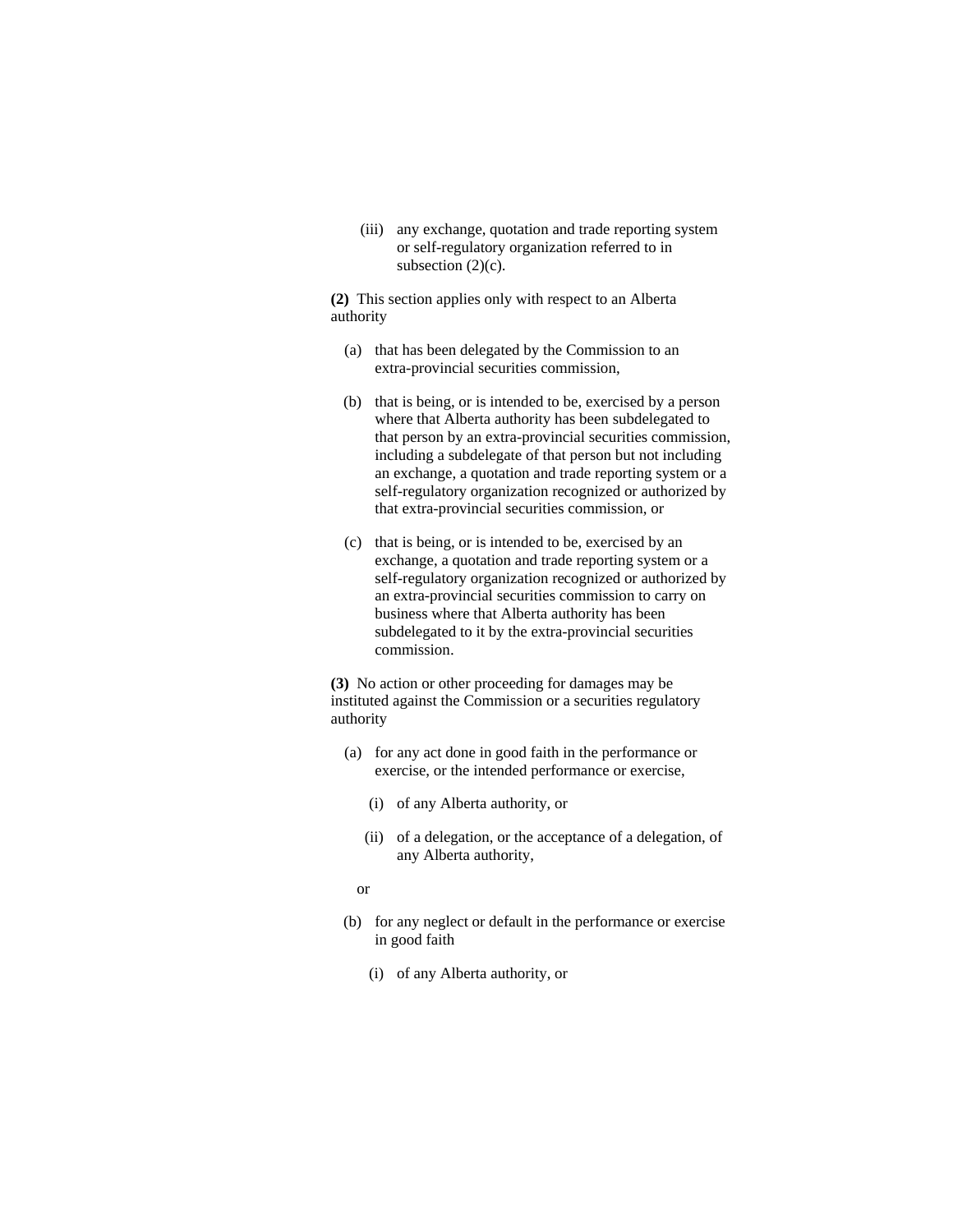(ii) of a delegation, or the acceptance of a delegation, of any Alberta authority.

# **Immunity re extra-provincial authority**

**211.8(1)** In this section,

- (a) "Commission" includes the Executive Director and any member, officer, employee, appointee or agent of the Commission;
- (b) "securities regulatory authority" means
	- (i) any person referred to in subsection  $(2)(b)$ ;
	- (ii) any exchange, quotation and trade reporting system or self-regulatory organization referred to in subsection  $(2)(c)$ .

**(2)** This section applies only with respect to an extra-provincial authority

- (a) that has been delegated by an extra-provincial securities commission to the Commission,
- (b) that is being, or is intended to be, exercised by a person where that extra-provincial authority has been subdelegated to that person by the Commission, including a subdelegate of that person but not including a recognized exchange, a recognized quotation and trade reporting system or a recognized self-regulatory organization, or
- (c) that is being, or is intended to be, exercised by a recognized exchange, a recognized quotation and trade reporting system or a recognized self-regulatory organization where that extra-provincial authority has been subdelegated to it by the Commission.

**(3)** No action or other proceeding for damages may be instituted against the Commission or a securities regulatory authority

 (a) for any act done in good faith in the performance or exercise, or the intended performance or exercise,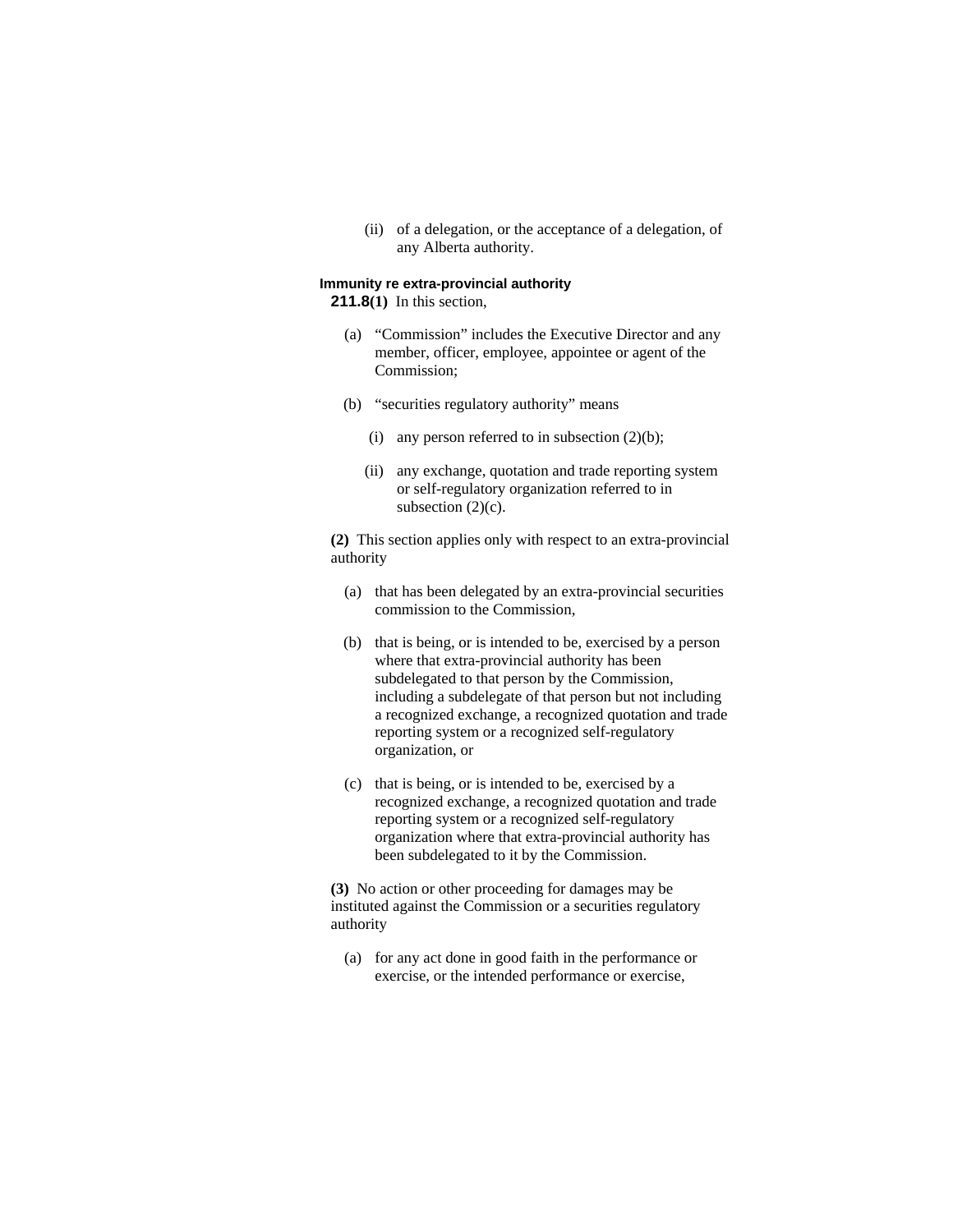- (i) of any extra-provincial authority, or
- (ii) of a delegation, or the acceptance of a delegation, of any extra-provincial authority,
- or
- (b) for any neglect or default in the performance or exercise in good faith
	- (i) of any extra-provincial authority, or
	- (ii) of a delegation, or acceptance of a delegation, of any extra-provincial authority.

# **Appeal re extra-provincial decision**

**211.9(1)** In this section, "extra-provincial decision" means a decision of an extra-provincial securities commission made under an Alberta authority delegated to that extra-provincial securities commission by the Commission.

**(2)** A person or company that is directly affected by an extra-provincial decision may appeal that extra-provincial decision to the Court of Appeal.

**(3)** An appeal under this section shall be commenced by a notice of appeal filed with the Court of Appeal within 30 days from the day that the extra-provincial securities commission serves the notice of its decision on the person or company appealing the decision.

**(4)** The practice and procedure in the Court of Appeal in respect of an appeal under this section shall, with any necessary modification that the Court of Appeal considers appropriate, be the same as on an appeal from a judgment of the Court of Queen's Bench in an action.

**(5)** The Court of Appeal may, with respect to an appeal under this section,

- (a) make any order or direction that it considers appropriate with respect to the commencement or conduct of or any matter relating to the appeal;
- (b) confirm, vary or reject the extra-provincial decision;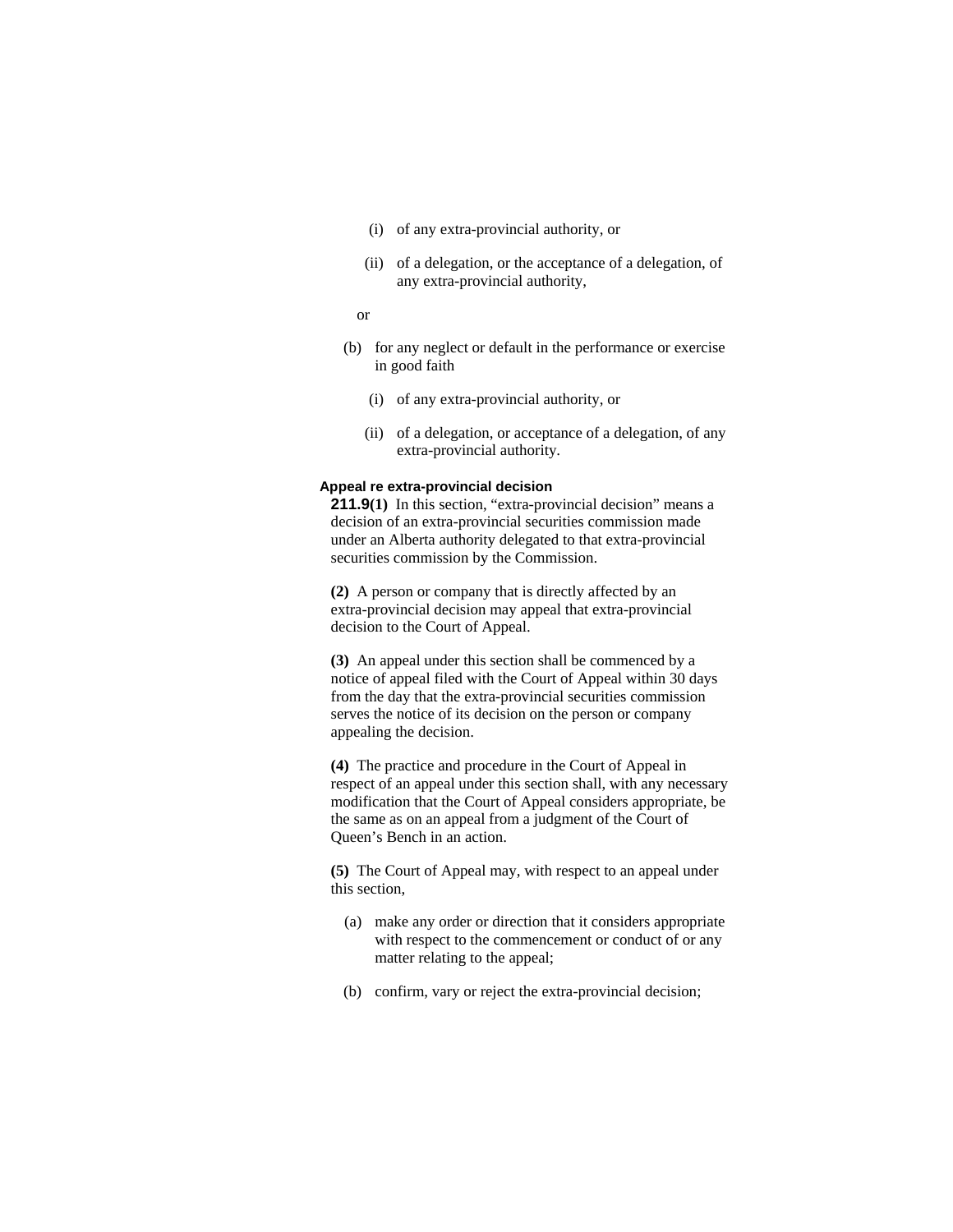(c) make any decision that the extra-provincial securities commission could have made and substitute the Court's decision for that of the extra-provincial securities commission.

**(6)** The extra-provincial securities commission is the respondent to an appeal under this section.

**(7)** A copy of the notice of appeal and supporting documents shall within the 30-day period referred to in subsection (3) be served on

- (a) the respondent, and
- (b) the Secretary to the Commission.

**(8)** Notwithstanding that the Commission is not a respondent to an appeal under this section, the Commission is entitled to be

represented at the appeal and to make representations in respect of any matter before the Court that is related to the appeal.

**(9)** Notwithstanding that an appeal is commenced under this section, the extra-provincial decision being appealed takes effect immediately unless the extra-provincial securities commission, the Commission or the Court of Appeal grants a stay pending disposition of the appeal.

**(10)** In this section, a reference to an extra-provincial securities commission is a reference to the extra-provincial securities commission that made the extra-provincial decision that is being appealed under this section.

#### **Appeal re decision of the Commission**

**211.91(1)** In this section, "delegated authority" means any extra-provincial authority that is delegated to and accepted by the Commission under section 211.2.

- **(2)** A person or company that is directly affected by
	- (a) a decision of the Commission made pursuant to a delegated authority, or
	- (b) a decision of an extra-provincial securities commission that is adopted by the Commission under section 211.5,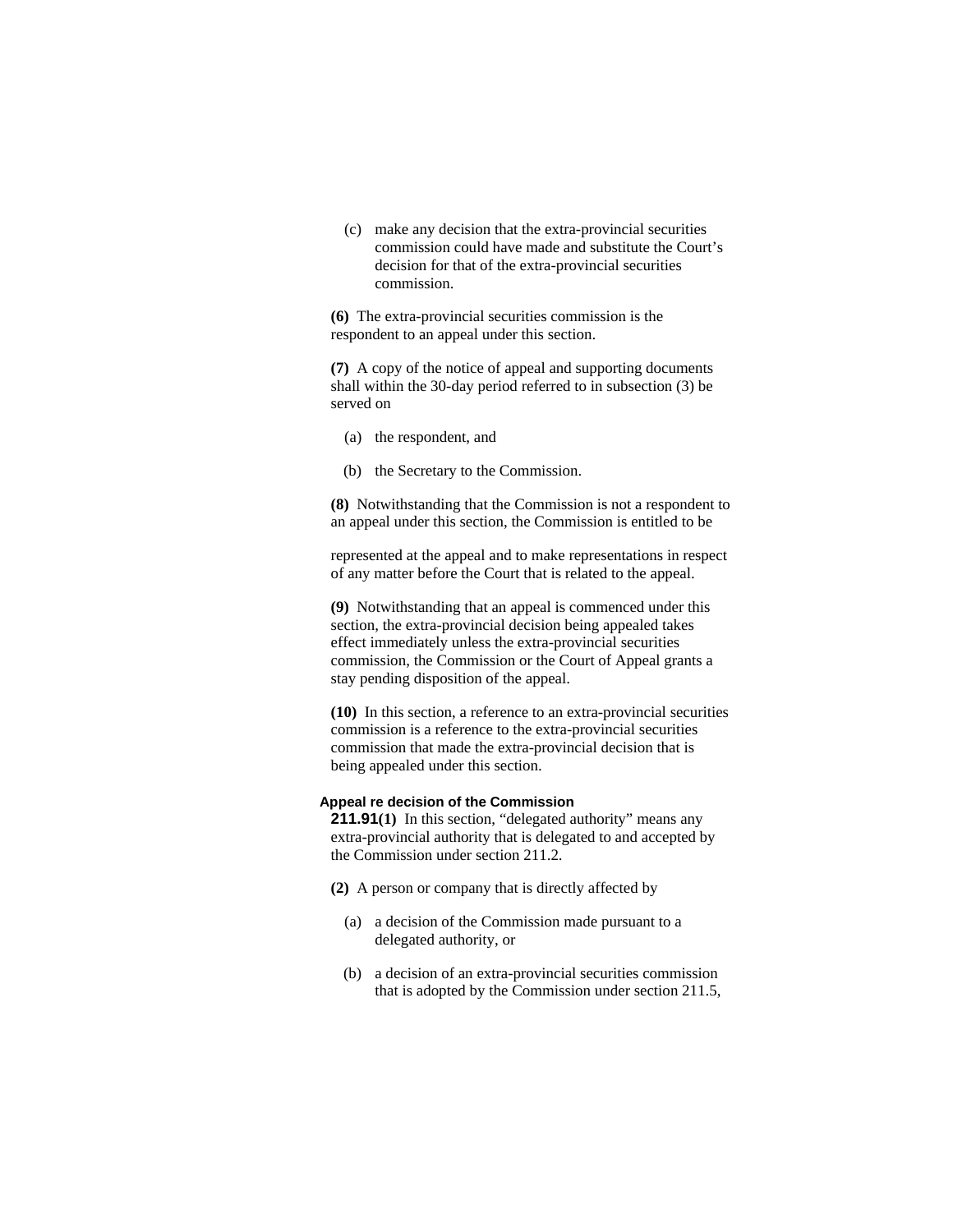may appeal that decision to the Court of Appeal.

**(3)** Section 38(2) to (7) apply to an appeal made under this section.

**(4)** A person or company that has a right to appeal a decision under this section may, subject to any direction of the Court of Appeal, exercise that right of appeal whether or not that person or company may have a right to appeal that decision to a court in another jurisdiction.

**(5)** Notwithstanding subsection (4), if a decision referred to in subsection (2) is being appealed to a court in another jurisdiction, the Court of Appeal may stay an appeal under this section pending the determination of the appeal in the other jurisdiction.

# **29 Section 223 is amended**

#### **(a) by adding the following after clause (e):**

 (e.1) designating issuers or a class of issuers as a reporting issuer;

# **(b) in clause (p)**

**(i) by striking out** "governing mutual funds and non-redeemable investment funds" **and substituting**  "governing mutual funds, non-redeemable investment funds and private investment funds";

# **(ii) by striking out subclause (i) and substituting the following:**

- (i) designating issuers or a class or classes of issuers as mutual funds;
- (i.1) designating issuers or a class or classes of issuers as non-redeemable investment funds;
- (i.2) designating funds or a class or classes of funds as private investment funds;
- **(c) by adding the following after clause (hh.1):**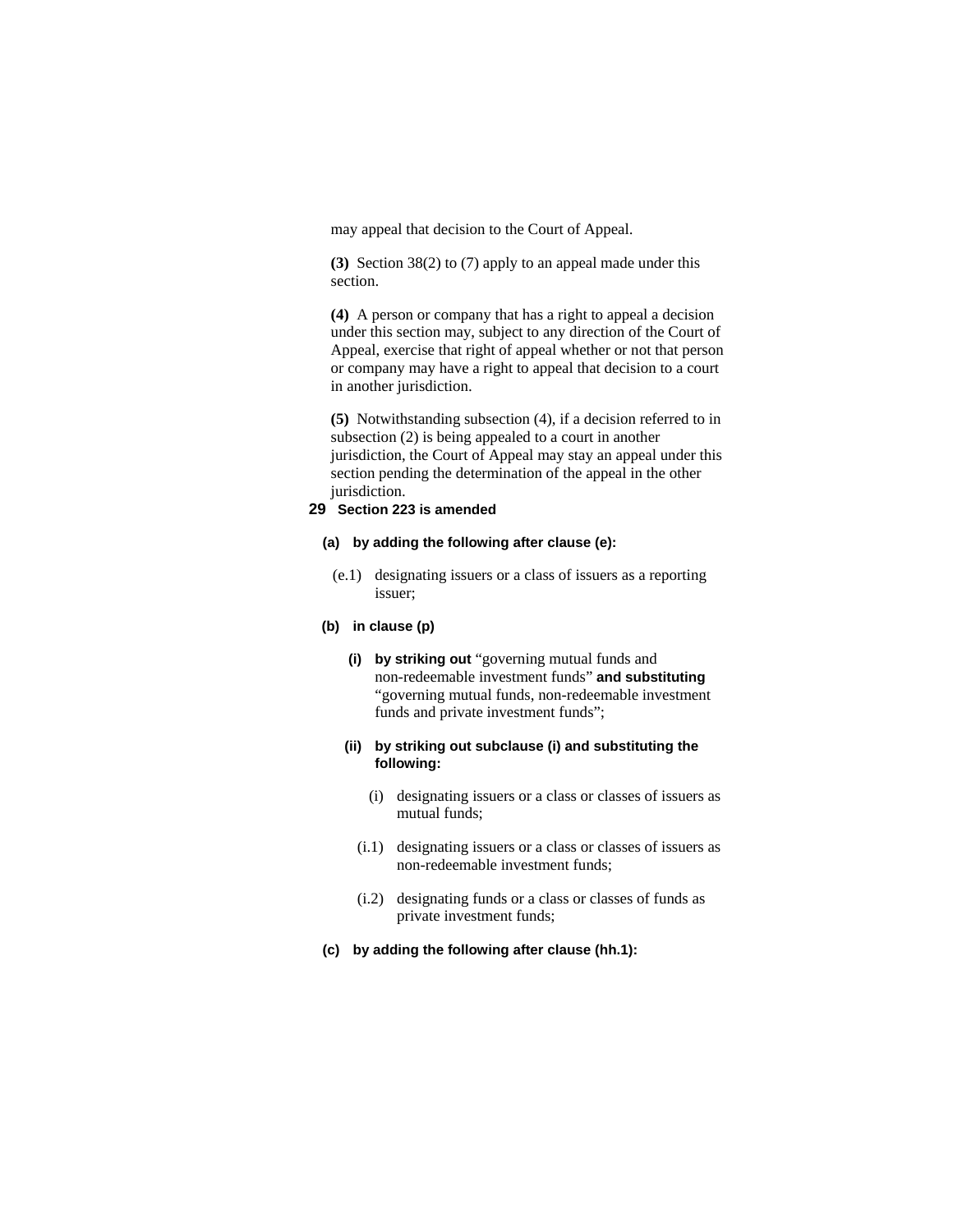- (hh.2) requiring evaluations of reporting issuers' internal control over financial reporting and requiring reporting issuers to obtain audits of their internal control over financial reporting, including their management's evaluation;
- (hh.3) exempting a class of persons, companies, trades or securities from one or more of the provisions of Alberta securities laws;
- (hh.4) prescribing circumstances or conditions for the purpose of an exemption under clause (hh.3), and without limiting the generality of the foregoing,
	- (i) conditions relating to compliance with the securities laws of another jurisdiction, or compliance with the bylaws, rules, regulations, policies, procedures,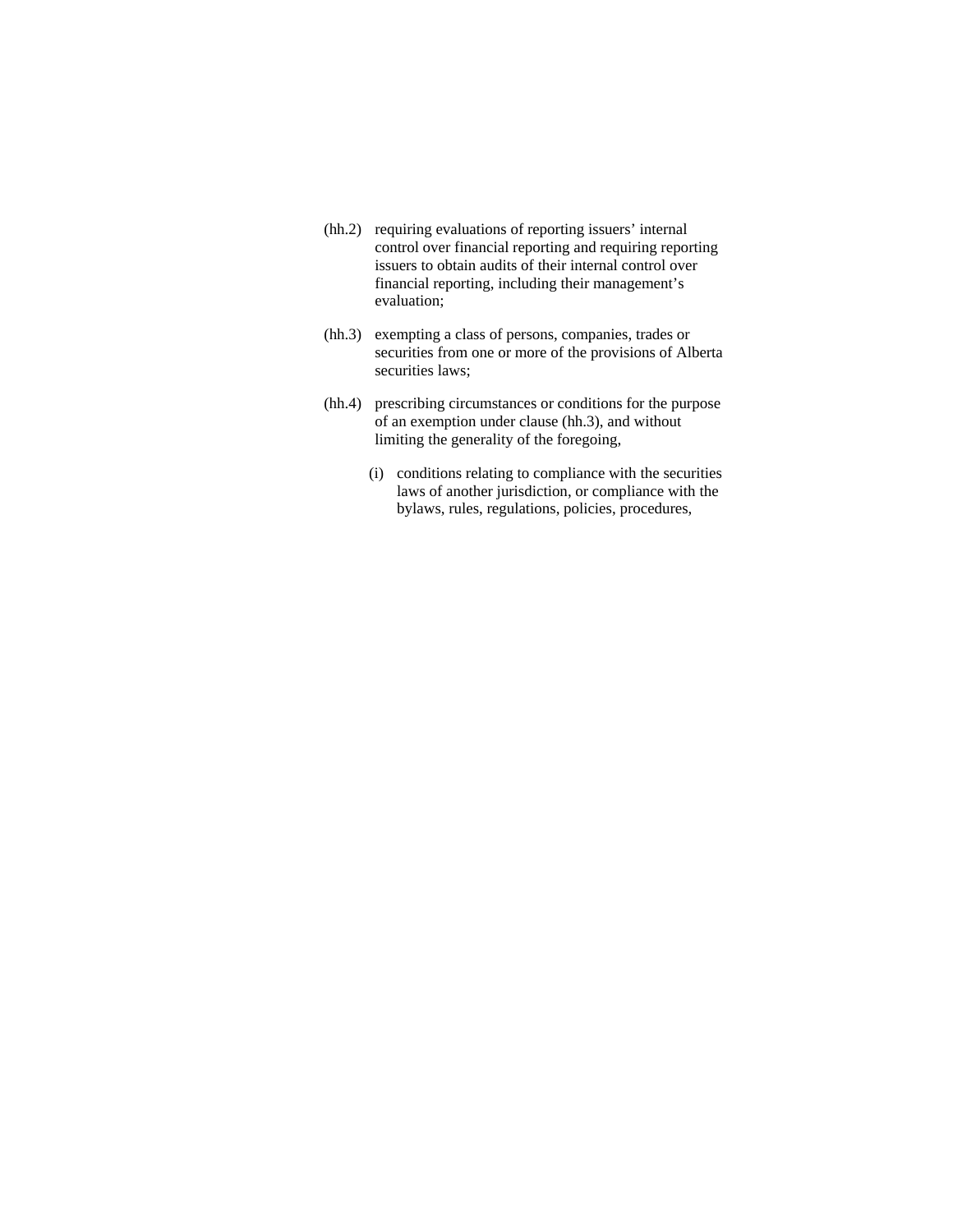interpretations and practices of a recognized exchange, a recognized self-regulatory organization, a recognized clearing agency or a recognized quotation and trade reporting system;

- (ii) conditions that refer to
	- (A) a person or company or a class of persons or companies,
	- (B) a law or bylaw, rule, regulation, policy, procedure, interpretation or practice of a recognized exchange, or
	- (C) a jurisdiction of another securities regulatory authority;
- **(d) in clause (ii) by adding** "211.6(2) or" **after** "section".

**30 Section 224.1 is amended in subsections (1) and (6) by adding** "211.6(2) or" **after** "section".

**31 Section 225(1) is amended by adding** "211.6(2) or" **after**  "section".

**32 Section 226 is amended by adding** "211.6(2) or" **after**  "section".

**33 This Act comes into force on Proclamation.** 

**Explanatory Notes**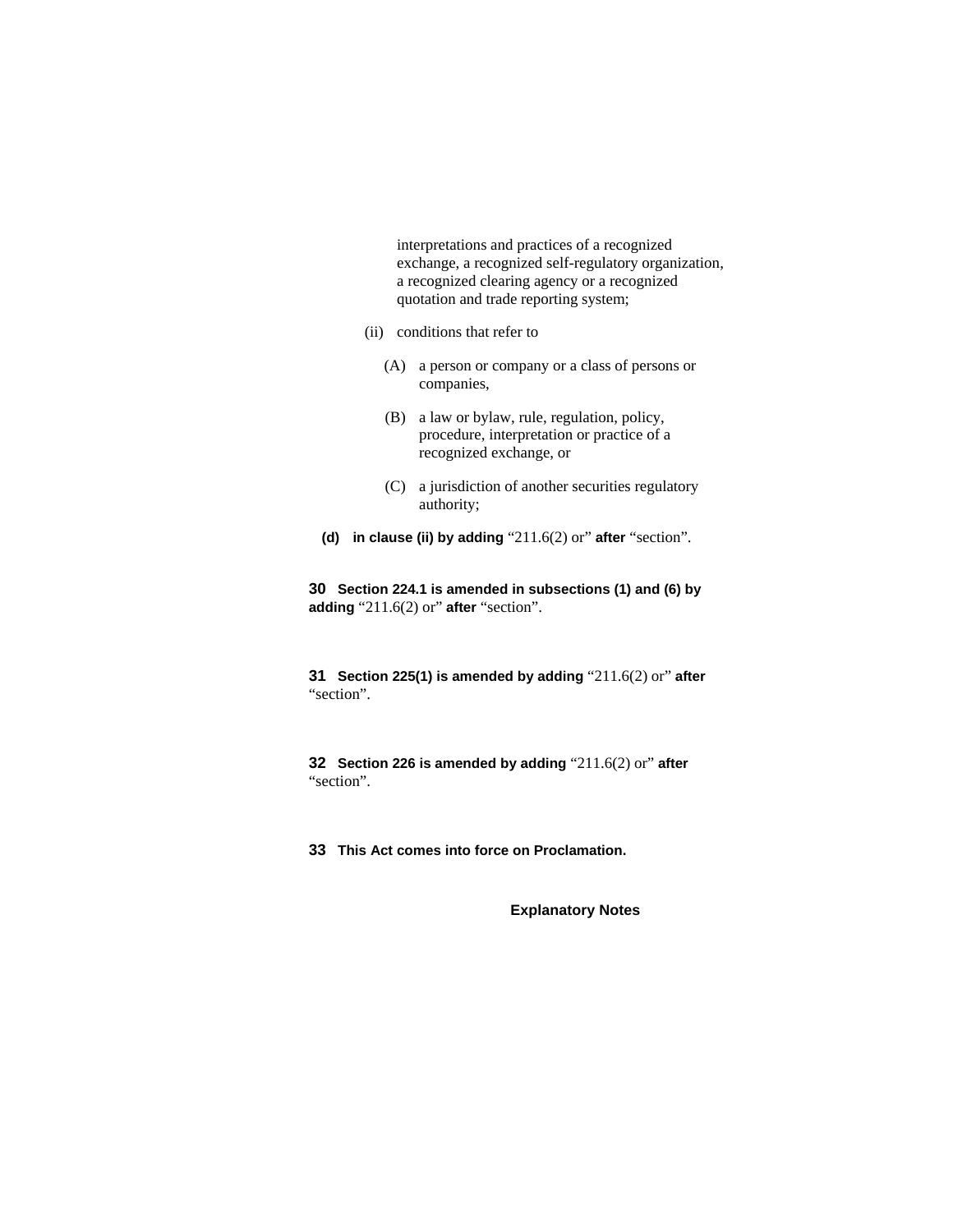**1** Amends chapter S-4 of the Revised Statutes of Alberta 2000.

- **2** Section 1 presently reads in part:
	- *1 In this Act,*
	- *(b) "Alberta securities laws" means this Act, the regulations and any decisions made by the Commission or the Executive Director;*
	- *(ff) "material change", when used in relation to the affairs of an issuer, means a change in the business, operations or capital of the issuer that would reasonably be expected to have a significant effect on the market price or value of any of the securities of the issuer and includes a decision to implement the change made by the board of directors of the issuer or by senior management of the issuer who believe that confirmation of the decision by the board of directors is probable;*
	- *(gg) "material fact", when used in relation to securities issued or proposed to be issued, means a fact that significantly affects or would reasonably be expected to have a significant effect on the market price or value of the securities;*
	- *(jj) "mutual fund" includes an issuer of securities that entitles the holder to receive on demand or within a specified period after demand, an amount computed by reference to the value of a proportionate interest in the whole or in a part of the net assets, including a separate fund or trust account, of the issuer of the securities;*
- *(ddd) "rules" means the rules made by the Commission under section 224;*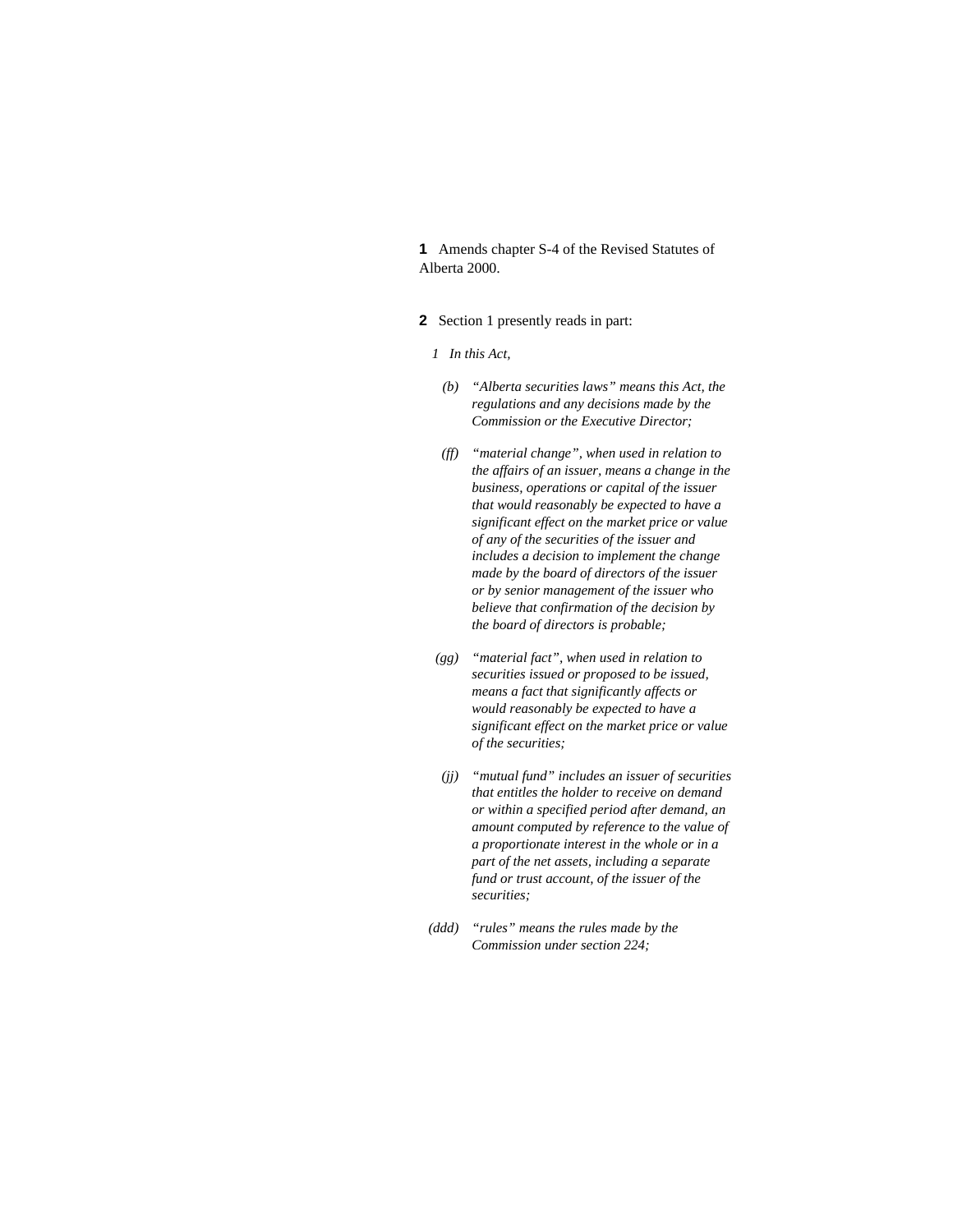- *(kkk) "underwriter" means a person or company that,* 
	- *(vi) a bank with respect to the securities described in section 87(a)(iii) and to those banking transactions designated by the regulations;*

# **3** Section 5 presently reads:

*5 A person is deemed to beneficially own securities that are beneficially owned* 

- *(a) by a company controlled by that person or by an affiliate of that company,*
- *(b) by an affiliate of that person, or*
- *(c) through a trustee, legal representative, agent or other intermediary of that person.*

#### **4** Section 6 presently reads:

*6 A company is deemed to beneficially own securities that are beneficially owned by its affiliates.* 

## **5** Section 10 presently reads:

*10(1) The Commission may, if the Commission considers that it would not be prejudicial to the public interest to do so, make an order designating any good, article, service, right or interest, or a class of those, as a commodity.* 

*(2) The Commission may, if the Commission considers that it would not be prejudicial to the public interest to do so, make an order designating a futures contract, or any class of futures contracts, not to be a futures contract.* 

*(2.1) The Commission may, if the Commission considers that it would be in the public interest to do*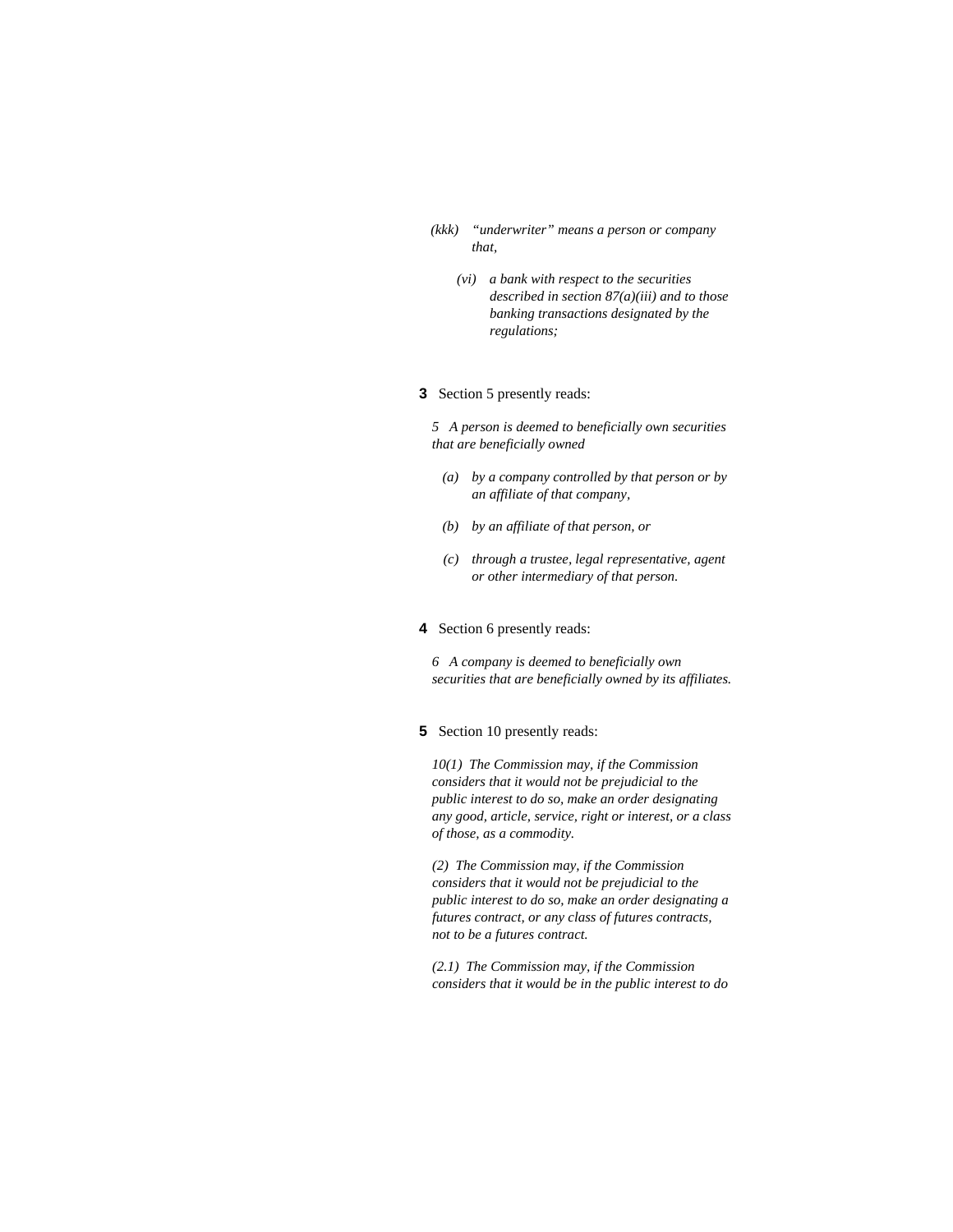*so, make an order designating a person or company as an insider.* 

*(3) An order made under subsection (1), (2) or (2.1) may be made by the Commission on its own motion or on the application of an interested person or company.* 

# **6** Section 13 presently reads in part:

- *13(1) The Lieutenant Governor in Council* 
	- *(a) shall designate one of the members of the Commission as the Chair of the Commission, and*
	- *(b) may designate one or more members of the Commission as a Vice-chair of the Commission.*

#### **7** Section 14 presently reads:

*14 The remuneration payable to the Chair, Vice-chair and members of the Commission shall be set by the Commission.* 

# **8** Continuation in office.

- **9** Section 40(1)(f)(i) presently reads:
	- *40(1) In this section, "party" means* 
		- *(f) a person or company purporting to distribute securities in reliance on an exemption* 
			- *(i) described in section 131(1), or*
- **10** The Part 3 heading presently reads: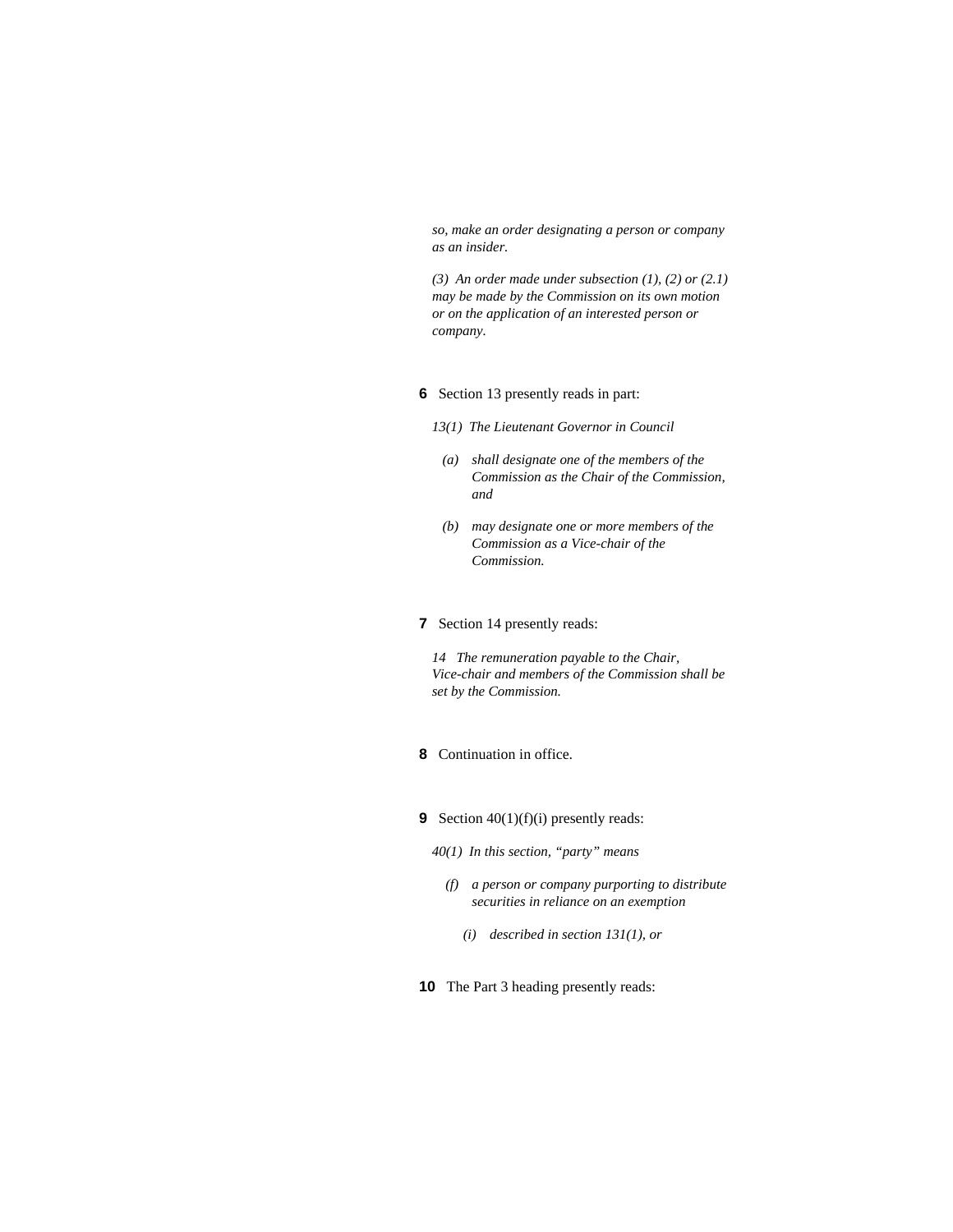*Part 3 Audits* 

**11** Section 58 presently reads in part:

*58(1) Notwithstanding anything in section 59 or 60, the Executive Director may in writing appoint a person to examine the financial affairs, books and records of the following:* 

- *(a) a registrant;*
- *(b) a reporting issuer;*
- *(c) a recognized exchange;*
- *(d) a recognized self-regulatory organization;*
- *(e) a recognized clearing agency;*
- *(f) a custodian of assets, shares or units of a mutual fund.*

**12** Record-keeping; continuous disclosure reviews.

**13** Section 74 presently reads:

*74 Every recognized exchange, recognized self-regulatory organization, recognized clearing agency and recognized quotation and trade reporting system shall* 

- *(a) maintain* 
	- *(i) the books and records that are necessary to record properly its business transactions and financial affairs and the transactions that it executes on behalf of others, and*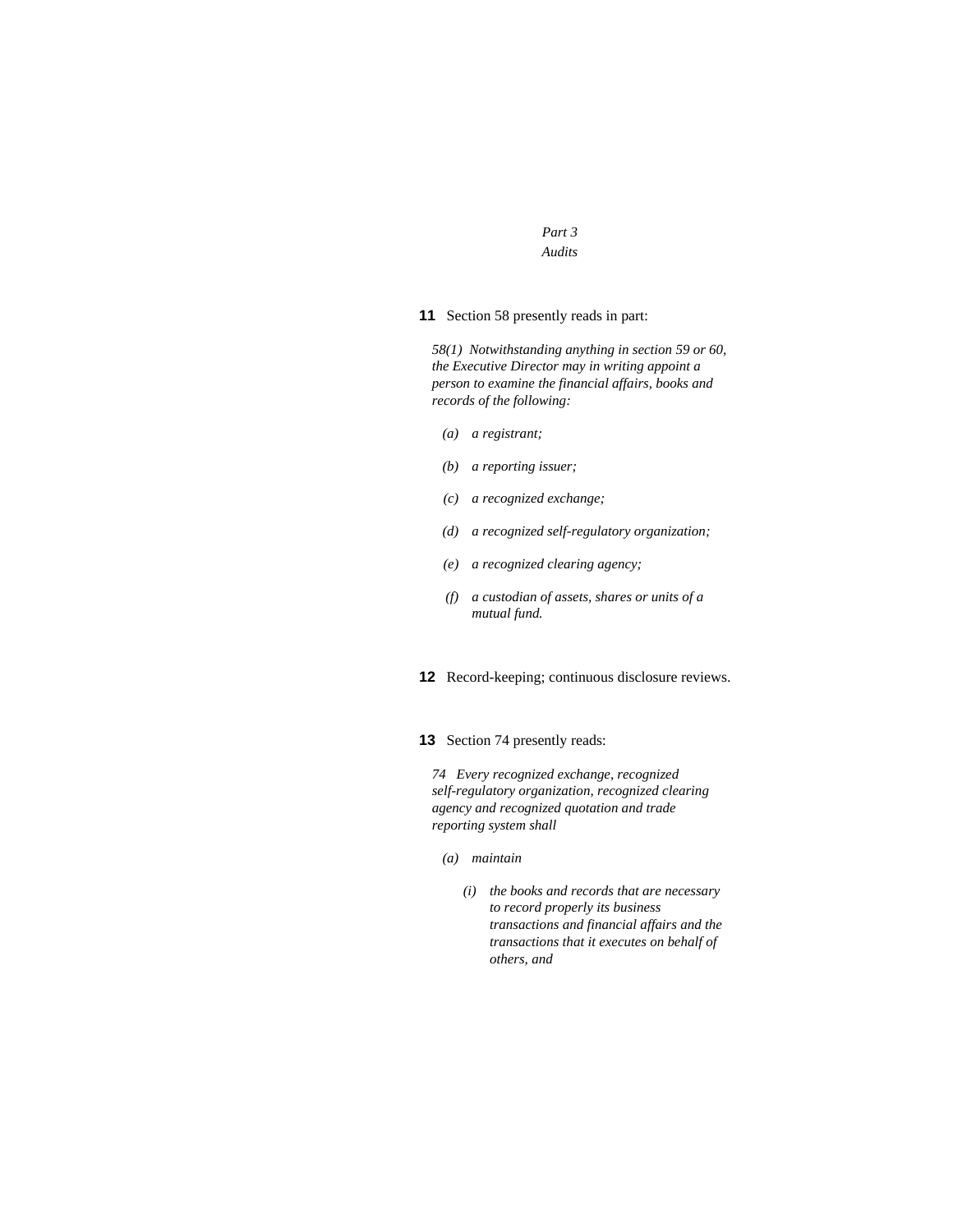*(ii) any other books and records that may be required under the Alberta securities laws,* 

#### *and*

 *(b) deliver to the Commission or the Executive Director any books and records or other information that the Commission or the Executive Director may require.* 

#### **14** Sections 84 to 89 presently read:

*84(1) Subject to the regulations, every registered dealer shall, within 5 business days of the event, notify the Executive Director of the following:* 

- *(a) any change in the address for service in Alberta of the registered dealer;*
- *(b) any change in a business address of the registered dealer;*
- *(c) any change in the directors or officers of the registered dealer and, if required by the Executive Director, the reason for any resignation, dismissal, severance or termination of employment or office;*
- *(d) any change in the holders of the voting securities of the registered dealer;*
- *(e) the commencement and termination of employment of every registered salesperson and, if required by the Executive Director, the reason for the termination of employment;*
- *(f) the opening or closing of any branch office in Alberta and, in the case of the opening of any branch office in Alberta, the name and address of the person in charge of it;*
- *(g) any change in the name or address of the person in charge of any branch office in Alberta.*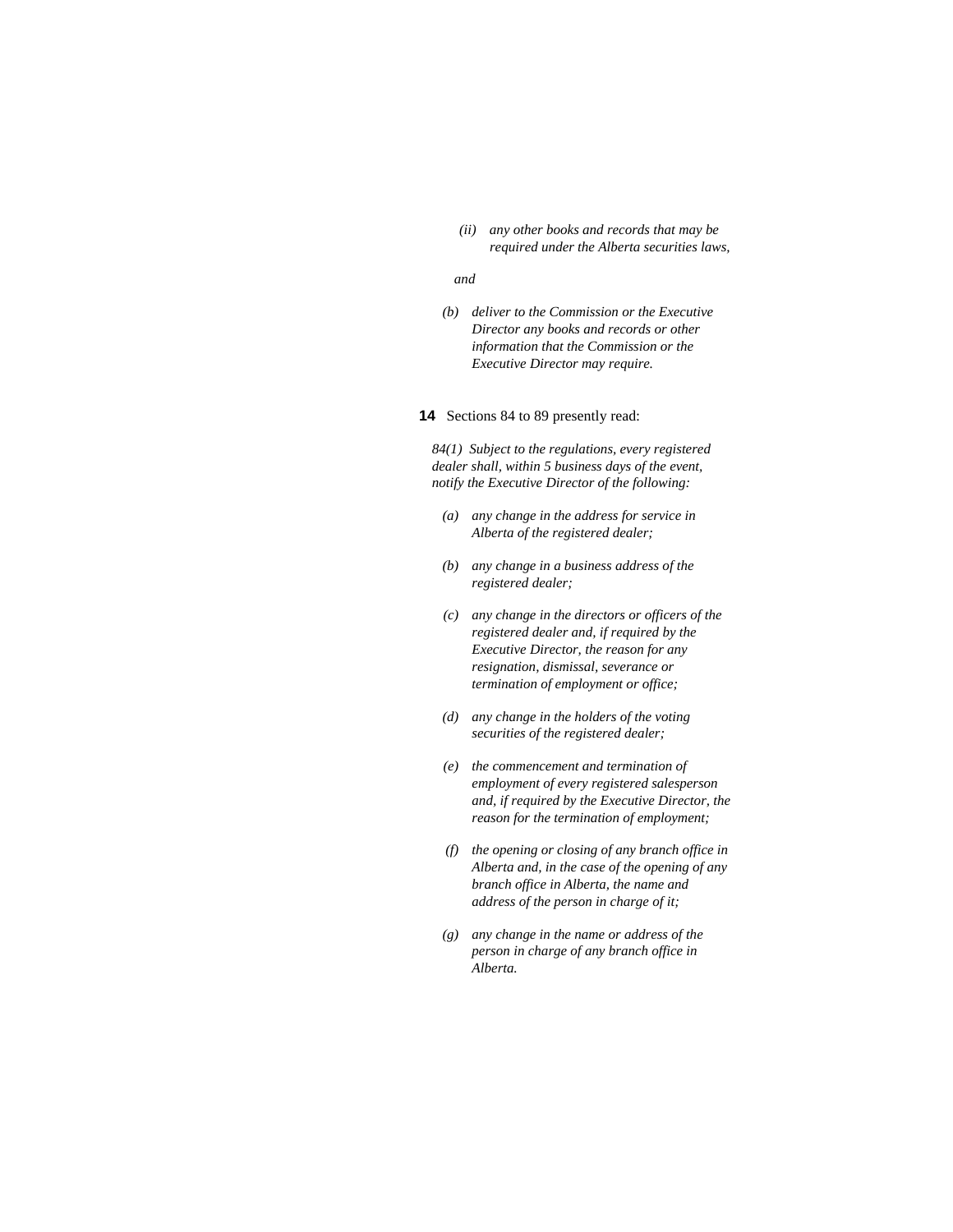*(2) Subject to the regulations, every registered advisor shall, within 5 business days of the event, notify the Executive Director of the following:* 

- *(a) any change in the address for service in Alberta of the registered advisor;*
- *(b) any change in a business address of the registered advisor;*
- *(c) any change in the directors or officers of the registered advisor and, if required by the Executive Director, the reason for any resignation, dismissal, severance or termination of employment or office;*
- *(d) any change in the holders of the voting securities of the registered advisor.*

*(3) Subject to the regulations, every registered salesperson shall, within 5 business days of the event, notify the Executive Director of the following:* 

- *(a) any change in that salesperson's* 
	- *(i) address for service in Alberta;*
	- *(ii) business address;*
	- *(iii) employment with a registered dealer;*
	- *(iv) name;*
- *(b) any charge or indictment against or conviction of the salesperson for an offence* 
	- *(i) under any securities legislation, or*
	- *(ii) for which the salesperson may be liable to imprisonment for a term of 5 or more years;*
- *(c) any finding or judgment made against the salesperson in a civil proceeding by reason of fraud, theft, deceit, misrepresentation or similar conduct;*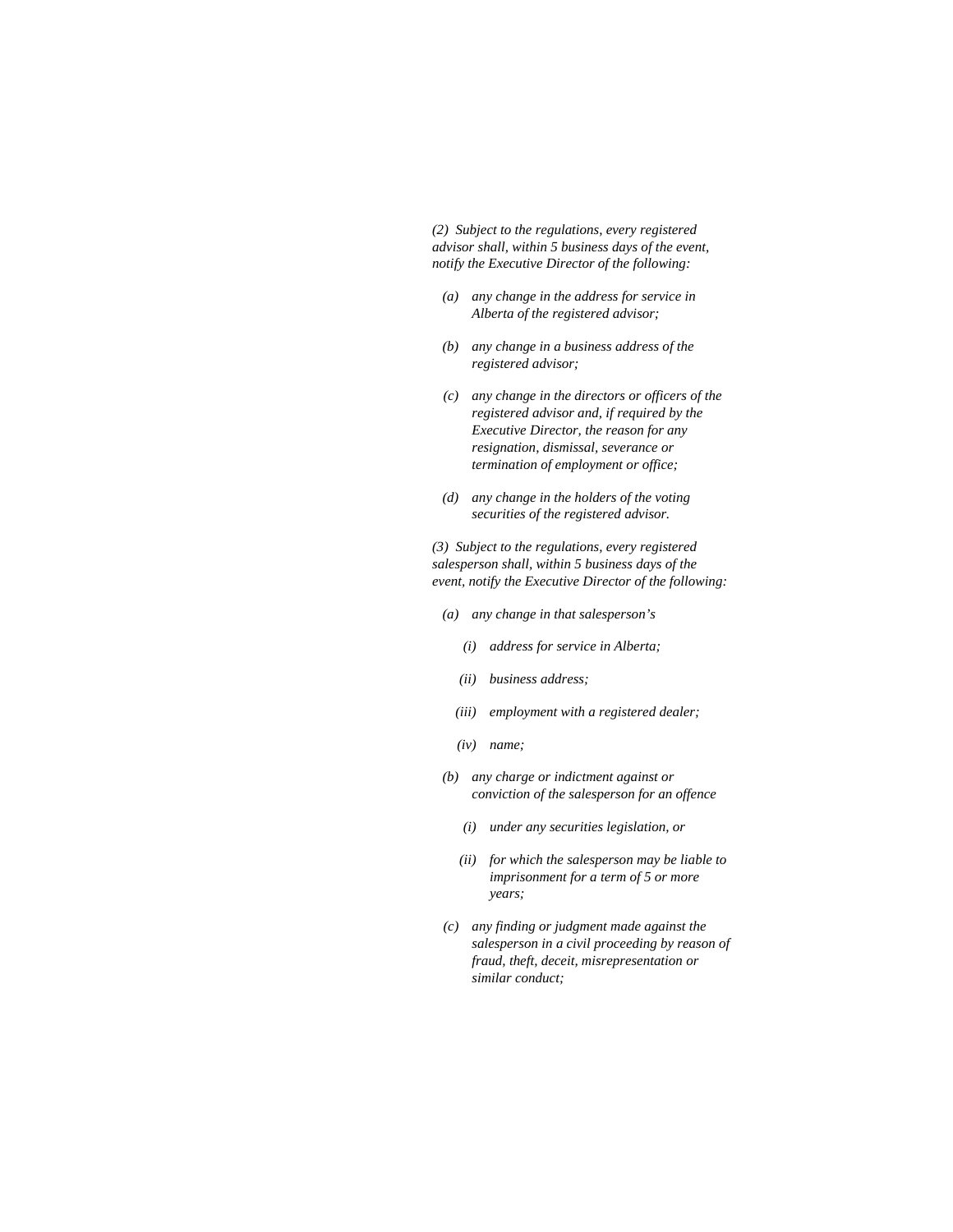- *(d) the bankruptcy of the salesperson;*
- *(e) the appointment of a receiver or receiver and manager concerning the assets of the salesperson;*
- *(f) any material change in any material, including material concerning matters referred to in clauses (a) and (e), that was previously filed with the Executive Director by or on behalf of the salesperson.*

*(4) The Executive Director may, on an application by a registrant that is a reporting issuer, make an order exempting the registrant from the requirement of subsection (1)(d) or (2)(d) if the Executive Director considers that it would not be prejudicial to the public interest to do so.* 

#### *Part 6*

#### *Exemptions from Registration*

*85 Registration as an advisor need not be obtained, unless otherwise ordered by the Commission,* 

- *(a) by those persons or companies as designated by the regulations,*
- *(b) by the following persons or companies if the performance of the service as an advisor is solely incidental to their principal business or occupation:* 
	- *(i) a financial institution;*
	- *(ii) the Business Development Bank of Canada continued under the Business Development Bank of Canada Act (Canada);*
	- *(iii) an insurance company;*
	- *(iv) a lawyer, accountant, engineer or teacher;*
	- *(v) a registered dealer or any partner, officer or employee of a registered dealer,*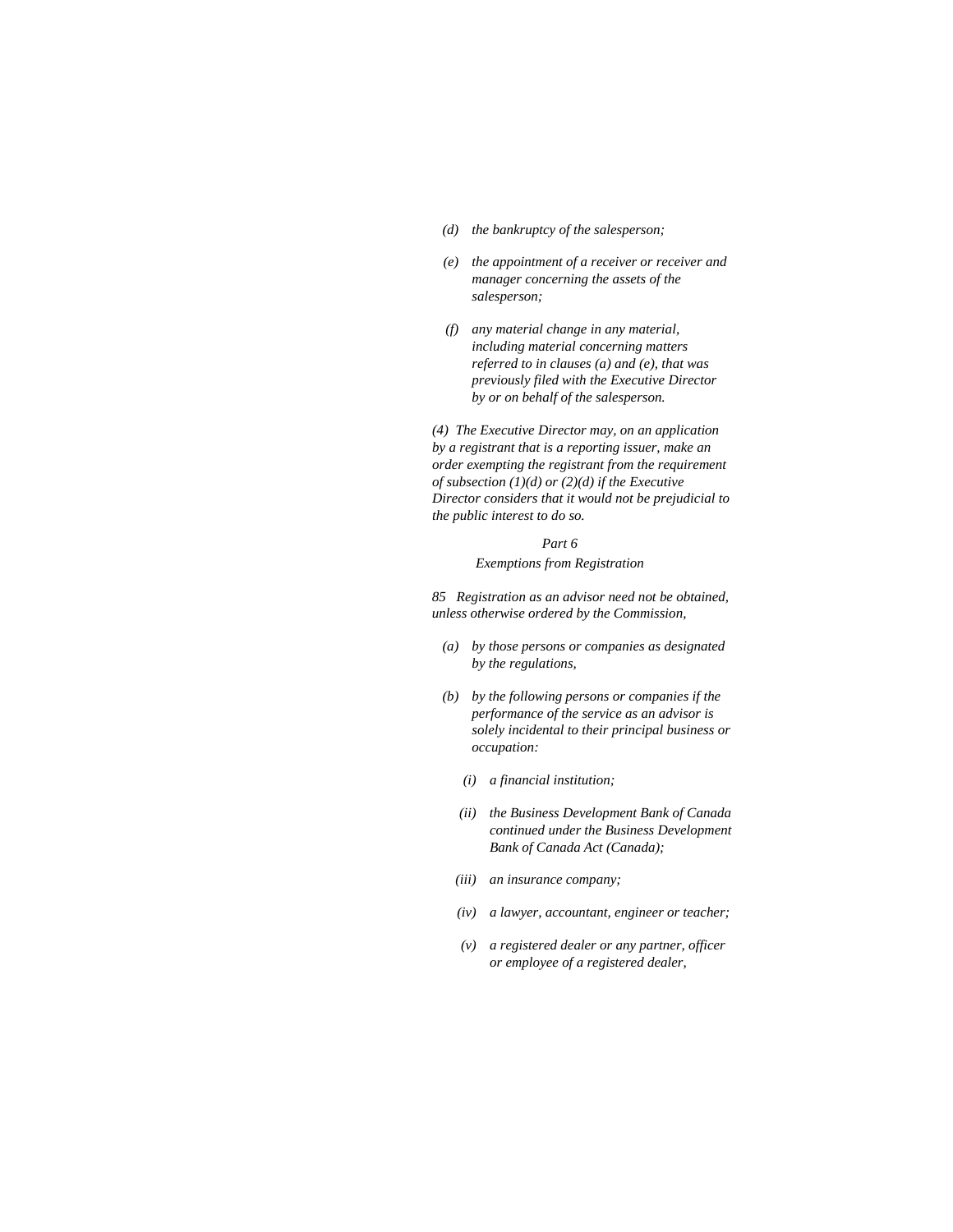- *or* 
	- *(c) by a publisher of or a writer for a publication that is a bona fide newspaper, news magazine, business or financial journal or periodical that is* 
		- *(i) of general and regular paid circulation, and*
		- *(ii) only available to persons or companies that are* 
			- *(A) subscribers to it for value, or*
			- *(B) purchasers of it,*

 *who acts as an advisor through the publication and has no interest either directly or indirectly in any of the securities or exchange contracts on which the advice is given.* 

*86(1) Subject to the regulations, registration is not required in respect of the following trades in securities:* 

- *(a) a trade* 
	- *(i) by an executor, administrator, guardian or committee,*
	- *(ii) by an authorized trustee or assignee,*
	- *(iii) by an interim or official receiver or a custodian under the Bankruptcy and Insolvency Act (Canada),*
	- *(iv) by a receiver under the Judicature Act,*
	- *(v) by a liquidator under the Companies Act, the Business Corporations Act, the Cooperatives Act, the Canada Business Corporations Act (Canada) or the Winding-up and Restructuring Act (Canada),*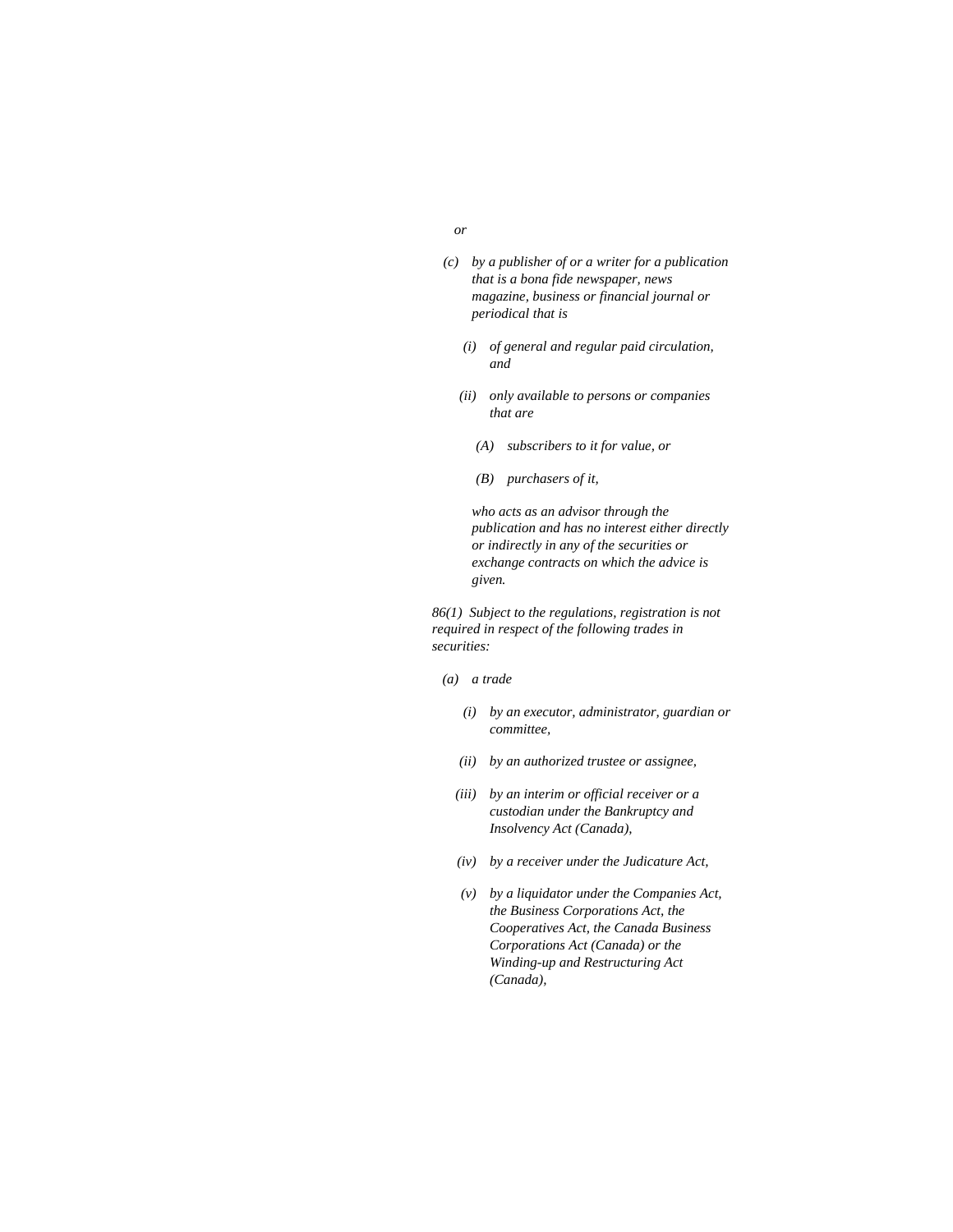- *(vi) at a judicial sale, or*
- *(vii) by a civil enforcement agency under the Civil Enforcement Act;*
- *(b) an isolated trade in a specific security by or on behalf of an owner or issuer, for the owner's or issuer's account, if the trade* 
	- *(i) is not made in the course of continued and successive transactions of a like nature, and*
	- *(ii) is not made by a person or company whose usual business is trading in securities;*
- *(d) a trade if the party purchasing as principal is recognized by the Commission as an exempt purchaser;*
- *(f) a trade from the holdings of a control person for the purpose of giving collateral for a bona fide debt;*
- *(g) a trade by or for the account of a pledgee, mortgagee or other encumbrancer for the purpose of liquidating a bona fide debt by selling or offering for sale a security pledged, mortgaged or otherwise encumbered in good faith as collateral for the debt;*
- *(h) a trade in a security that may occasionally be transacted by employees of a registered dealer if the employees* 
	- *(i) do not usually sell securities, and*
	- *(ii) have been designated by the Executive Director as "non-trading" employees, either individually or as a class;*
- *(j) a trade in a security by a person or company acting solely through an agent who is a registered dealer;*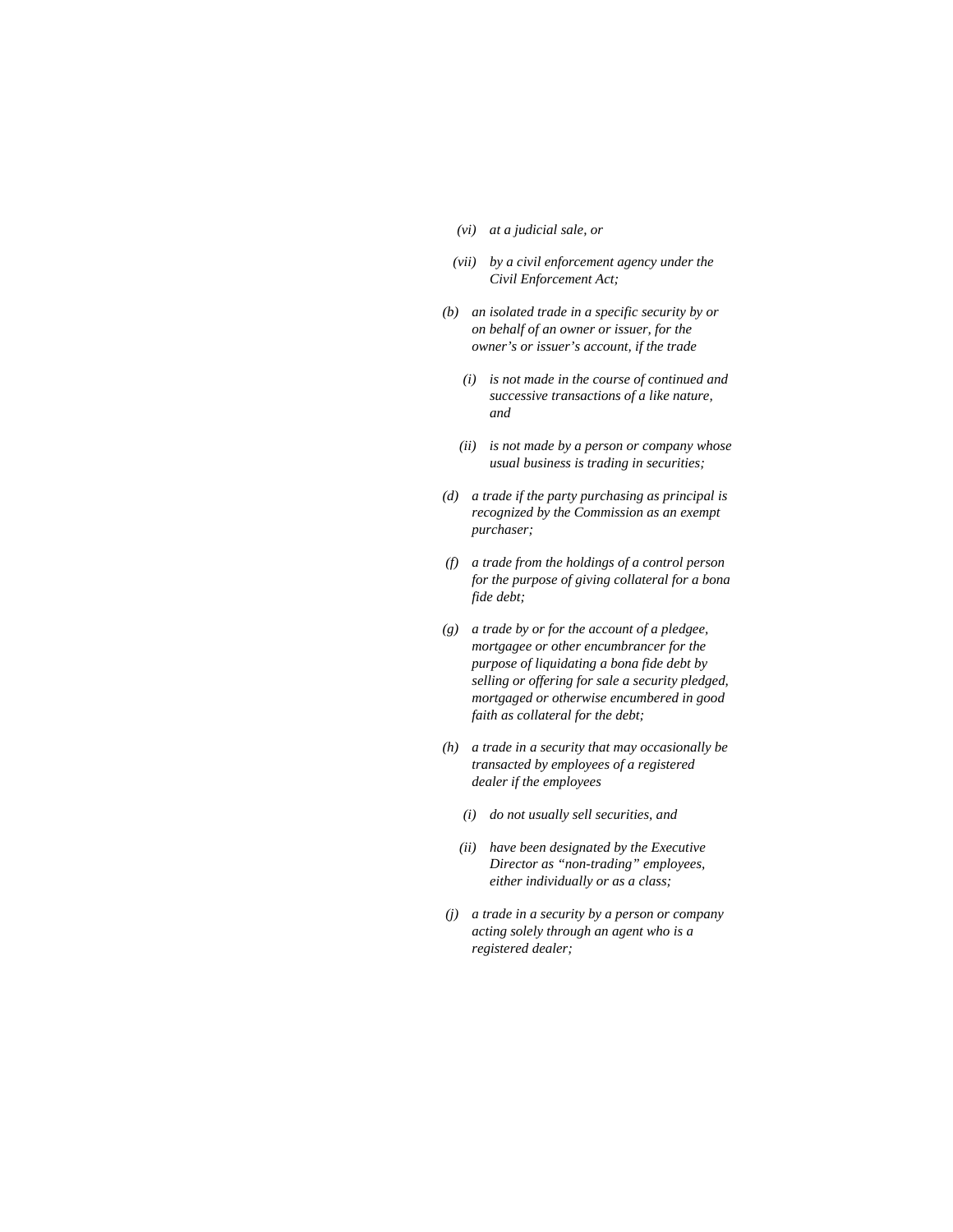- *(k) the execution of an unsolicited order to purchase or sell through a registered dealer by a financial institution as agent for a person or company and the trade by the person or company in placing the unsolicited order with the financial institution;*
- *(l) a trade in a bond or debenture by way of an unsolicited order given to a financial institution if the financial institution is acting as principal and the bond or debenture is* 
	- *(i) acquired by the financial institution from a registered dealer for the purpose of the trade, or*
	- *(ii) sold by the financial institution to a registered dealer following the trade;*
- *(m) a trade by an issuer,* 
	- *(i) in a security of its own issue that is distributed by it to holders of its securities as a stock dividend or other distribution out of earnings or surplus,*
	- *(ii) in a security whether of its own issue or not that is distributed by it to holders of its securities as incidental to a bona fide reorganization, dissolution or winding-up of the issuer or distribution of its assets for the purpose of winding up its affairs pursuant to the laws of the jurisdiction in which the issuer was incorporated, organized or continued, or*
	- *(iii) in a security of its own issue that is issued or transferred* 
		- *(A) through the exercise of a right* 
			- *(I) of the holder to purchase, convert or exchange or otherwise acquire, or*
			- *(II) of the issuer to require the holder to purchase, convert or exchange,*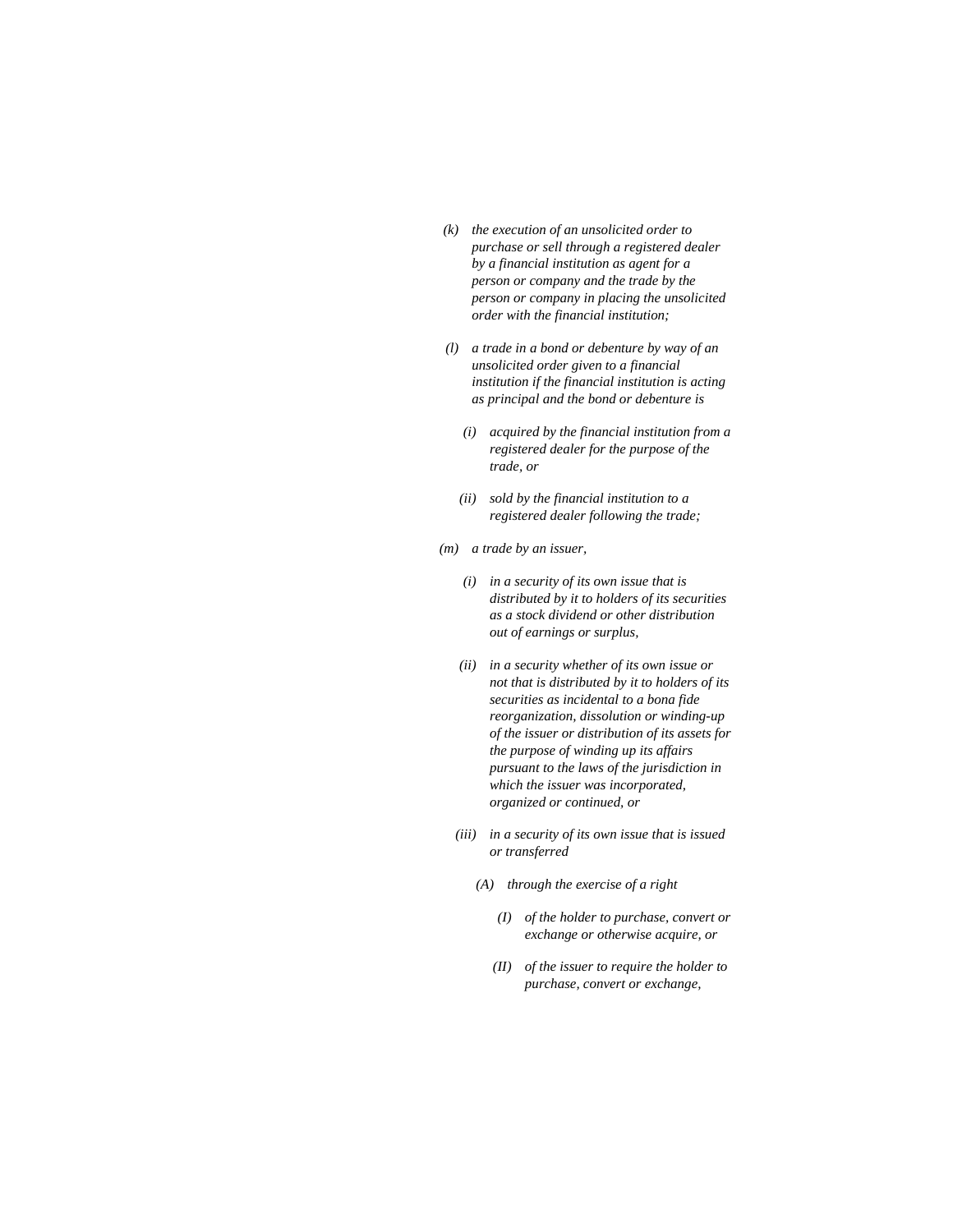- *or* 
	- *(B) pursuant to an automatic conversion,*

 *in accordance with the terms and conditions of a previously issued security of the issuer,* 

 *if no commission or other remuneration is paid or given to others in respect of the distribution except for administrative or professional services or for services performed by a registered dealer;* 

- *(n) a trade by an issuer in a security of a reporting issuer held by it that is distributed by it to holders of its securities as a dividend in specie;*
- *(o) a trade by an issuer* 
	- *(i) in a right, transferable or otherwise, granted by the issuer to holders of its securities to purchase additional securities of its own issue and the issue of securities pursuant to the exercise of the right, or*
	- *(ii) in securities of a reporting issuer held by it transferred or issued through the exercise of a right to purchase, convert or exchange previously granted by the issuer,*

 *if the issuer has given the Executive Director written notice stating the date, amount, nature and conditions of the proposed trade, including the approximate net proceeds to be derived by the issuer on the basis of the additional securities being fully taken up and paid for, and either,* 

 *(iii) the Executive Director has not informed the issuer in writing within 10 days from the date of receipt by the Executive Director of the notice that the Executive Director objects to the proposed trade, or*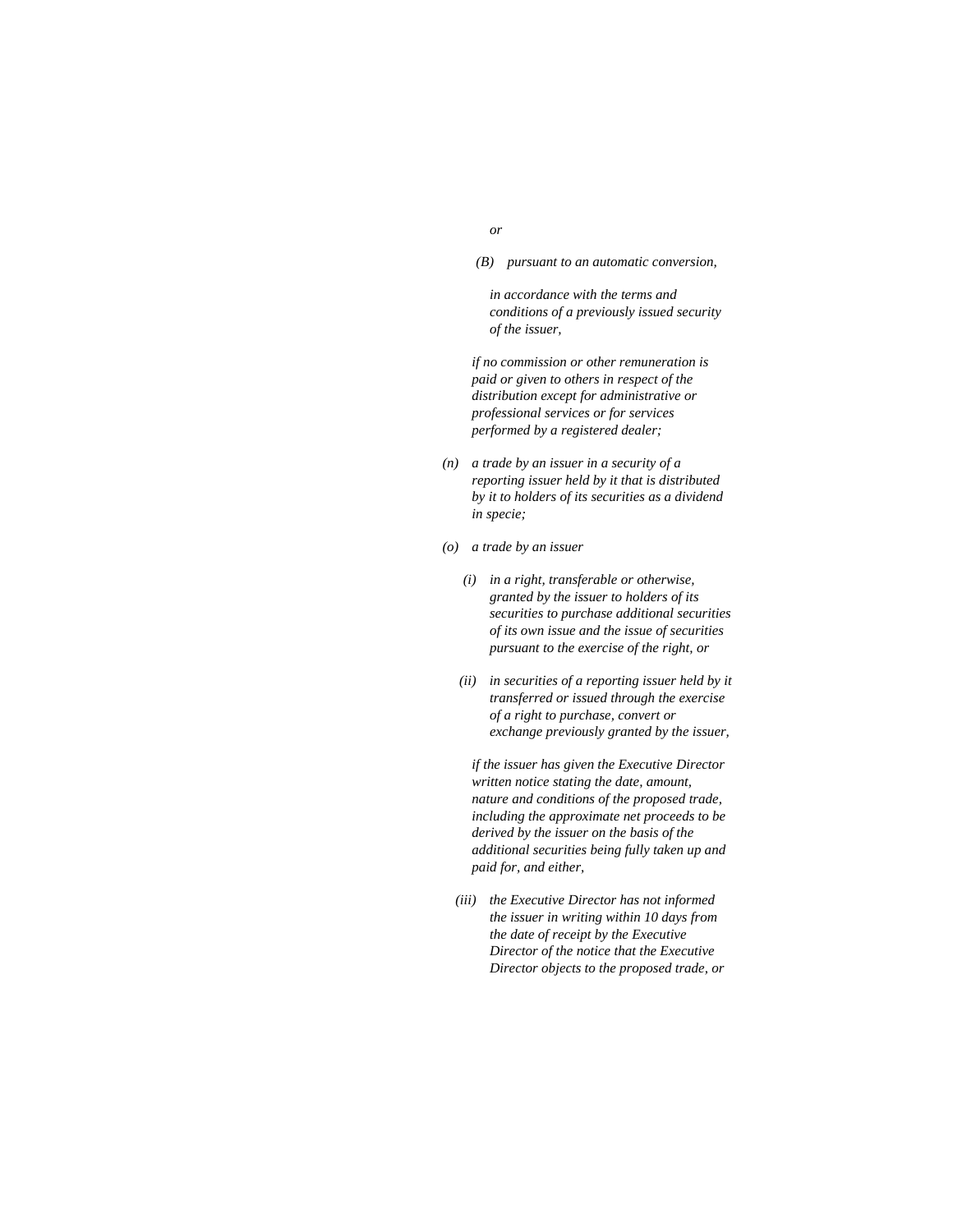- *(iv) the issuer has delivered to the Executive Director information relating to the securities that is satisfactory to and accepted by the Executive Director;*
- *(p) a trade made in a security of an issuer in connection with an amalgamation, merger, reorganization, arrangement or other statutory procedure;*
- *(q) a trade in a security that is exchanged by or for the account of an offeror, as defined in Part 14, with the security holders of an offeree issuer pursuant to a take-over bid or an exempt take-over bid;*
- *(r) a trade in a security that is exchanged by or for the account of an offeror, as defined in Part 14, with the security holders of an offeree issuer pursuant to an issuer bid or an exempt issuer bid;*
- *(s) a trade by an issuer in a security of its own issue as consideration for a portion or all of the assets of any person or company, if the fair value of the assets so purchased is not less than an amount prescribed by regulation;*
- *(t) a trade in a security of an issuer consisting of the purchase, redemption or acquisition by the issuer of a security of the issuer;*
- *(x) a trade by an issuer in the securities of its own issue with a promoter of the issuer or by a promoter of an issuer in securities of the issuer with another promoter of the issuer;*
- *(cc) a trade made by an issuer of equity securities pursuant to a plan* 
	- *(i) made available by that issuer to every holder* 
		- *(A) of a class of publicly traded securities of the issuer, and*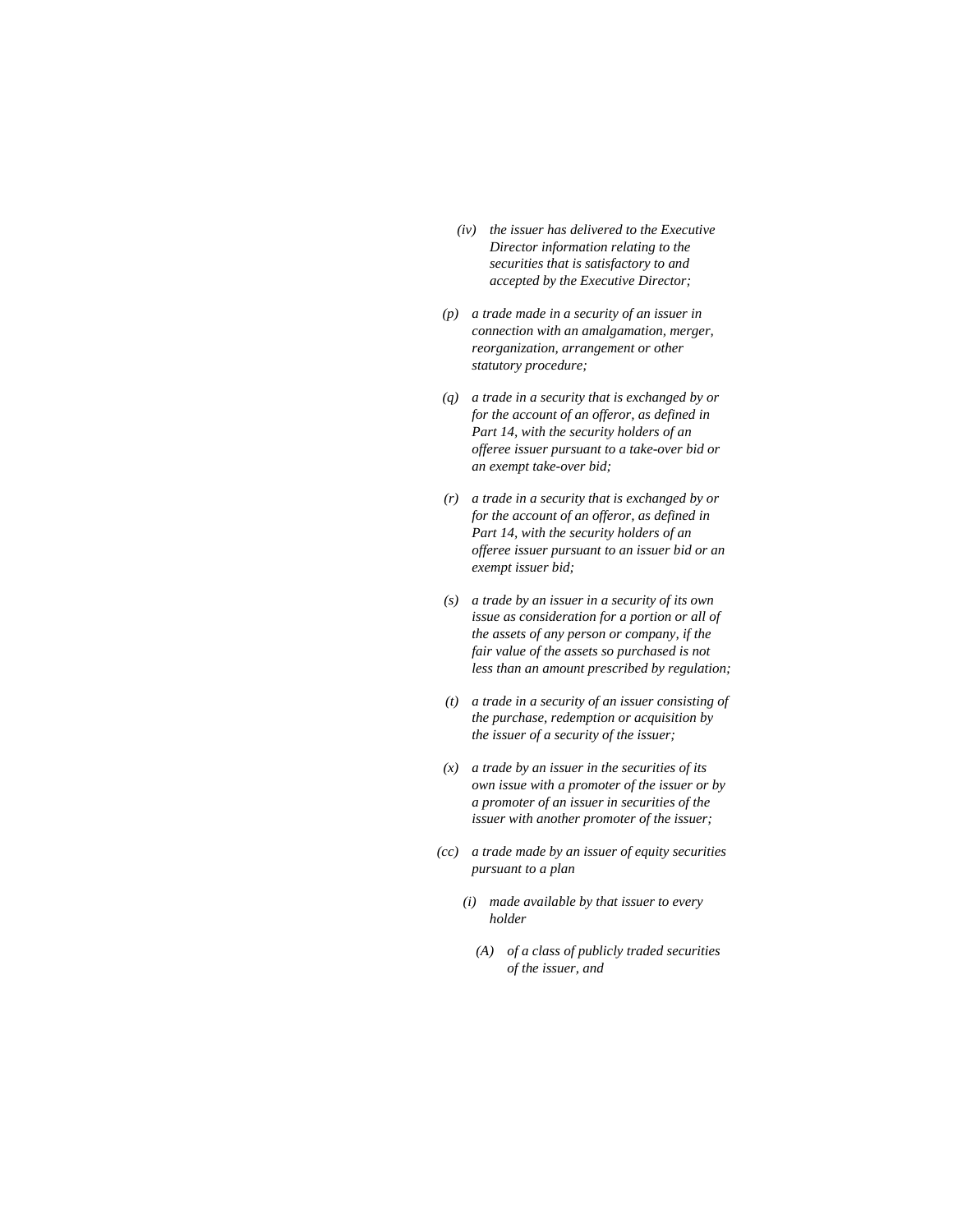- *(B) whose last address is shown on the books of the issuer as being in Alberta,*
- *(ii) that permits the holder to direct that dividends, interest or other distributions payable in respect of securities of the issuer's own issue be applied to the purchase from the issuer of* 
	- *(A) publicly traded equity securities of the issuer's own issue, or*
	- *(B) other securities of the issuer not referred to in paragraph (A) that are redeemable at the option of the holder,*

 *and* 

- *(iii) that may permit the holder to make optional cash payments to purchase additional securities of the issuer in addition to the securities that may be purchased by that holder under subclause (ii) where, in any financial year of the issuer, the aggregate number of securities issued pursuant to the optional cash payment under the plan does not exceed 2% of the issued and outstanding securities of the class to which the plan relates as at the commencement of the financial year;*
- *(dd) a trade by a security holder in securities that are being disposed of to an issuer in respect of a transaction described in clause (p);*
- *(ee) a trade in a security by security holders of an offeree issuer, as defined in Part 14, that is made in connection with a take-over bid, an issuer bid, an exempt take-over bid or an exempt issuer bid;*
- *(hh) a trade by a trust corporation if* 
	- *(i) the trade is made through its offices in securities of a mutual fund that is*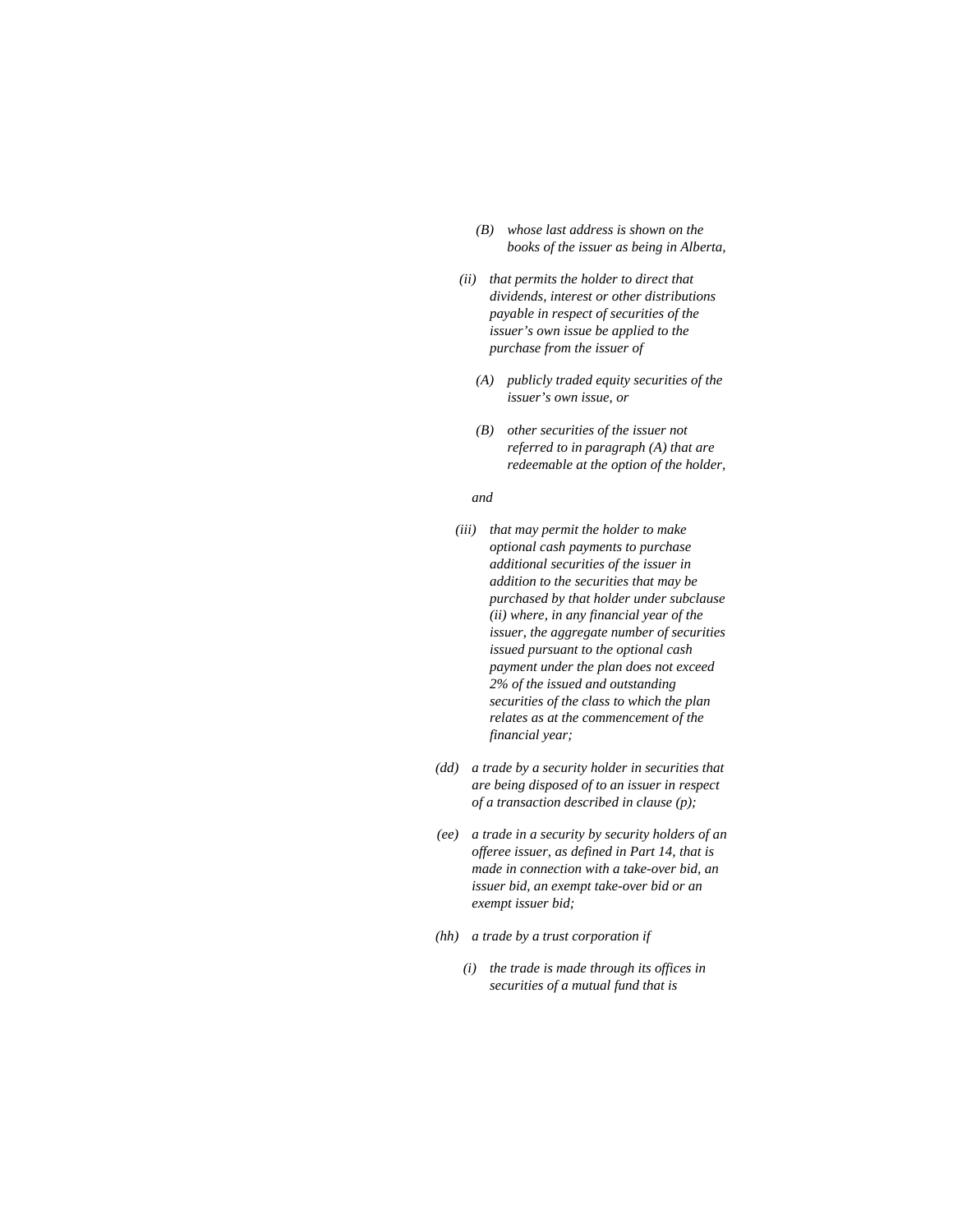*promoted, managed and administered by the trust corporation, and* 

- *(ii) no sales or other acquisition charges are levied;*
- *(ii) a trade in respect of which the regulations provide that registration is not required.*

*(2) For the purposes of subsection (1), the following are deemed to be acting as principal when trading for accounts fully managed by them:* 

- *(a) a trust corporation trading as a trustee or an agent;*
- *(b) a portfolio manager trading as an agent;*
- *(c) a person or company trading as an agent that, except for an exemption under the Alberta securities laws, is required to be registered as a portfolio manager.*
- *86.1(1) In this section,* 
	- *(a) "eligible party" means,* 
		- *(i) with respect to a trade in a previously traded section 86(1)(y) security,* 
			- *(A) in the case of a person or company disposing of a previously traded section 86(1)(y) security, the person or company that holds that security, and*
			- *(B) in the case of a person or company acquiring a previously traded section 86(1)(y) security, a person or company that already holds or has held a previously traded section 86(1)(y) security of the kind that is being acquired;*
		- *(ii) with respect to a trade in a previously traded section 86(1)(z) security,*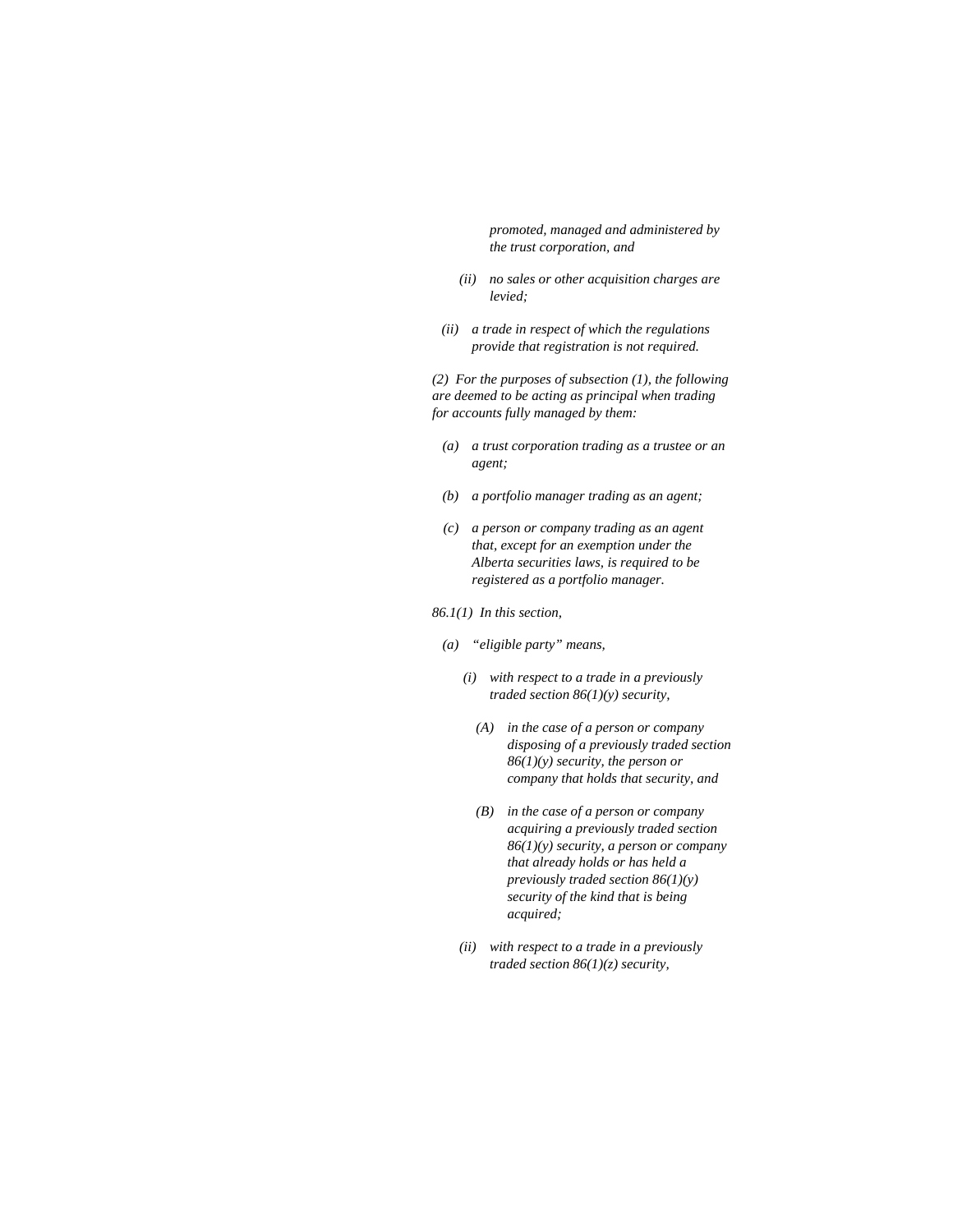- *(A) in the case of a person or company disposing of a previously traded section 86(1)(z) security, the person or company that holds that security, and*
- *(B) in the case of a person or company acquiring a previously traded section 86(1)(z) security, a person or company that already holds or has held a previously traded section 86(1)(z) security of the kind that is being acquired;*
- *(b) "previously traded section 86(1)(y) security" means a security that was traded pursuant to the exemption contained in section 86(1)(y) prior to the repeal of that provision by section 9 of the Securities Amendment Act, 2003;*
- *(c) "previously traded section 86(1)(z) security" means a security that was traded pursuant to the exemption contained in section 86(1)(z) prior to the repeal of that provision by section 9 of the Securities Amendment Act, 2003.*

*(2) Subject to the regulations, registration is not required in respect of the following trades in securities:* 

- *(a) with respect to a previously traded section 86(1)(y) security, a trade in that security if all the parties to that trade are eligible parties;*
- *(b) with respect to a previously traded section 86(1)(z) security, a trade in that security if all the parties to that trade are eligible parties.*

*(3) Section 86(2) applies to subsection (2) of this section in the same manner as it applies to section 86(1).* 

*87 Subject to the regulations, registration is not required to trade in the following securities:* 

 *(a) bonds, debentures or other evidences of indebtedness,*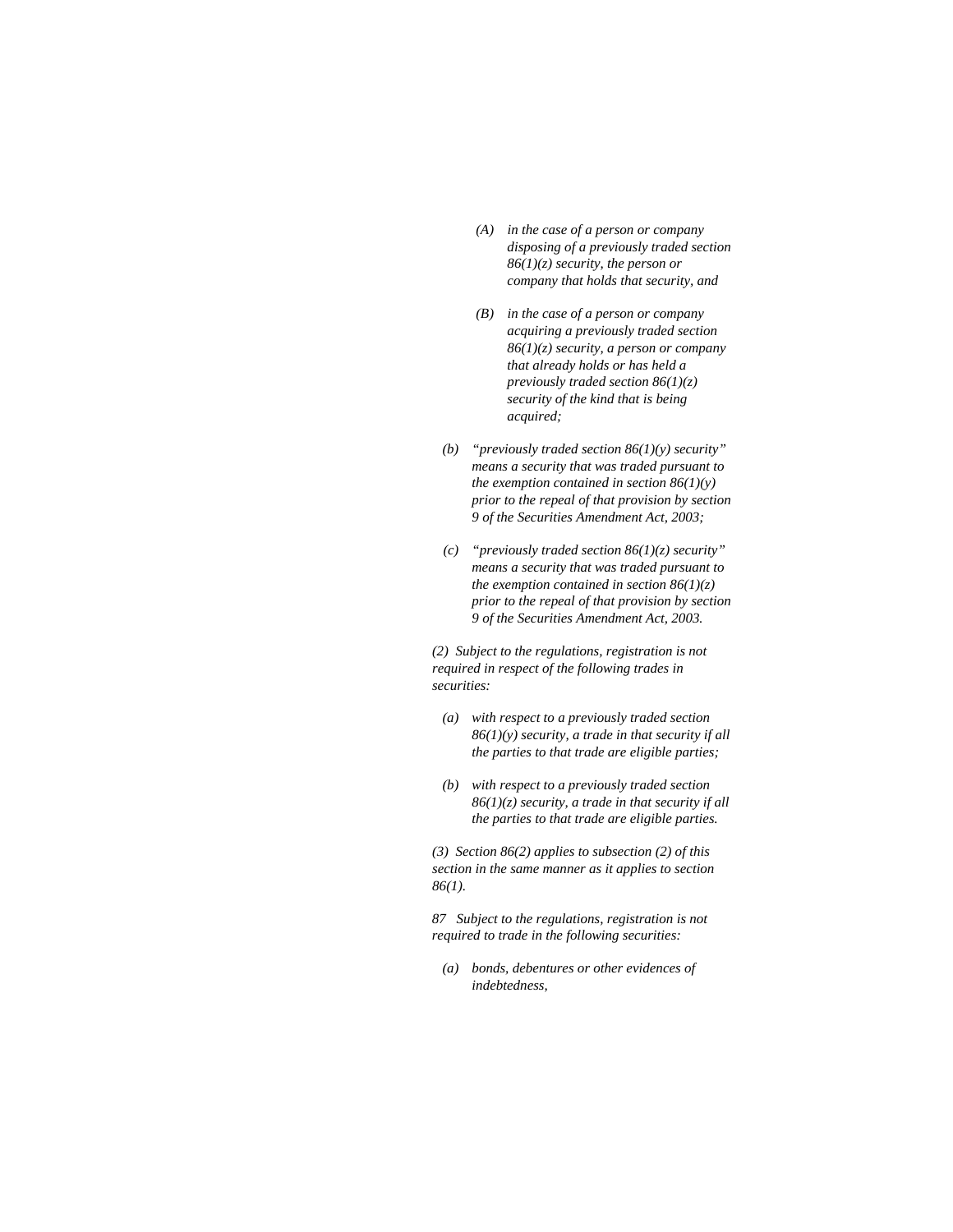- *(i) of or guaranteed by the Government of Canada, the Government of Alberta, a government of another province or territory of Canada or by any foreign country or any political division of them,*
- *(ii) of any municipal corporation in Canada, including debentures issued for public, separate or secondary school purposes or guaranteed by any municipal corporation in Canada or secured by or payable out of rates or taxes levied under the law of any province or territory of Canada on property in the province or territory and to be collected by or through the municipality in which the property is situated,*
- *(iii) of or guaranteed by a financial institution or an insurance company, other than bonds, debentures or other evidences of indebtedness that are subordinate in right of payment to deposits held by the issuer or guarantor of those bonds, debentures or other evidences of indebtedness,*
- *(iv) of or guaranteed by the International Bank for Reconstruction and Development established by the Agreement for an International Bank for Reconstruction and Development approved by the Bretton Woods and Related Agreements Act (Canada), if the bonds, debentures or evidences of indebtedness are payable in the currency of Canada or the United States of America,*
- *(v) of or guaranteed by the Asian Development Bank or the Inter-American Development Bank, if* 
	- *(A) the bonds, debentures or evidences of indebtedness are payable in the currency of Canada or the United States of America, and*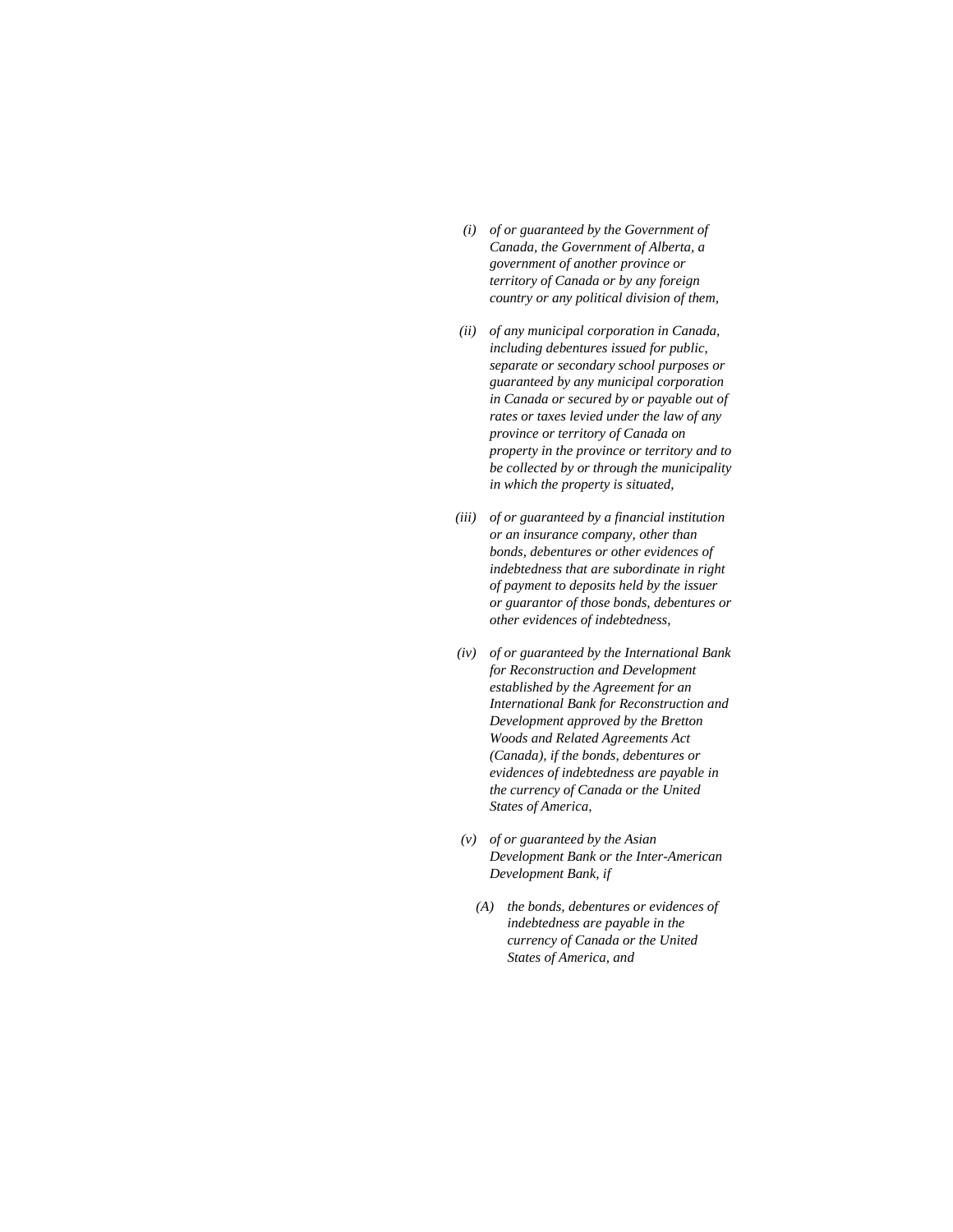*(B) with respect to those securities, those documents, certificates, reports, releases, statements, agreements or other information as may be required by the Executive Director are filed with the Executive Director,* 

 *or* 

- *(vi) of or guaranteed by the International Finance Corporation established by Articles of Agreement approved by the Bretton Woods and Related Agreements Act (Canada), if* 
	- *(A) the bonds, debentures or evidences of indebtedness are payable in the currency of Canada or the United States of America, and*
	- *(B) with respect to those securities, those documents, certificates, reports, releases, statements, agreements or other information as may be required by the Executive Director are filed with the Executive Director;*
- *(b) certificates or receipts issued by a trust corporation for money received for investments that are guaranteed by the trust corporation;*
- *(c) securities issued by a private mutual fund;*
- *(d) negotiable promissory notes or commercial paper maturing not more than one year from the date of issue, if each note or commercial paper traded to an individual has a denomination or principal amount of not less than \$50 000;*
- *(e) mortgages or other encumbrances on real or personal property, other than mortgages or other encumbrances contained in or secured by a bond, debenture or similar obligation or in a trust deed or similar indenture, if the*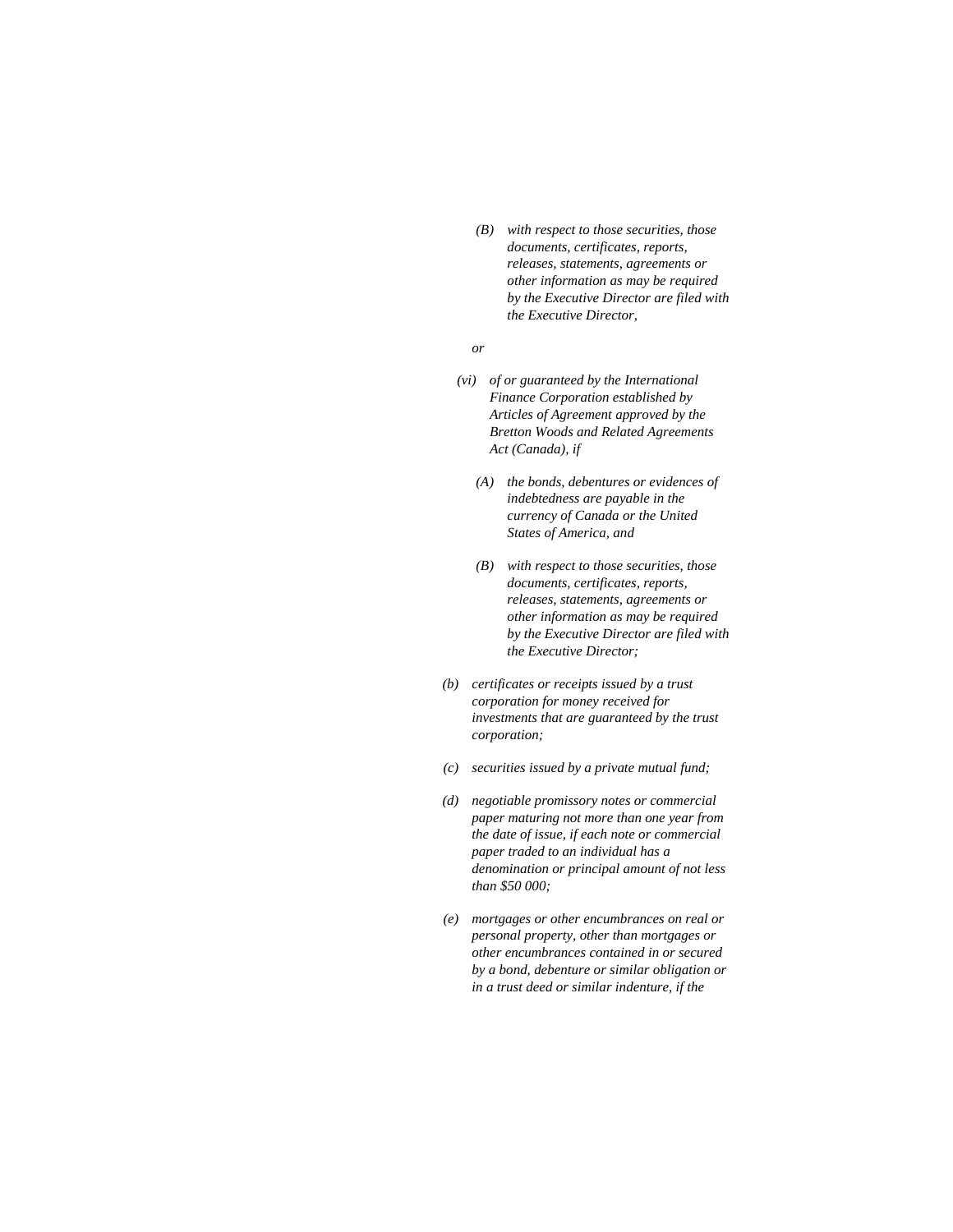*mortgages or other encumbrances are offered for sale by a person who holds the appropriate authorization issued under* 

 *the Real Estate Act or is exempted from holding such an authorization;* 

- *(f) securities evidencing indebtedness due under any security agreement as defined in the Personal Property Security Act providing for the acquisition of personal property if the securities are not offered for sale to an individual;*
- *(g) securities issued by an issuer organized exclusively for educational, benevolent, fraternal, charitable, religious or recreational purposes and not for profit if* 
	- *(i) no part of the net earnings of that issuer enure to the benefit of any security holder, and*
	- *(ii) no commission or other remuneration is paid in connection with the sale of the securities;*
- *(h) voting securities issued by corporations to which the Co-operative Associations Act or the Rural Utilities Act applies;*
- *(h.1) membership shares, including member loans deemed to be membership shares as defined in the Cooperatives Act issued by a cooperative to which that Act applies, if* 
	- *(i) the aggregate acquisition cost to the members in any one year, excluding the cost to the members of membership shares and member loans paid for by the application of patronage returns as defined under that Act, is not greater than the amount prescribed in the regulations, or*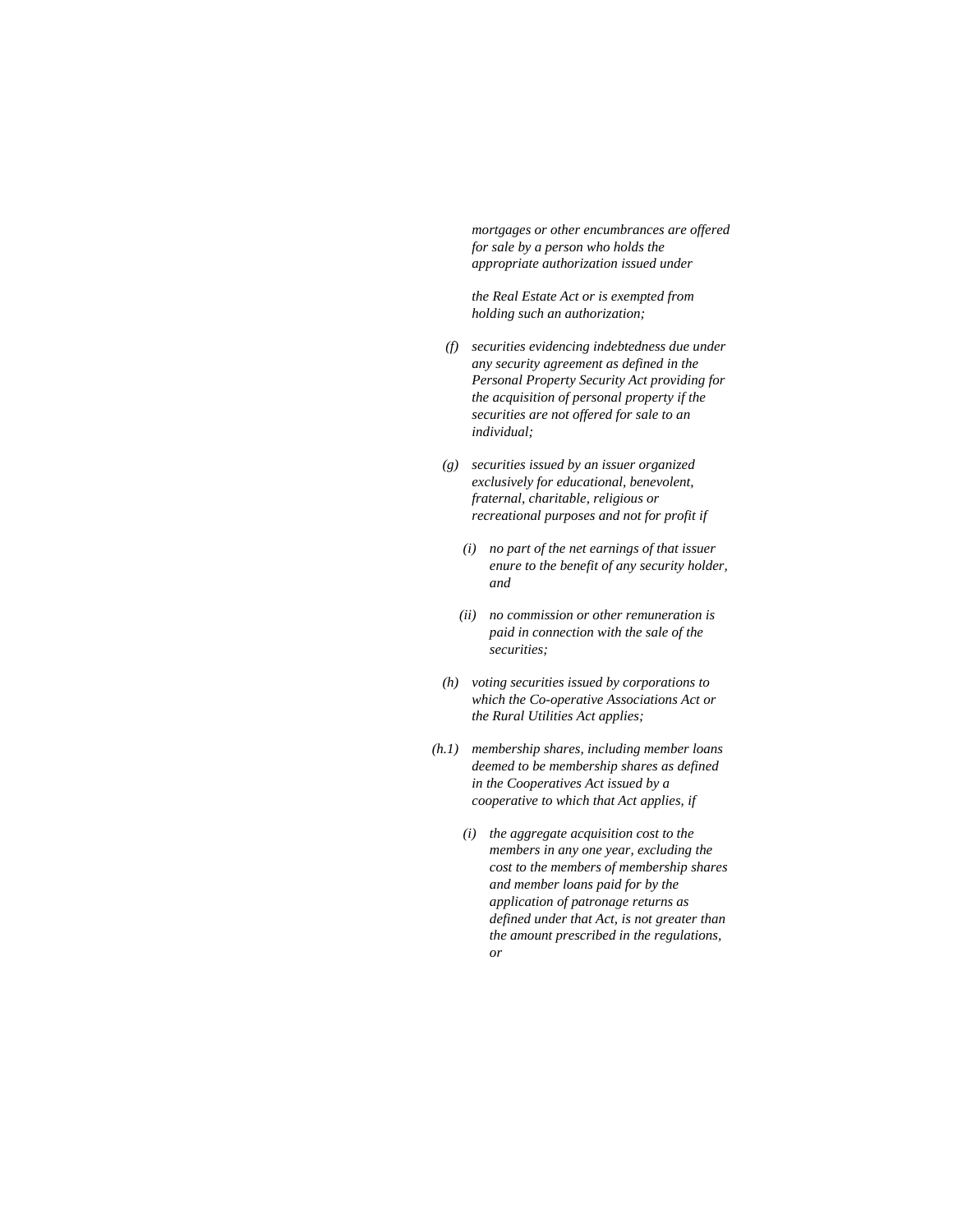- *(ii) the shares are paid for by the application of patronage returns as defined in that Act credited to the members or holders of investment shares;*
- *(h.2) investment shares as defined in the Cooperatives Act issued by a cooperative pursuant to that Act, other than a cooperative under Division 1 or 4 of Part 18 of that Act, if the investment shares are purchased only by members of the cooperative who have been members of the cooperative for at least 12 months before the share purchase and if other prescribed conditions are complied with;* 
	- *(j) securities issued and sold by a prospector for the purpose of financing a prospecting expedition;*
	- *(k) securities issued by a natural resource company as consideration for mining claims or oil and gas rights if the vendor enters into an escrow or pooling agreement that the Executive Director considers necessary;*
	- *(l) variable insurance contracts issued by an insurance company if the variable insurance contract is,* 
		- *(i) a contract of group insurance,*
		- *(ii) a whole life insurance contract providing for the payment at maturity of an amount not less than 75% of the premium paid up to age 75 years for a benefit payable at maturity,*
	- *(iii) an arrangement for the investment of policy dividends and policy proceeds in a separate and distinct fund to which contributions are made only from policy dividends and policy proceeds, or*
	- *(iv) a variable life annuity;*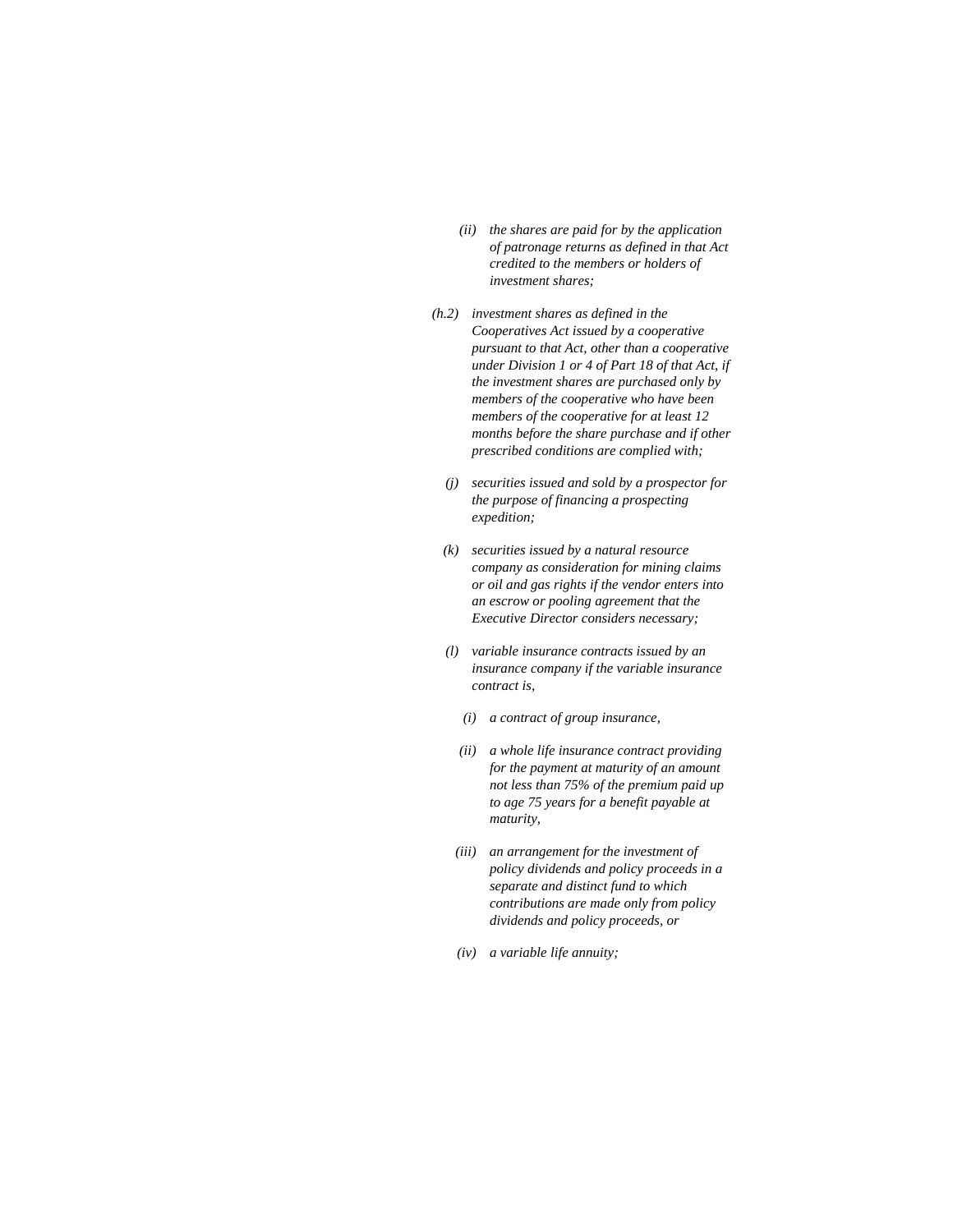*(m) securities in respect of which the regulations provide that registration is not required.* 

*88 Subject to the regulations, registration is not required for the following trades in exchange contracts:* 

- *(a) a trade in an exchange contract by a person or company acting solely through a registered dealer;*
- *(b) a trade resulting from an unsolicited order placed with an individual who is not a resident of and does not carry on business in Alberta;*
- *(c) a trade that may occasionally be transacted by employees of a registered dealer if the employees* 
	- *(i) do not usually trade in exchange contracts, and*
	- *(ii) have been designated by the Executive Director as "non-trading" employees, either individually or as a class;*
- *(d) a trade in respect of which the regulations provide that registration is not required.*

*89 Registration is not required to act as an underwriter in respect of* 

- *(a) a trade referred to in section 86, or*
- *(b) a trade in a security referred to in section 87.*
- **15** Section 92 presently reads in part:

*(3) Subject to the regulations, no person or company, with the intention of effecting a trade in a security or exchange contract, shall*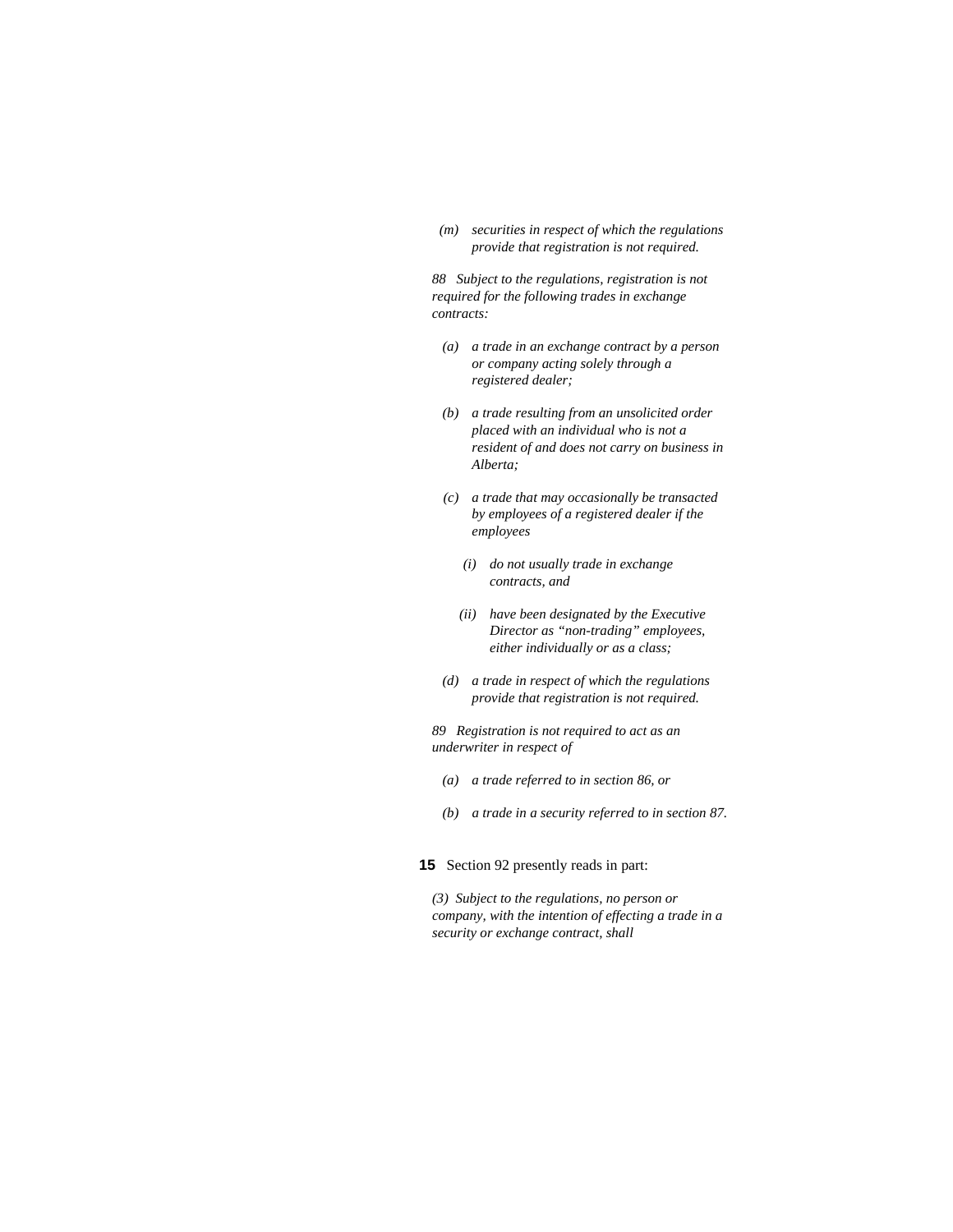- *(a) give any undertaking relating to the future value or price of the security or exchange contract,*
- *(b) except with the written permission of the Executive Director, make any representation* 
	- *(i) that the security will be listed on any exchange or quoted on any quotation and trade reporting system, or*
	- *(ii) that application has been or will be made to list the security on any exchange or quote the security on any quotation and trade reporting system,* 
		- *(A) unless* 
			- *(I) the securities being traded, and*
			- *(II) securities of the same issuer,*

 *are currently listed on an exchange or quoted on a quotation and trade reporting system, or* 

- *(B) unless the exchange or quotation and trade reporting system has granted approval to the listing or quoting of the securities, conditional or otherwise, or has consented to, or indicated that it does not object to, the representation,*
- *(c) make a statement that the person or company knows or ought reasonably to know is a misrepresentation, or*
- *(d) engage in an unfair practice.*

# **16** Section 93 presently reads:

*93 No person or company shall, directly or indirectly, trade in or purchase a security or an exchange contract if the person or company knows*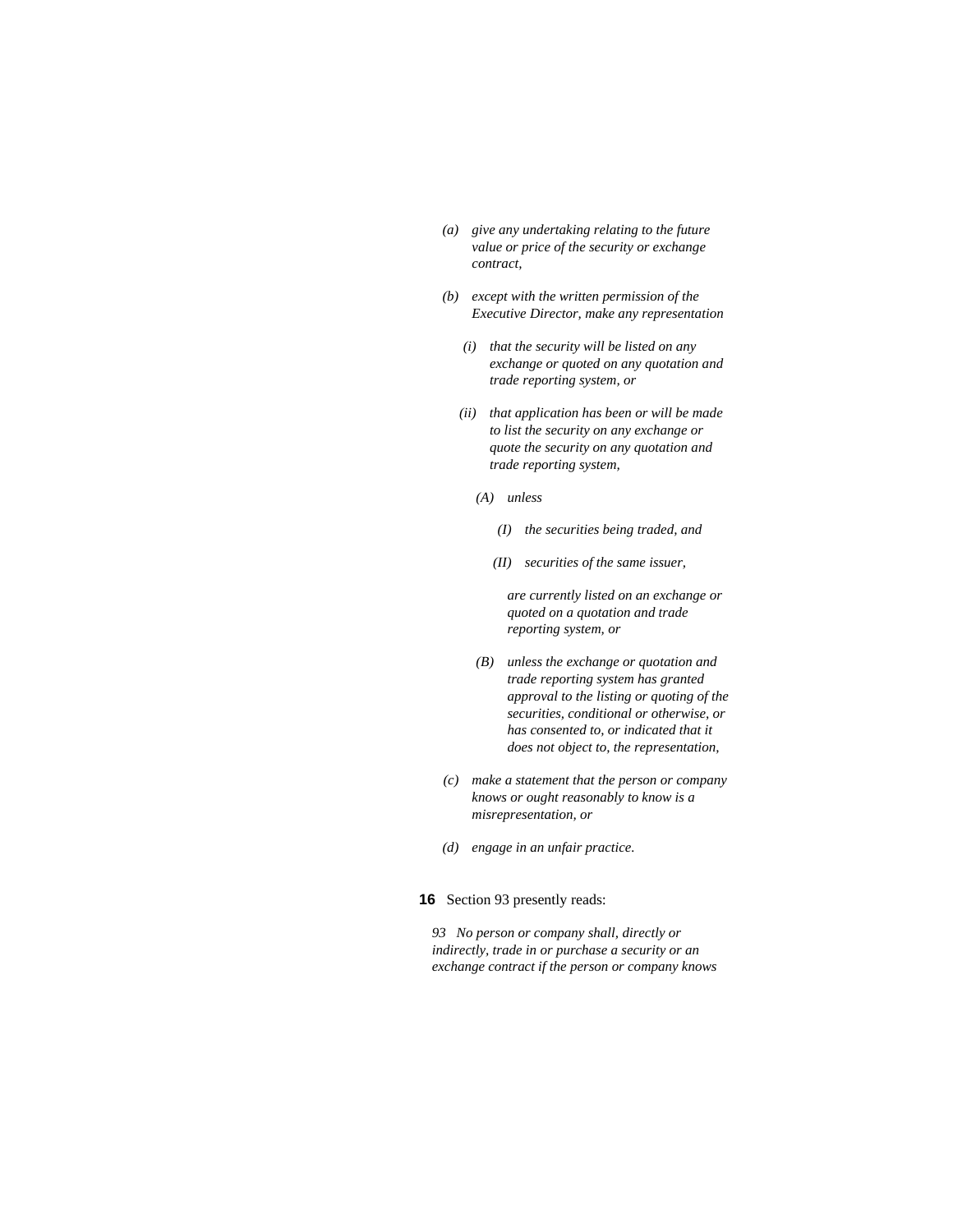*or ought reasonably to know that the trade or purchase does one or more of the following:* 

- *(a) creates or may result in a false or misleading appearance of trading activity in a security or an exchange contract;*
- *(b) creates or may result in an artificial price for a security or an exchange contract;*
- *(c) perpetrates or may perpetrate a fraud.*

**17** Duty to comply with Commission decisions; duty to comply with undertaking; front running; obstruction of justice.

**18** Section 94(4) presently reads:

*(4) This section does not apply to trades referred to in section 86 or to securities referred to in section 87.* 

**19** Sections 131, 131.1 and 132 presently read:

*131(1) Subject to the regulations, sections 110 and 121 do not apply to a distribution where* 

- *(b) the trade* 
	- *(i) is an isolated trade in a specific security by or on behalf of an issuer, for the issuer's account,*
	- *(ii) is not made in the course of continued and successive transactions of a like nature, and*
	- *(iii) is not made by a person or company whose usual business is trading in securities;*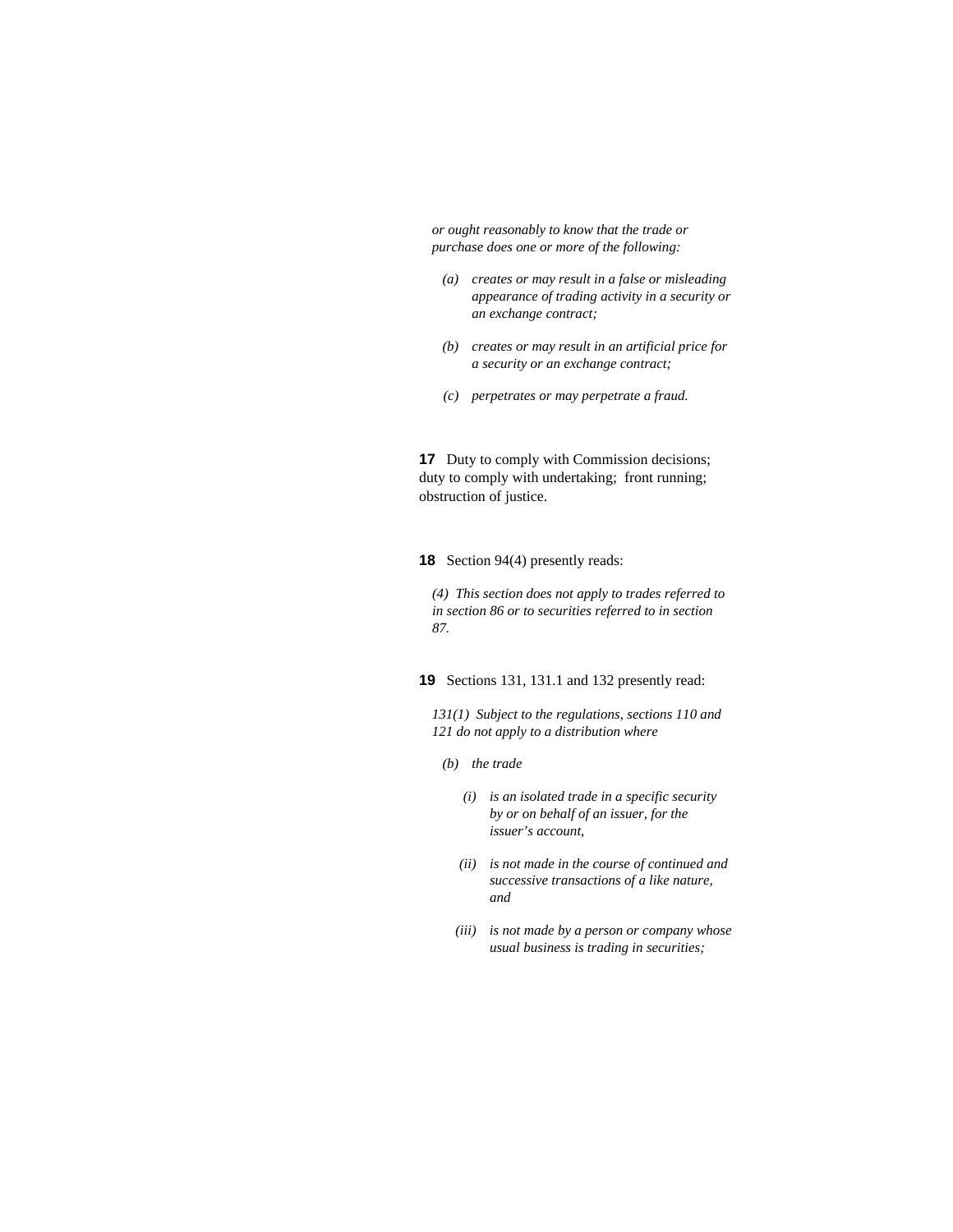- *(c) the party purchasing as principal is recognized by the Commission as an exempt purchaser;*
- *(e) the trade is to a lender, pledgee, mortgagee or other encumbrancer from the holdings of a control person for the purpose of giving collateral for a bona fide debt;*
- *(f) the trade is made by an issuer* 
	- *(i) in a security of its own issue that is distributed by it to holders of its securities as a stock dividend or other distribution out of earnings or surplus,*
	- *(ii) in a security whether of its own issue or not that is distributed by it to holders of its securities as incidental to a bona fide reorganization, dissolution or winding-up of the issuer or distribution of its assets for the purpose of winding up its affairs pursuant to the laws of the jurisdiction in which the issuer was incorporated, organized or continued, or*
	- *(iii) in a security of its own issue that is issued or transferred* 
		- *(A) through the exercise of a right* 
			- *(I) of the holder to purchase, convert or exchange or otherwise acquire, or*
			- *(II) of the issuer to require the holder to purchase, convert or exchange,*

 *or* 

 *(B) pursuant to an automatic conversion,* 

 *in accordance with the terms and conditions of a previously issued security of the issuer,*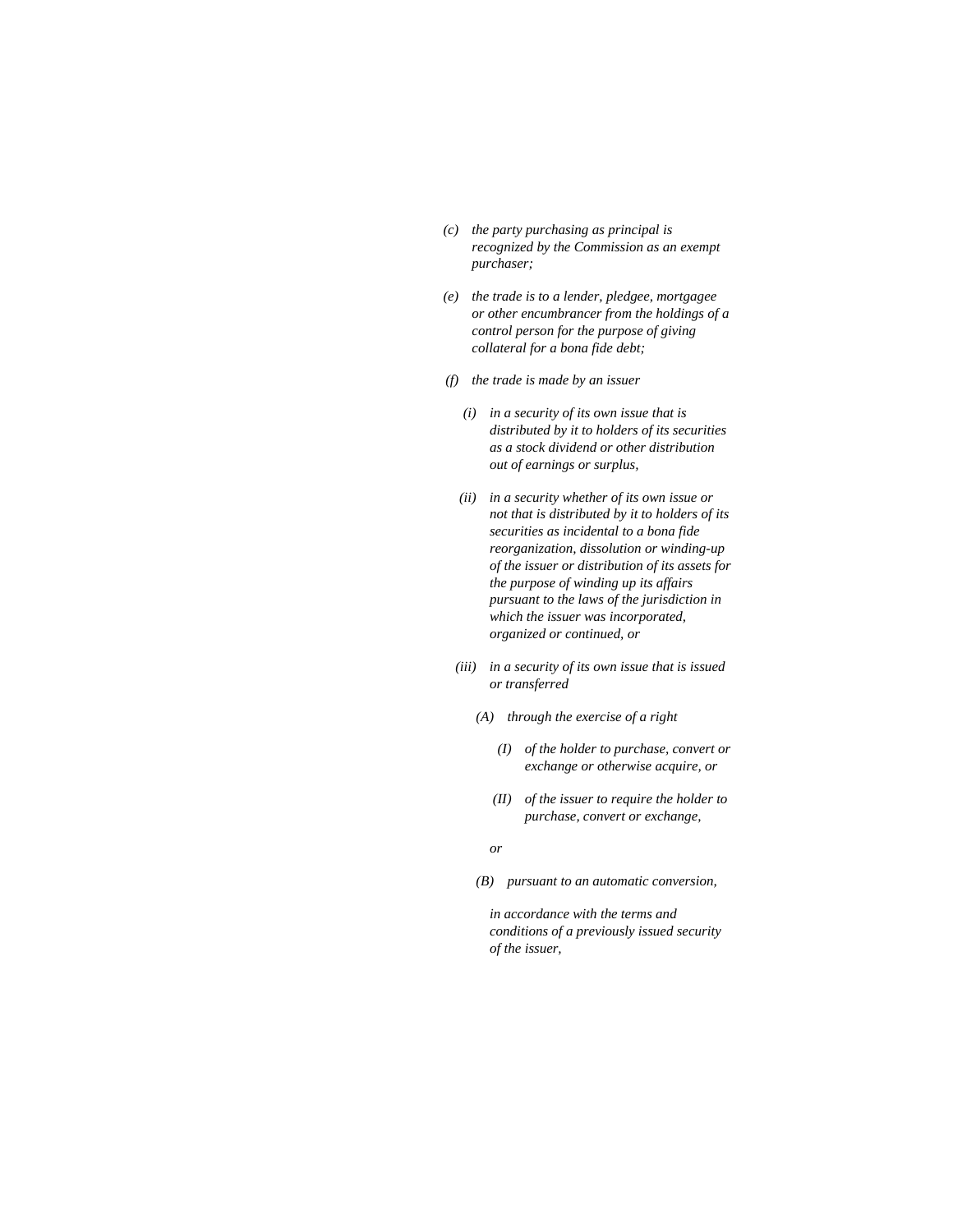*and no commission or other remuneration is paid or given in respect of the distribution except for administrative or professional services or for services performed by a registered dealer;* 

- *(g) the trade is made by an issuer in a security of a reporting issuer held by the issuer that is distributed by it to holders of its securities as a dividend in specie;*
- *(h) the trade is made by an issuer,* 
	- *(i) in a right, transferable or otherwise, granted by the issuer to holders of its securities to purchase additional securities of its own issue and the issue of securities pursuant to the exercise of the right, or*
	- *(ii) in securities of a reporting issuer held by it transferred or issued through the exercise of a right to purchase, convert or exchange previously granted by the issuer,*

 *where the issuer has given the Executive Director written notice stating the date, amount, nature and conditions of the proposed trade, including the approximate net proceeds to be derived by the issuer on the basis of the additional securities being fully taken up and either,* 

- *(iii) the Executive Director has not informed the issuer in writing within 10 days from the date of receipt by the Executive Director of the notice that the Executive Director objects to the proposed trade, or*
- *(iv) the issuer has delivered to the Executive Director information relating to the securities that is satisfactory to and accepted by the Executive Director;*
- *(i) the trade is made in a security of an issuer in connection with an amalgamation, merger,*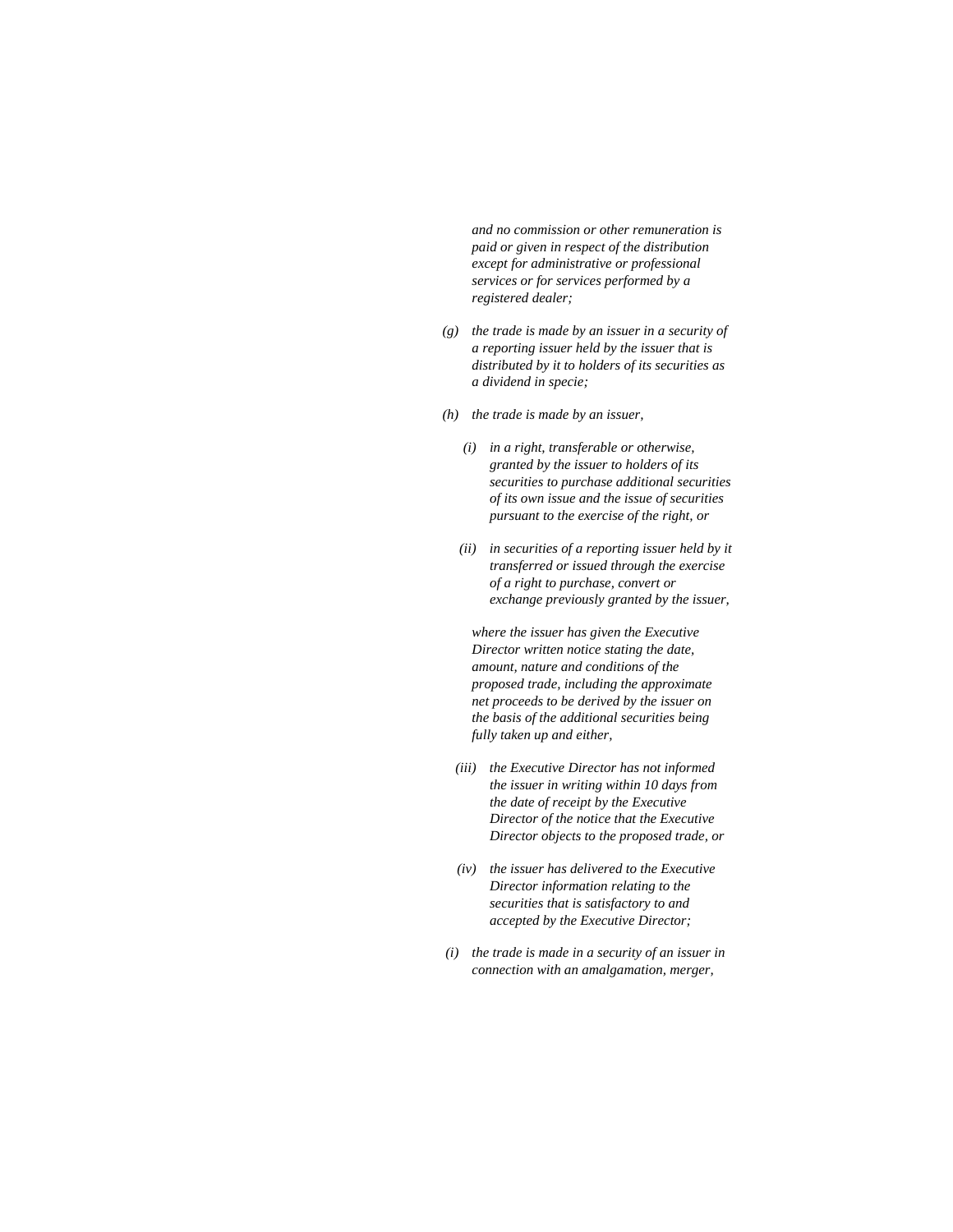*reorganization, arrangement or other statutory procedure;* 

- *(j) the trade is made in a security that is exchanged by or for the account of an offeror, as defined in Part 14, with the security holders of an offeree issuer pursuant to a take-over bid or an exempt take-over bid;*
- *(k) the trade is made in a security that is exchanged by or for the account of an offeror, as defined in Part 14, with the security holders of an offeree issuer pursuant to an issuer bid or an exempt issuer bid;*
- *(l) the trade is made by an issuer in a security of its own issue as consideration for a portion or all of the assets of any person or company, where the fair value of the assets purchased is not less than an amount prescribed by regulation;*
- *(m) the trade is made by an issuer in a security of its own issue as consideration for mining claims or oil and gas rights where* 
	- *(i) the vendor enters into an escrow or pooling agreement that the Executive Director considers necessary, or*
	- *(ii) the security proposed to be issued, or the security underlying that security, is listed and posted for trading on an exchange recognized for the purpose of this clause by the Commission and the issuer has received, if required*

 *by the bylaws, rules or policies of that exchange, the consent of that exchange to the issuance of the security;* 

 *(n) the trade is made in a security of an issuer and consists of the purchase, redemption or acquisition by the issuer of a security of the issuer;*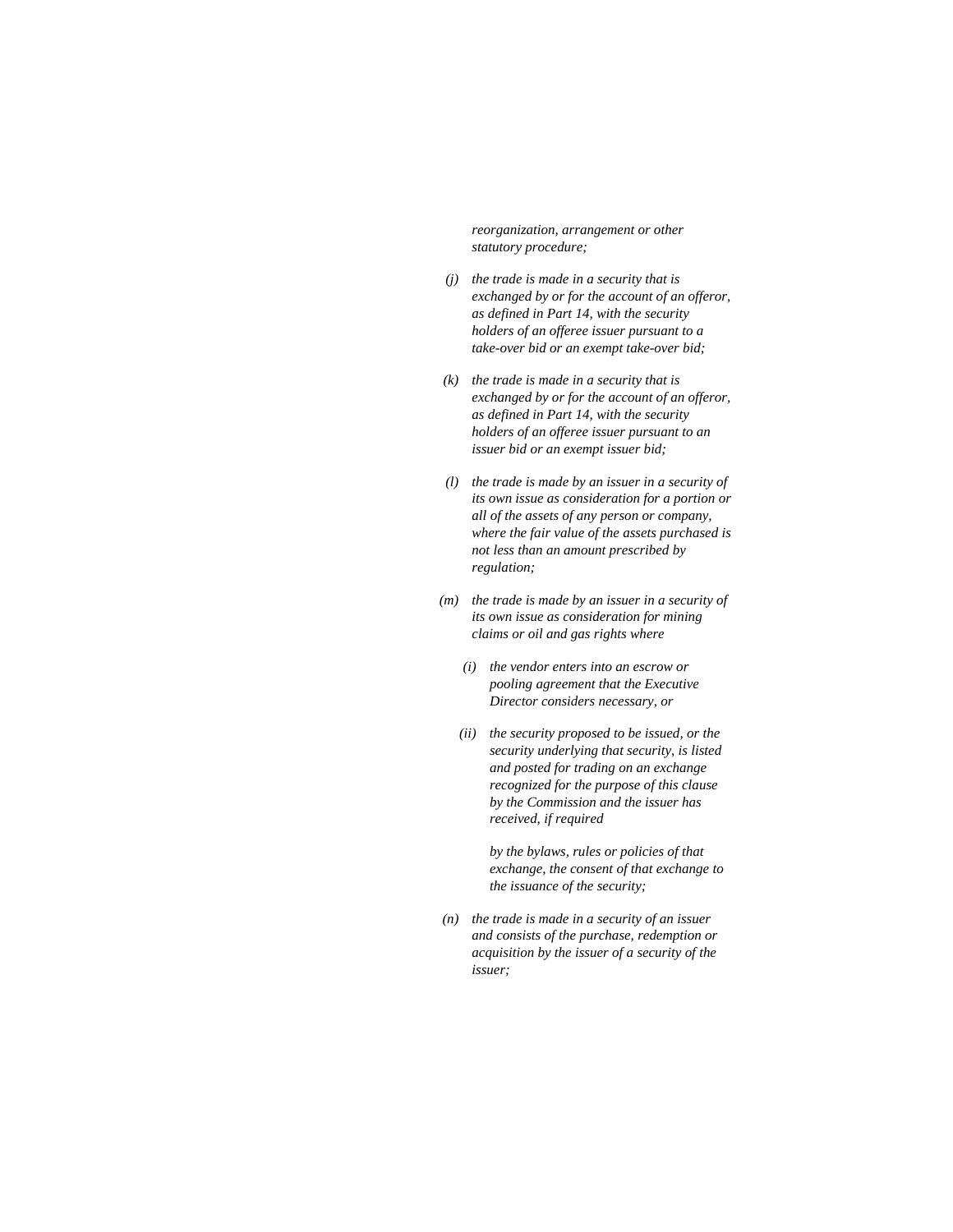- *(x) the trade is made by an issuer in the securities of its own issue with a promoter of the issuer or by a promoter of an issuer in securities of the issuer with another promoter of the issuer;*
- *(y) the trade is made by an issuer of equity securities pursuant to a plan* 
	- *(i) made available by that issuer to every holder* 
		- *(A) of a class of publicly traded securities of the issuer, and*
		- *(B) whose last address is shown on the books of the issuer as being in Alberta,*
	- *(ii) that permits the holder to direct that dividends, interest or other distributions payable in respect of securities of the issuer's own issue be applied to the purchase from the issuer of* 
		- *(A) publicly traded equity securities of the issuer's own issue, or*
		- *(B) other securities of the issuer not referred to in paragraph (A) that are redeemable at the option of the holder,*

 *and* 

*(iii) that may permit the holder to make optional cash payments to purchase additional securities of the issuer in addition to the securities that may be purchased by that holder under subclause (ii) when in any financial year of the issuer the aggregate number of securities issued pursuant to the optional cash payment under the plan does not exceed 2% of the issued and outstanding securities of the class to which the plan relates as at the commencement of the financial year;*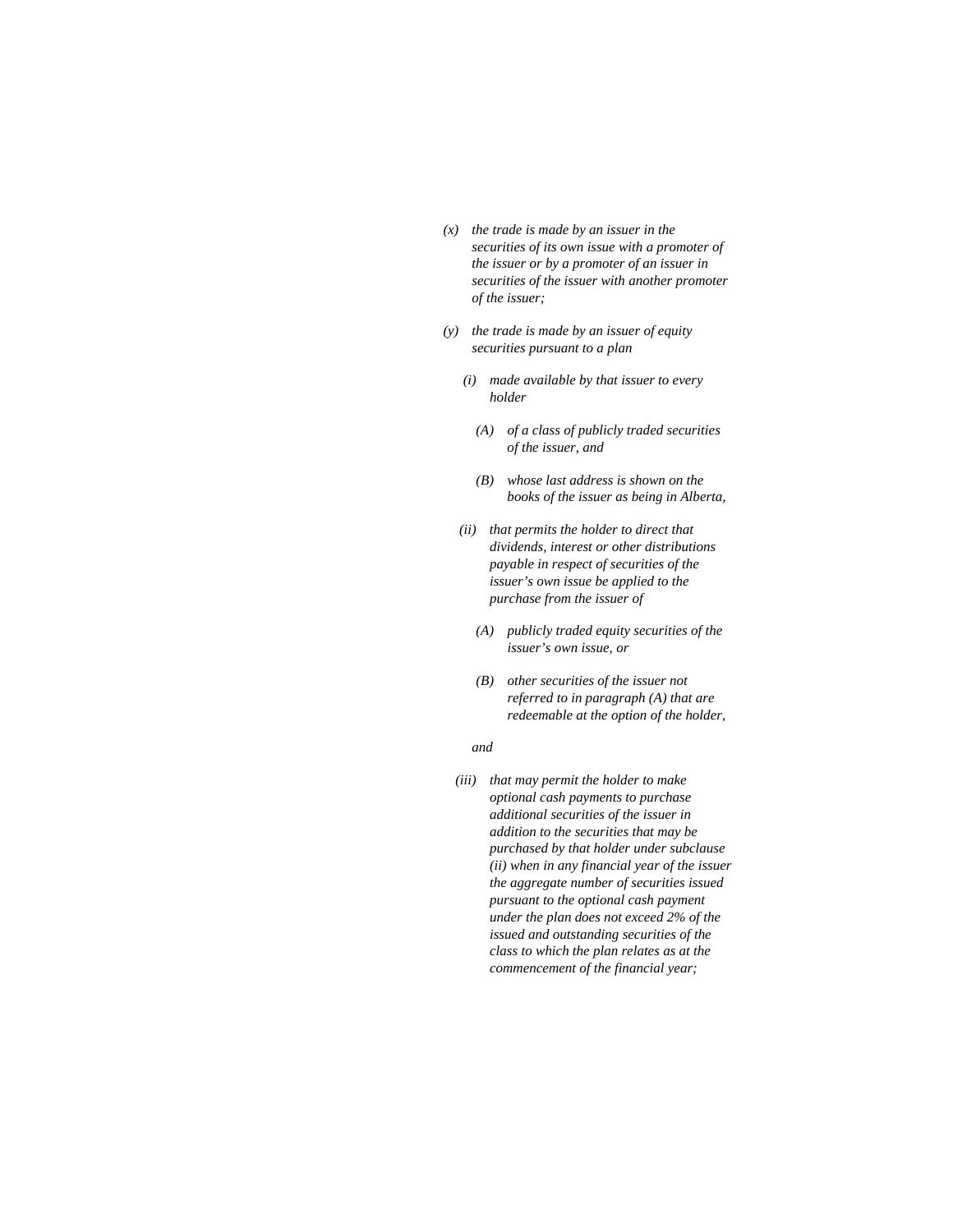- *(z) the trade is made by a security holder in securities that are being disposed of to an issuer in respect of a transaction described in clause (i);*
- *(aa) the trade is made in a security by security holders of an offeree issuer, as defined in Part 14, in connection with a take-over bid, an issuer bid, an exempt take-over bid or an exempt issuer bid;*
- *(cc) the trade is in respect of a matter for which the regulations provide that a prospectus is not required.*

*(2) For the purposes of subsection (1), the following are deemed to be acting as principal when trading for accounts fully managed by them:* 

- *(a) a trust corporation trading as a trustee or an agent;*
- *(b) a portfolio manager trading as an agent;*
- *(c) a person or company trading as an agent that, except for an exemption under the Alberta securities laws, is required to be registered as a portfolio manager.*
- *131.1(1) In this section,* 
	- *(a) "eligible party" means,* 
		- *(i) with respect to a trade in a previously traded section 131(1)(q) security,* 
			- *(A) in the case of a person or company disposing of a previously traded section 131(1)(q) security, the person or company that holds that security, and*
			- *(B) in the case of a person or company acquiring a previously traded section 131(1)(q) security, a person or company that already holds or has held a previously traded section 131(1)(q)*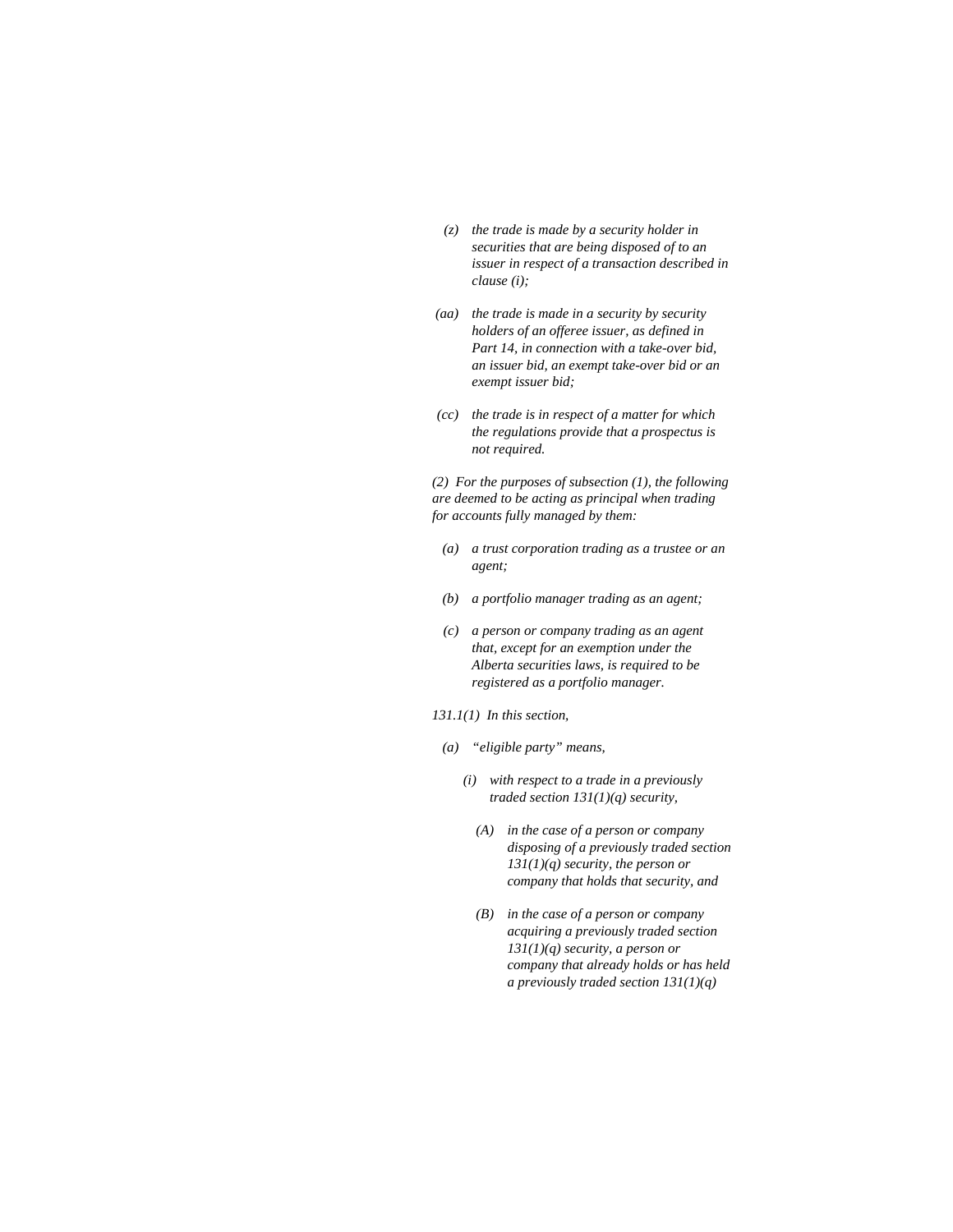*security of the kind that is being acquired;* 

- *(ii) with respect to a trade in a previously traded section 131(1)(r) security,* 
	- *(A) in the case of a person or company disposing of a previously traded section 131(1)(r) security, the person or company that holds that security, and*
	- *(B) in the case of a person or company acquiring a previously traded section 131(1)(r) security, a person or company that already holds or has held a previously traded section 131(1)(r) security of the kind that is being acquired;*
- *(b) "previously traded section 131(1)(q) security" means a security that was traded pursuant to the exemption contained in section 131(1)(q) prior to the repeal of that provision by section 13 of the Securities Amendment Act, 2003;*
- *(c) "previously traded section 131(1)(r) security" means a security that was traded pursuant to the exemption contained in section 131(1)(r) prior to the repeal of that provision by section 13 of the Securities Amendment Act, 2003.*

*(2) Subject to the regulations, sections 110 and 121 do not apply to the following distributions:* 

- *(a) with respect to a previously traded section 131(1)(q) security, a trade in that security if all the parties to that trade are eligible parties;*
- *(b) with respect to a previously traded section 131(1)(r) security, a trade in that security if all the parties to that trade are eligible parties.*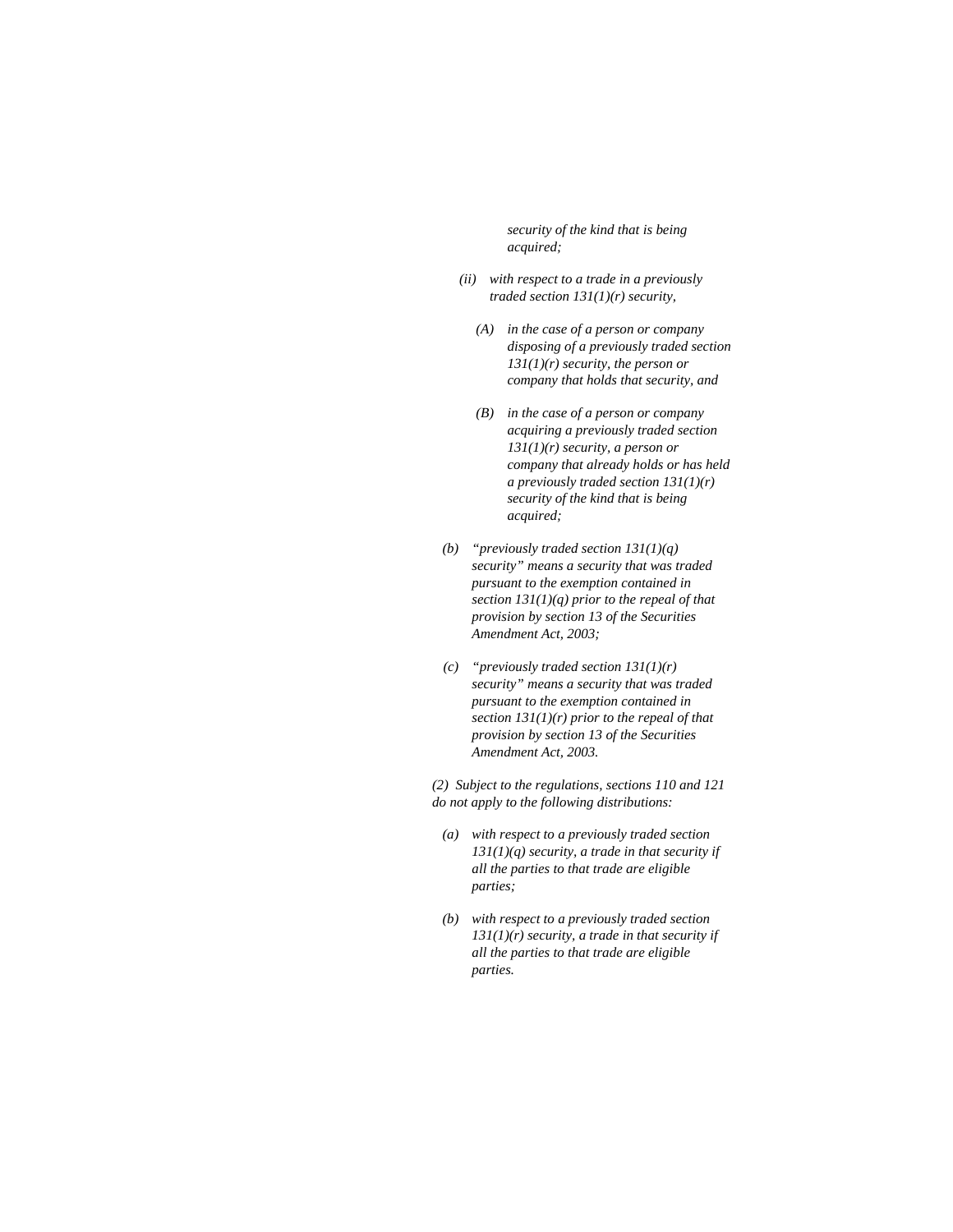*(3) Section 131(2) applies to subsection (2) of this section in the same manner as it applies to section 131(1).* 

*132 If required to do so by the regulations, the issuer shall, within 10 days from the date of a trade, file a report prepared and executed in accordance with the regulations.* 

**20** Sections 142 and 143 presently read:

*142 For the purposes of sections 131 to 141, an issuer is deemed to have been a reporting issuer as of the date that it met the condition of the appropriate subclause of section 1(ccc) if,* 

- *(a) in each case it is currently in compliance with the requirements of this Act, and*
- *(b) in the case of qualification under section 1(ccc)(iii), it is currently listed and posted for trading on an exchange in Alberta recognized by the Commission.*

*143 Sections 110 and 121 do not apply to a distribution of securities* 

- *(a) referred to in section 87, except for those referred to in clauses (k) and (m) of that section,*
- *(b) that are options to sell or purchase securities known as puts and calls or any combination of them that provide that the holder of them may sell to or purchase from the writer of the option a specified amount of securities at a specific price on or prior to a specified date or the occurrence of a specified event, if* 
	- *(i) the option has been written by a member of an exchange recognized by the Commission for that purpose or the performance under the option is guaranteed by a member of an exchange*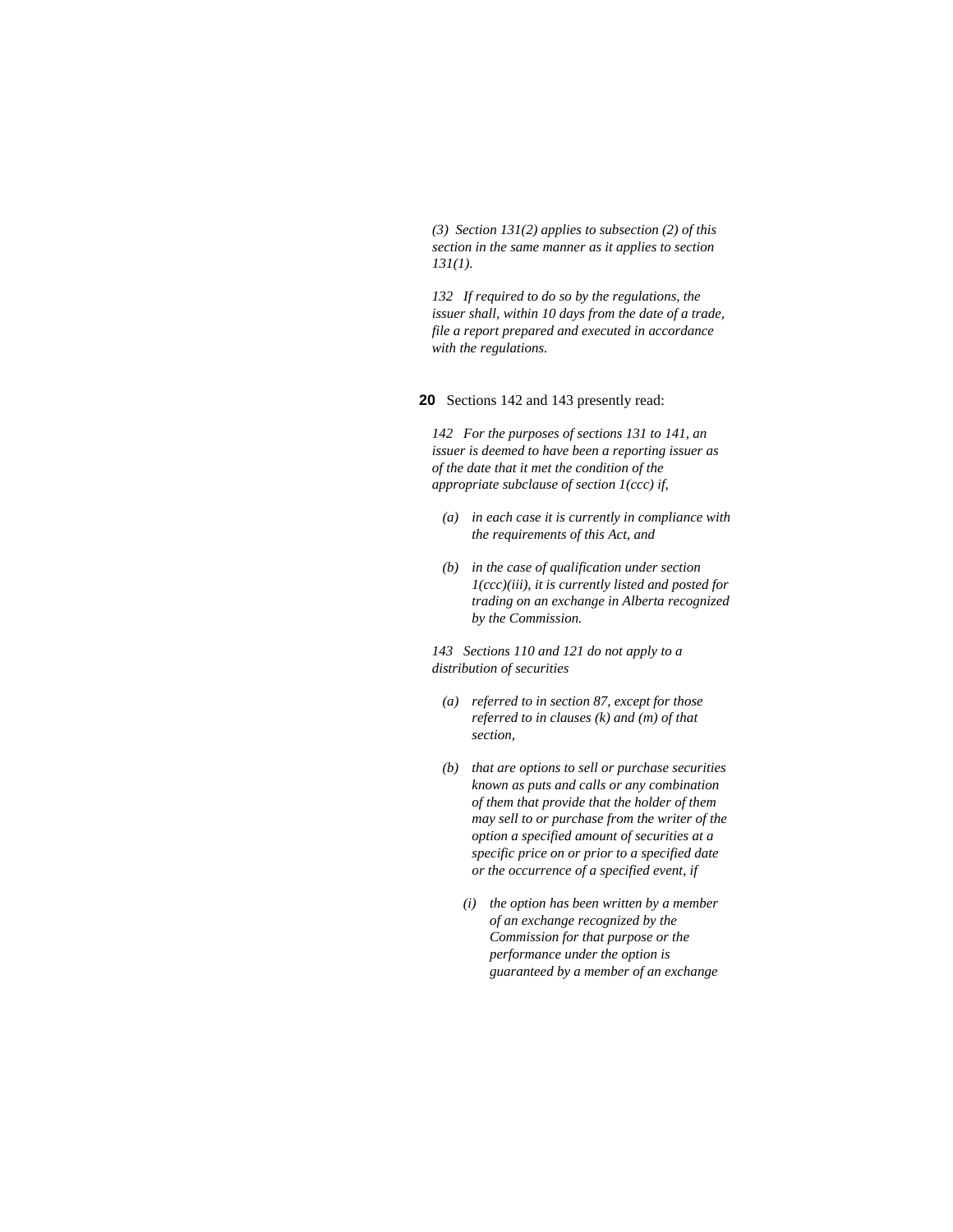*recognized by the Commission for that purpose,* 

- *(ii) the securities that are the subject of the option are listed and posted for trading on an exchange recognized by the Commission for that purpose, and*
- *(iii) the option is in the form prescribed by the regulations,*

 *or* 

 *(c) that are exempted by the regulations.* 

# **21** Section 147 presently reads in part:

*(3) No reporting issuer or person or company in a special relationship with a reporting issuer shall, other than when it is necessary in the course of business, inform another person or company of a material fact or material change with respect to the reporting issuer before the material fact or material change has been generally disclosed.* 

*(6) No person or company shall be found to have contravened subsection (2), (3) or (4) if that person or company does one or more of the following:* 

# **22** Section 194 presently reads:

*194(1) Any person or company that does one or more of the following commits an offence:* 

 *(a) makes a misrepresentation in respect of any material submitted or given under the Alberta securities laws to the Commission, its representative, the Executive Director or any person appointed to make an investigation or audit under this Act;*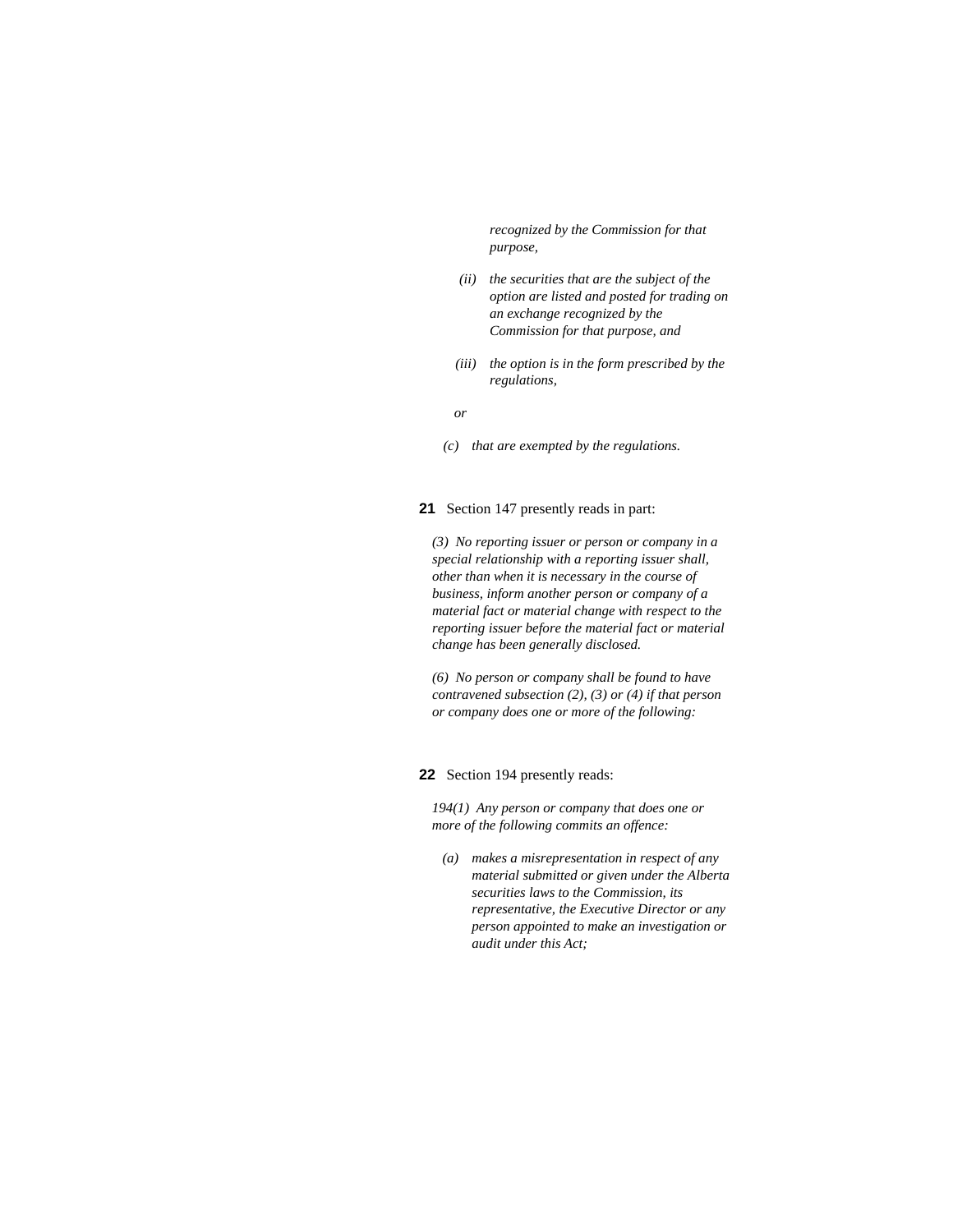- *(b) makes a misrepresentation in any document required to be filed or furnished under the Alberta securities laws;*
- *(c) fails to comply with any decision of the Commission or the Executive Director made under this Act;*
- *(d) fails* 
	- *(i) to file under the Alberta securities laws, or*
	- *(ii) to file under the Alberta securities laws within the time limits prescribed by the Alberta securities laws,*

 *any document, record or report required to be filed under the Alberta securities laws;* 

- *(e) fails to comply with or is in contravention of a written undertaking made by that person or company to the Commission or the Executive Director;*
- *(f) contravenes those provisions of the regulations made under section 223 or the rules made under section 224 that are specified by regulation to be an offence if contravened;*
- *(g) contravenes the following provisions of this Act:*

 *section 45; section 58(4); section 62(1); section 63(5); section 71(3); section 74; section 75(1) or (2); section 84(1), (2) or (3); section 90; section 92; section 93; section 94(1) or (2); section 95(1) or (2); section 96;*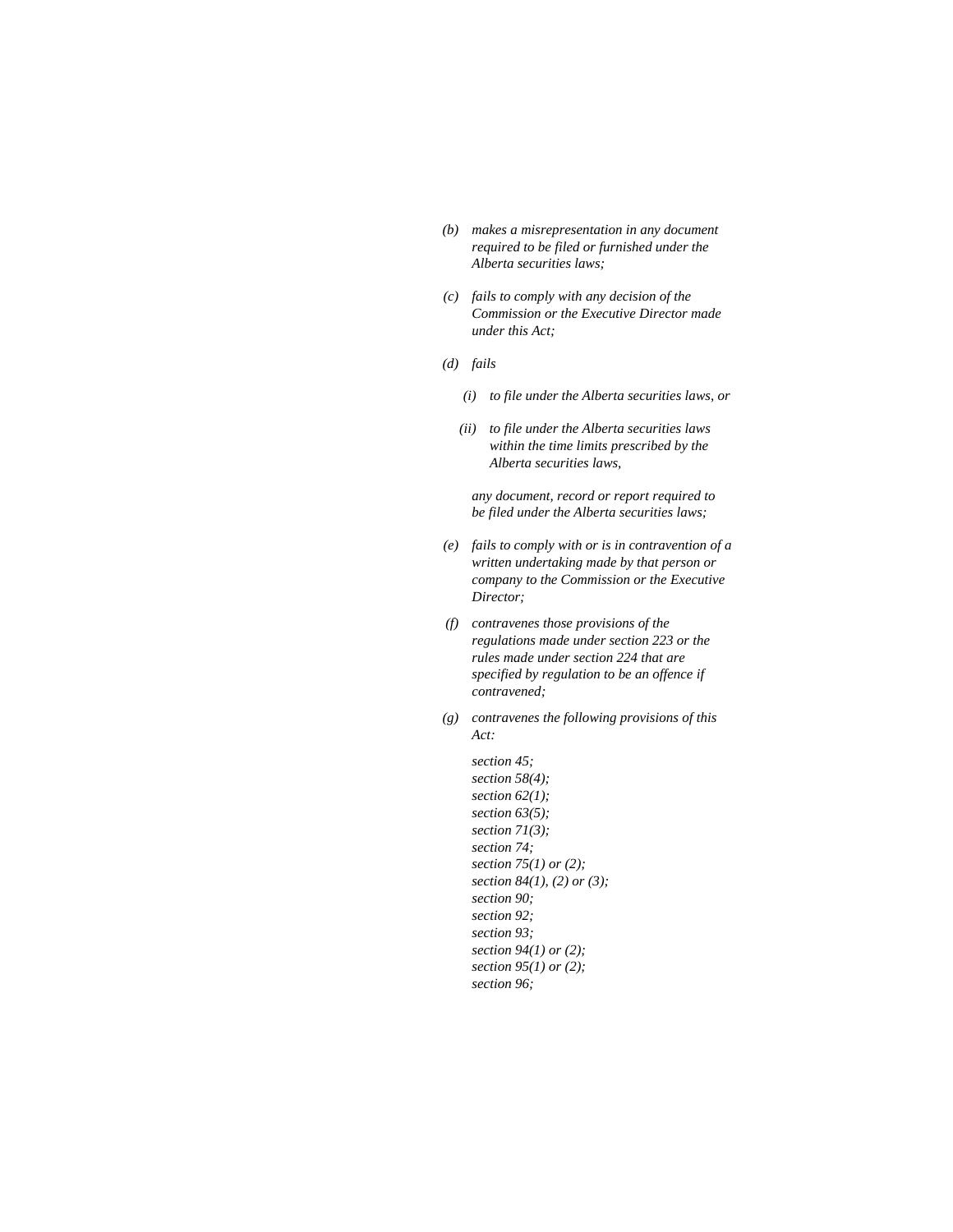*section 97(1) or (2); section 98; section 99; section 100; section 101; section 103; section 104(1), (2), (5) or (6); section 106; section 108; section 110; section 111(1); section 113(1) or (2); section 114(2); section 121(2); section 124; section 125; section 127; section 129; section 130(3); section 146(1) or (4); section 147(2), (3) or (4); section 150; section 155; section 156(1); section 157(2); Part 14; section 182; section 185; section 186(1); section 189(1);* 

 *section 192(2); section 193.* 

*(2) Where a person or company commits an offence, that person or company is liable,* 

- *(a) in the case of a person or company other than an individual, to a fine of not more than \$1 000 000, and*
- *(b) in the case of an individual, to* 
	- *(i) a fine of not more than \$1 000 000, or*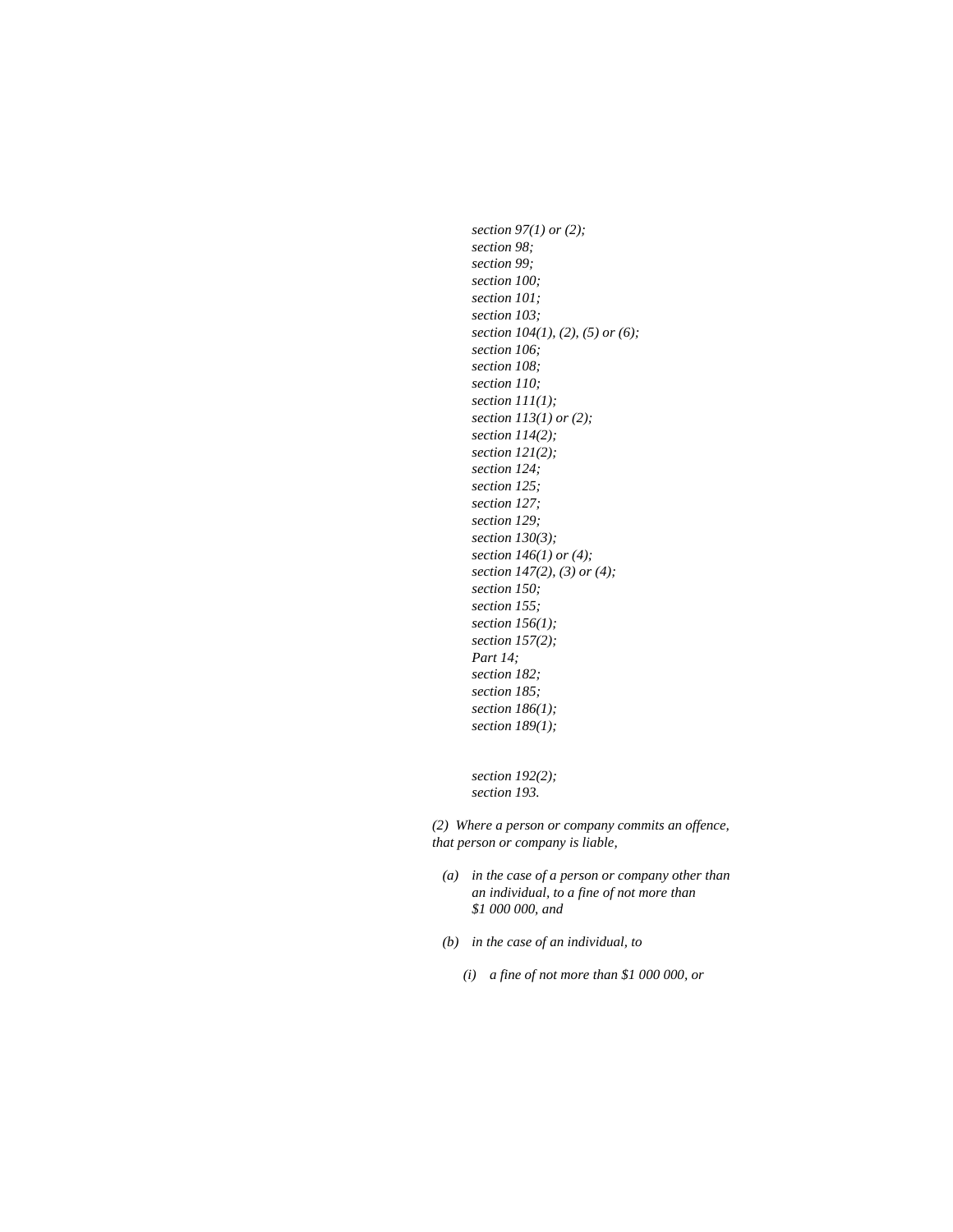*(ii) imprisonment for a term of not more than 5 years less one day,* 

 *or to both fine and imprisonment.* 

*(3) No person or company is guilty of an offence under subsection (1)(a) or (b) if the person or company, as the case may be, did not know, and in the exercise of reasonable diligence could not have known, that a misrepresentation was made.* 

*(4) If a company commits an offence under this section, whether or not in respect of that offence a charge has been laid, a finding of guilt has been made or a plea of guilty has been entered with respect to that company,* 

- *(a) every director and every senior officer of the company who authorized, permitted or acquiesced in the offence, and*
- *(b) every person, other than a director or senior officer of the company, who authorized or permitted the offence,*

*also commits the offence and is liable to a fine of not more than \$1 000 000 or to imprisonment for a term of not more than 5 years less one day or to both fine and imprisonment.* 

*(5) If a person other than an individual commits an offence under this section, whether or not in respect of that offence a charge has been laid, a finding of guilt has been made or a plea of guilty has been entered with respect to that person, every person who authorized, permitted or acquiesced in the offence also commits the offence and is liable to a fine of not more than \$1 000 000 or to imprisonment for a term of not more than 5 years less one day or to both fine and imprisonment.* 

*(6) Notwithstanding subsection (2)(a) or (b)(i), if a person or company has contravened section 147(2), (3) or (4) and has made a profit by reason of the contravention, the fine to which the person or company is liable is to be*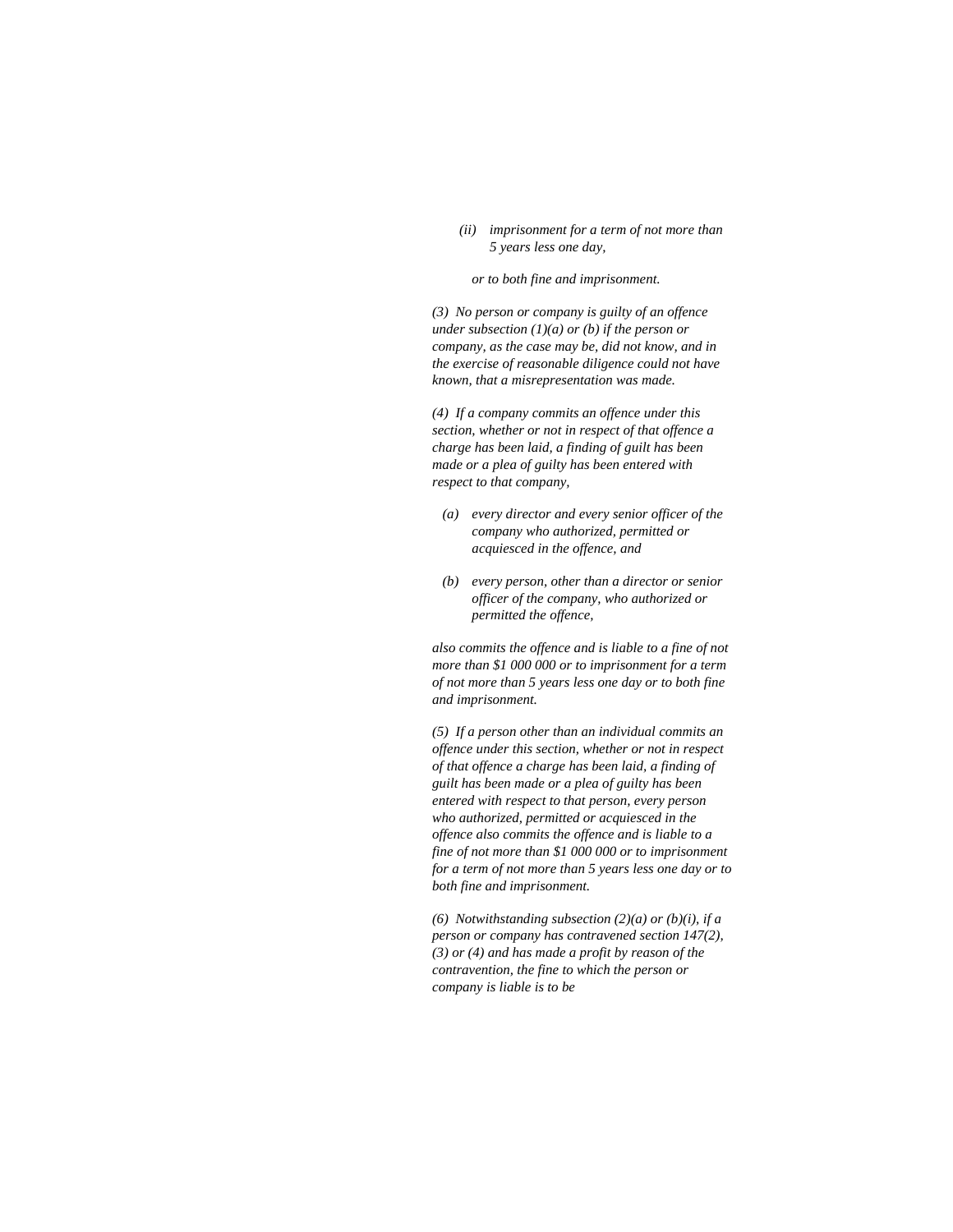- *(a) not less than the profit made by the person or company by reason of the contravention, and*
- *(b) not more than* 
	- *(i) \$1 000 000, or*
	- *(ii) an amount equal to 3 times the profit made by the person or company by reason of the contravention,*

 *whichever is the greater amount.* 

*(7) If a person or company is guilty of an offence under this section, the court* 

- *(a) may make an order requiring the person or company to compensate or make restitution to an aggrieved person or company, and*
- *(b) may make any other order that the court considers appropriate in the circumstances.*

# **23** Section 195 presently reads in part:

*(2) For the purposes of section 194(6)(a) and (b), "profit" means* 

- *(a) in the case of securities purchased in contravention of section 147(2), the amount that is determined by* 
	- *(i) subtracting the lowest price paid by the purchaser for any one of those securities from the market price of the securities, and*
	- *(ii) multiplying the difference calculated under subclause (i) by the total number of securities purchased by the purchaser after the purchaser had knowledge of the material fact or material change;*
- *(b) in the case of securities sold in contravention of section 147(2), the amount that is determined by*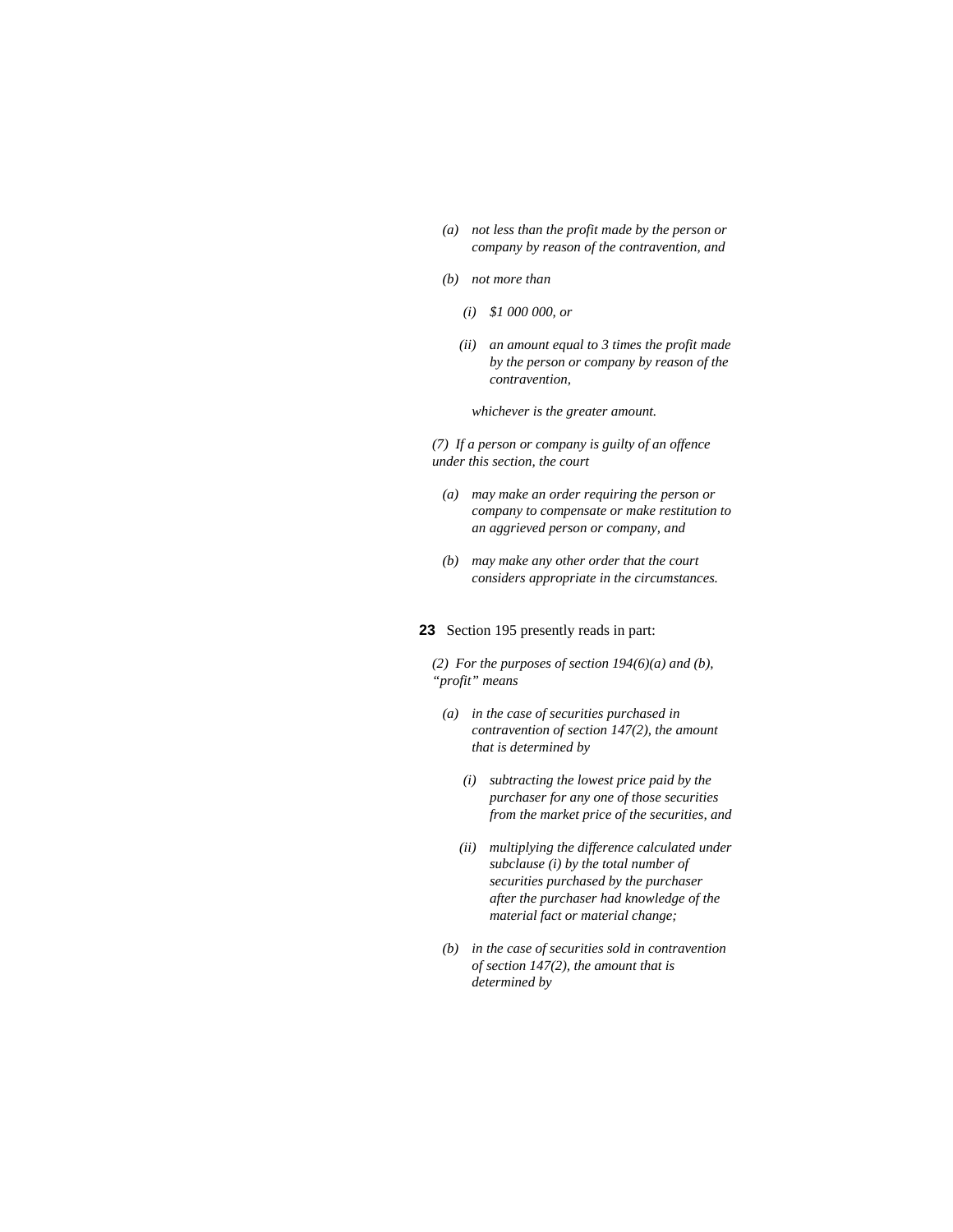- *(i) subtracting the market price of the securities from the highest price received by the seller for any one of those securities, and*
- *(ii) multiplying the difference calculated under subclause (i) by the total number of securities sold by the seller after the seller had knowledge of the material fact or material change;*
- *(c) in the case where the person or company* 
	- *(i) informed another person or company of a material fact or material change in contravention of section 147(3) or (4), and*
	- *(ii) received any direct or indirect consideration for providing that information,*

 *the value of the consideration received.* 

# **24** Section 197(4) presently reads in part:

*(4) Without limiting the generality of subsection (3), an order made under subsection (3) may include one or more of the following:* 

 *(g) an order directing the person or company to purchase securities of a security holder;* 

#### **25** Section 198 presently reads:

*198(1) Where the Commission considers that it is in the public interest to do so, the Commission may order one or more of the following:* 

 *(a) that trading cease in respect of any security or exchange contract as specified in the order;*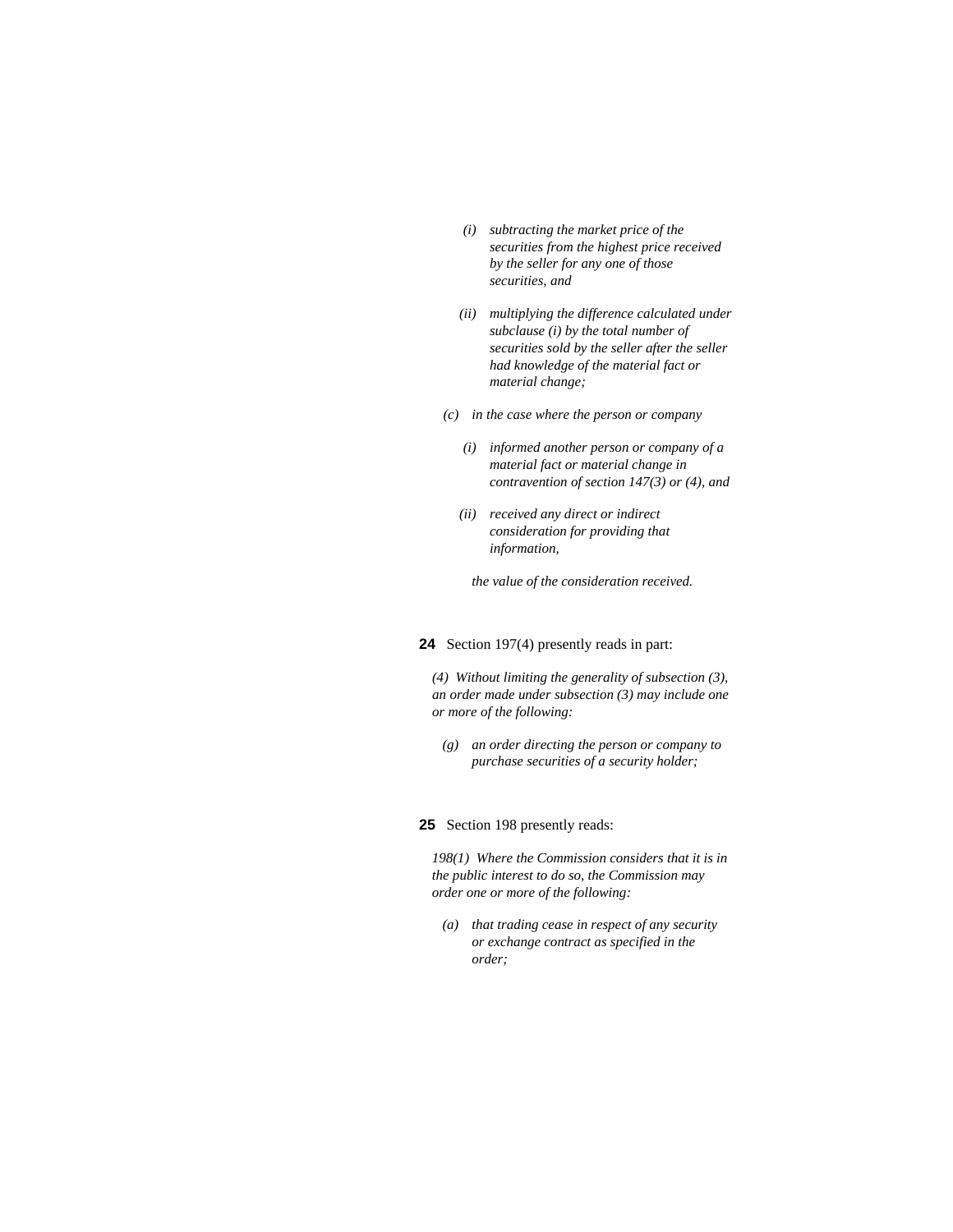- *(b) that a person or company cease trading in securities, exchange contracts, specified securities or a class of securities or exchange contracts as specified in the order;*
- *(c) that any or all of the exemptions contained in the Alberta securities laws do not apply to the person or company named in the order;*
- *(d) that a person resign one or more positions that the person holds as a director or officer of an issuer;*
- *(e) that a person is prohibited from becoming or acting as a director or officer or as both a director and an officer of any issuer;*
- *(f) that a person or company is prohibited from disseminating to the public, or authorizing the dissemination to the public of, any information, document, record or other material of any kind that is described in the order;*
- *(g) that a person or company disseminate to the public, by the method, if any, described in the order, the information, document, record or other material relating to the affairs of the registrant or issuer that the Commission considers must be disseminated;*
- *(h) that a person or company amend, in the manner specified in the order, any information or record of any kind disseminated to the public as described in the order.*

*(2) An order under subsection (1) is subject to any terms and conditions that the Commission may impose.* 

*(3) The Commission shall not make an order under subsection (1) without conducting a hearing.*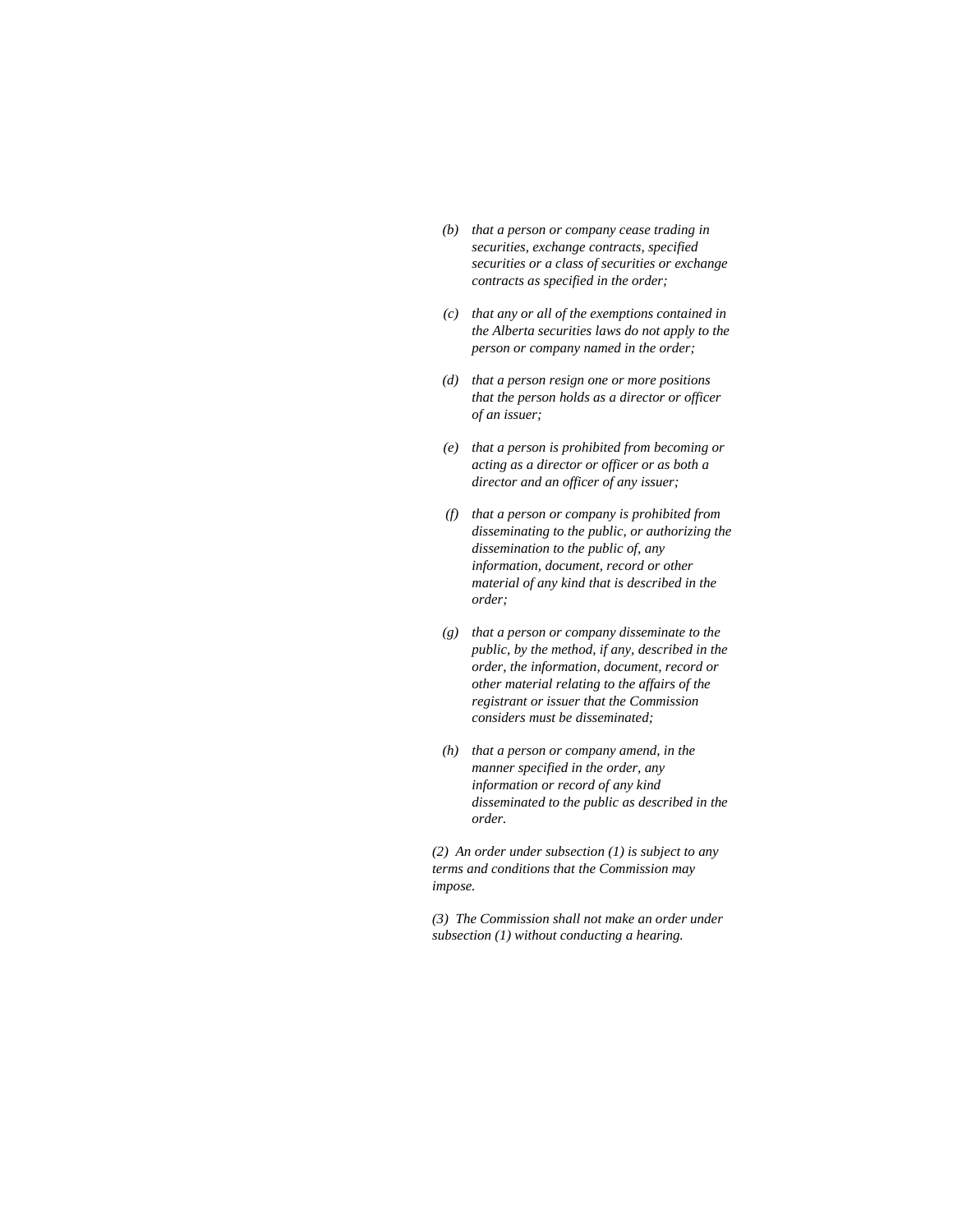# **26** Section 199 presently reads in part:

*199(1) If the Commission, after a hearing,* 

- *(a) determines that a person or company has contravened or failed to comply with any provision of the Alberta securities laws, and*
- *(b) considers it to be in the public interest to make the order,*

*the Commission may order the person or company to pay an administrative penalty of not more than \$100 000 in the case of an individual or not more than \$500 000 in the case of any other person or company for each contravention or failure to comply.* 

**27** Section 203 presently reads in part:

*(12) If a purchaser purchases securities pursuant to a statement of material facts that contains a misrepresentation, the purchaser has a right of rescission and a right of action for damages as if the statement of material facts were a filed prospectus containing a misrepresentation.* 

**28** Compliance with securities laws of other jurisdictions.

**29** Additional regulation-making powers. Section 223 presently reads in part:

*223 The Lieutenant Governor in Council may make regulations* 

 *(p) governing mutual funds and non-redeemable investment funds and the advertising, distribution and trading of the securities of the funds and, without limiting the generality of the foregoing,*